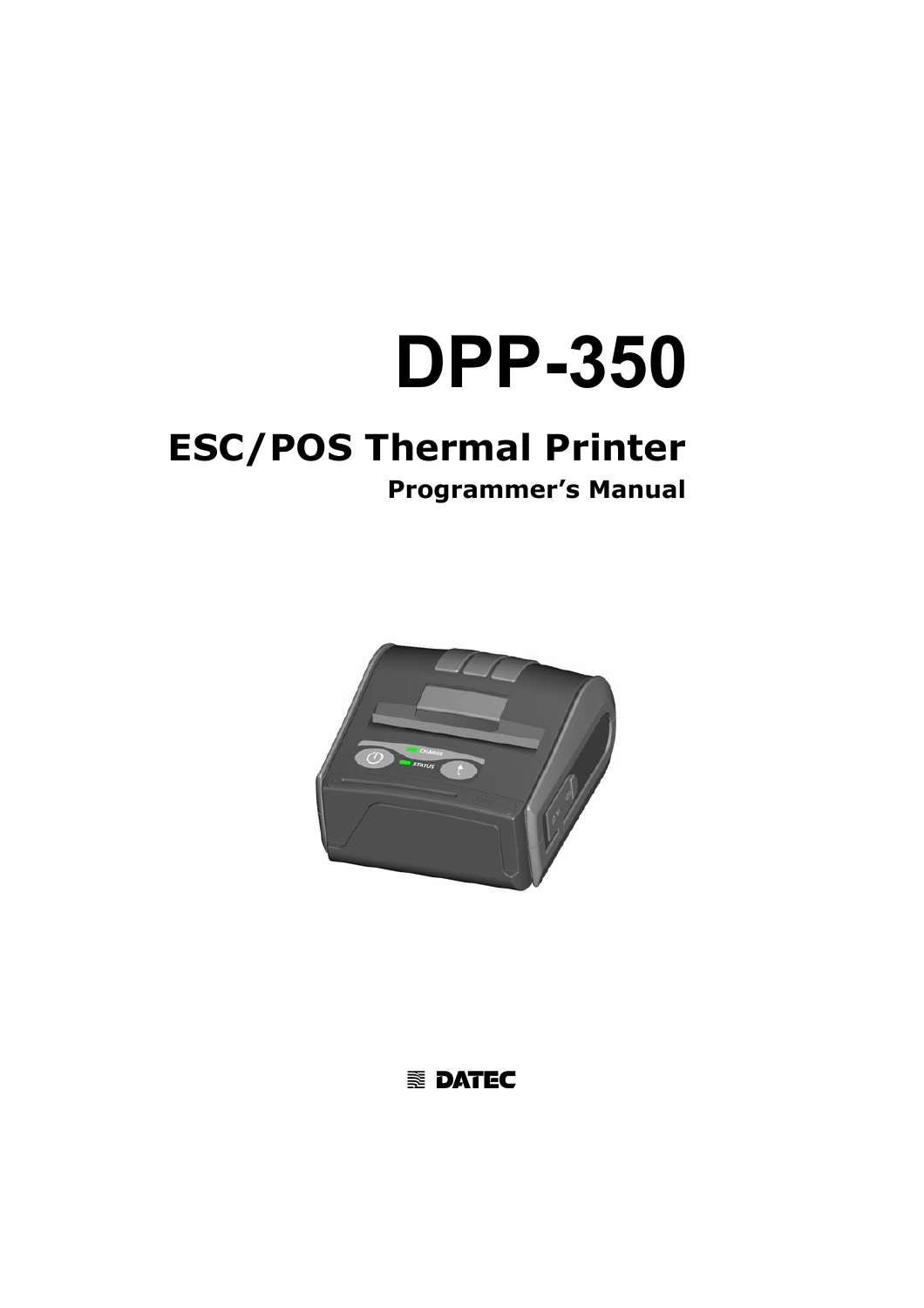# **Introduction**

**DATECS DPP-350** is a mobile ESC/POS thermal printer with 3-inch wide printing mechanism. It can be used in dynamic working conditions and its abundant built-in features allow it to be widely used for different applications. Printer can quickly and easily print text and/or graphics, depending on customer's needs – barcodes, logo, etc.

#### **Features:**

- Small and lightweight, for real mobility
- High speed and low noise, owing to line thermal print
- Easy paper-loading
- Can be used with 2 types of thermal paper 78 mm or 58 mm wide
- Long lasting battery max 30,000 lines per charge
- Serial RS232 or USB interfaces
- Supports protocol for POS and BARCODE
- Capable of printing alpha-numeric and graphical data
- Drivers for Pocket PC, Palm OS, Windows and Blackberry
- Configuration Options:
	- $\checkmark$  Bluetooth interface
	- $\checkmark$  Magnetic Stripe Reader (3 track)
	- $\checkmark$  Smart Card Reader
	- $\checkmark$  Reader for contactless RFID cards
	- $\checkmark$  SD card slot reader
	- $\checkmark$  Built-in metal belt hook and neck lanyard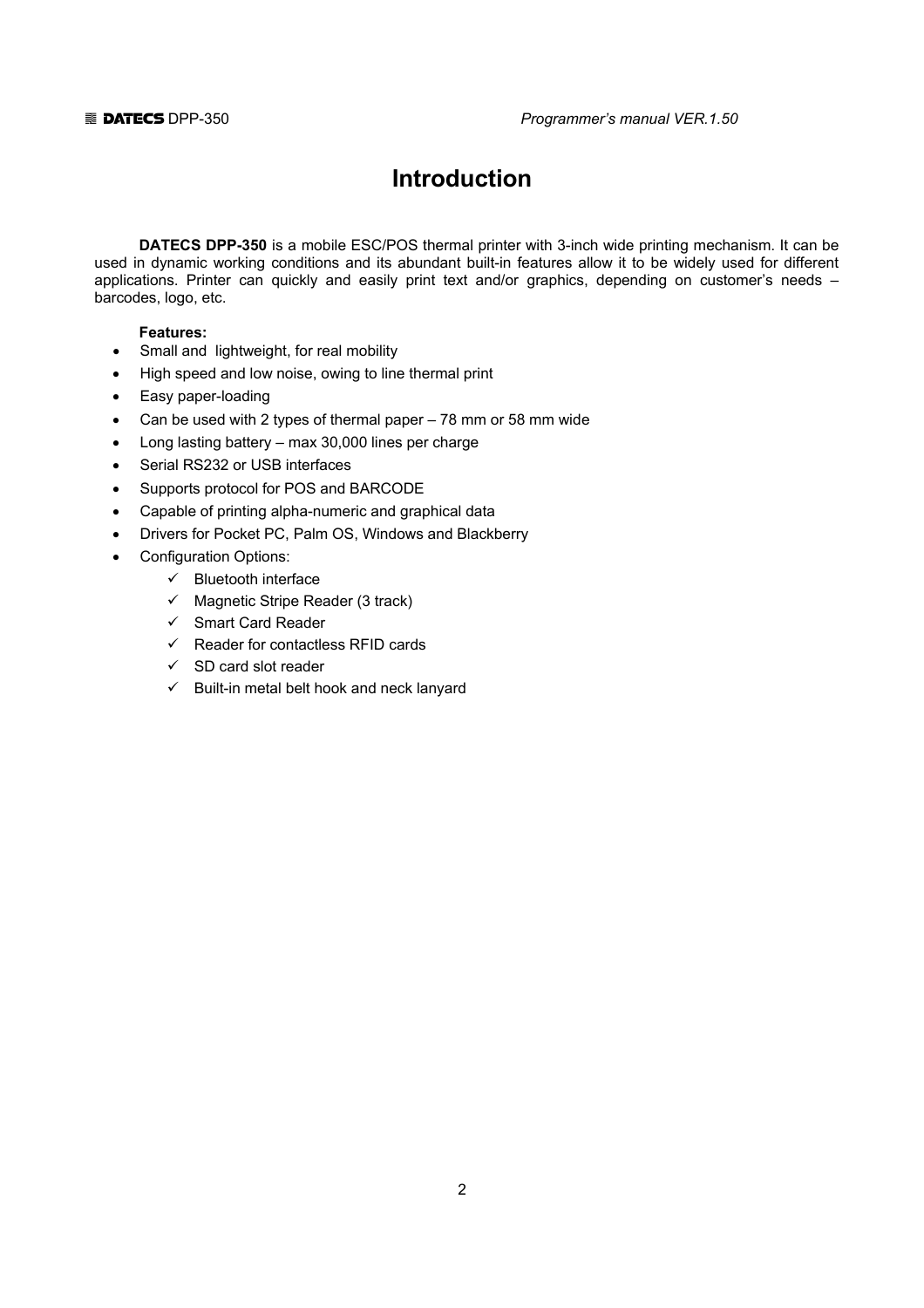# **Specification**

| <b>Feature</b>          | <b>Specification</b>                                                                                                                                              |
|-------------------------|-------------------------------------------------------------------------------------------------------------------------------------------------------------------|
| Emulation               | ESC/POS                                                                                                                                                           |
| Printer mechanism       | FTP-638MCL103                                                                                                                                                     |
| <b>Printing Method</b>  | line Thermal dot method                                                                                                                                           |
| Dot structure           | 576 dots per line                                                                                                                                                 |
| Dot pitch (Horizontal)  | 0.125 mm (8 dots/mm) - Dot density                                                                                                                                |
| Dot pitch (Vertical)    | 0.125 mm (8 dots/mm) - Line feed pitch                                                                                                                            |
| Effective printing area | max 72 mm                                                                                                                                                         |
| Paper Feed System       | step                                                                                                                                                              |
| <b>Printing Speed</b>   | Maximum 60mm/sec. (480 dot line/sec.) at 8.5 V                                                                                                                    |
| Head life               | * Pulse resistance: 100 million pulses/dot (under our standard conditions).<br>* Abrasion resistance: paper traveling distance 50km (print ratio: 25% or<br>less) |
|                         | Font A: 12 x 24 dots, 48 characters per line                                                                                                                      |
|                         | Font B: 9 x 16 dots, 64 characters per line                                                                                                                       |
|                         | Loadable Font C: 12 x 24 dots, 48 characters per line                                                                                                             |
| Fonts                   | Loadable Font D: 9 x 16 dots, 64 characters per line                                                                                                              |
|                         | Font E (JIS and Shift-JIS): 24 x 24 dots, 28 characters per line (Japanese<br>version only)                                                                       |
|                         | Font F (GB2312): 24 x 24 dots, 28 characters per line (Chinese version                                                                                            |
| Logo Registration       | 1 Black & White BMP format (1-bit per pixel); Size: 576 x 248                                                                                                     |
| Barcode printing        | EAN 13, EAN 8, UPC-A, UPC-E, CODEBAR, CODE 39, CODE 128,<br>PDF417, QR Code                                                                                       |
| <b>FLASH Memory</b>     | 1 Mega bit                                                                                                                                                        |
| <b>RAM Memory</b>       | 36 864 bytes (option 131 072 bytes)                                                                                                                               |
|                         | RS-232 interface, type RS-232C, max 115200 bps                                                                                                                    |
| Interfaces              | USB interface, type USB v 1.1, compatible with 2.0                                                                                                                |
|                         | Bluetooth interface (optional)                                                                                                                                    |
| Cables                  | RS-232 interface cable                                                                                                                                            |
|                         | mini USB A to mini USB B cable (option)                                                                                                                           |
|                         | Magnetic Card Reader - 3 track head, ISO7811 (optional)                                                                                                           |
| Configuration options   | Smart Card Reader, ISO 7816-1/2/3 (optional)                                                                                                                      |
|                         | MIFARE Reader, ISO 14443-A (optional)                                                                                                                             |
|                         | SD card slot for SD card (optional)                                                                                                                               |
| Battery                 | Rechargeable Li-ion battery - 7.4 V / 2 Ah<br>Battery capacity: Print 30 000 lines per charge                                                                     |
| Power supply            | AC adapter, model: SA110C<br>Input: AC 100 - 240 V / 0.3 A ; 50/60 Hz<br>Output: DC 9 V / 1 A                                                                     |
| Power switch            | ON/OFF                                                                                                                                                            |
|                         | Button LF - Paper feed, Self test, Dump mode                                                                                                                      |
| Operation switches      | Button ON/OFF- Switch On and Switch OFF                                                                                                                           |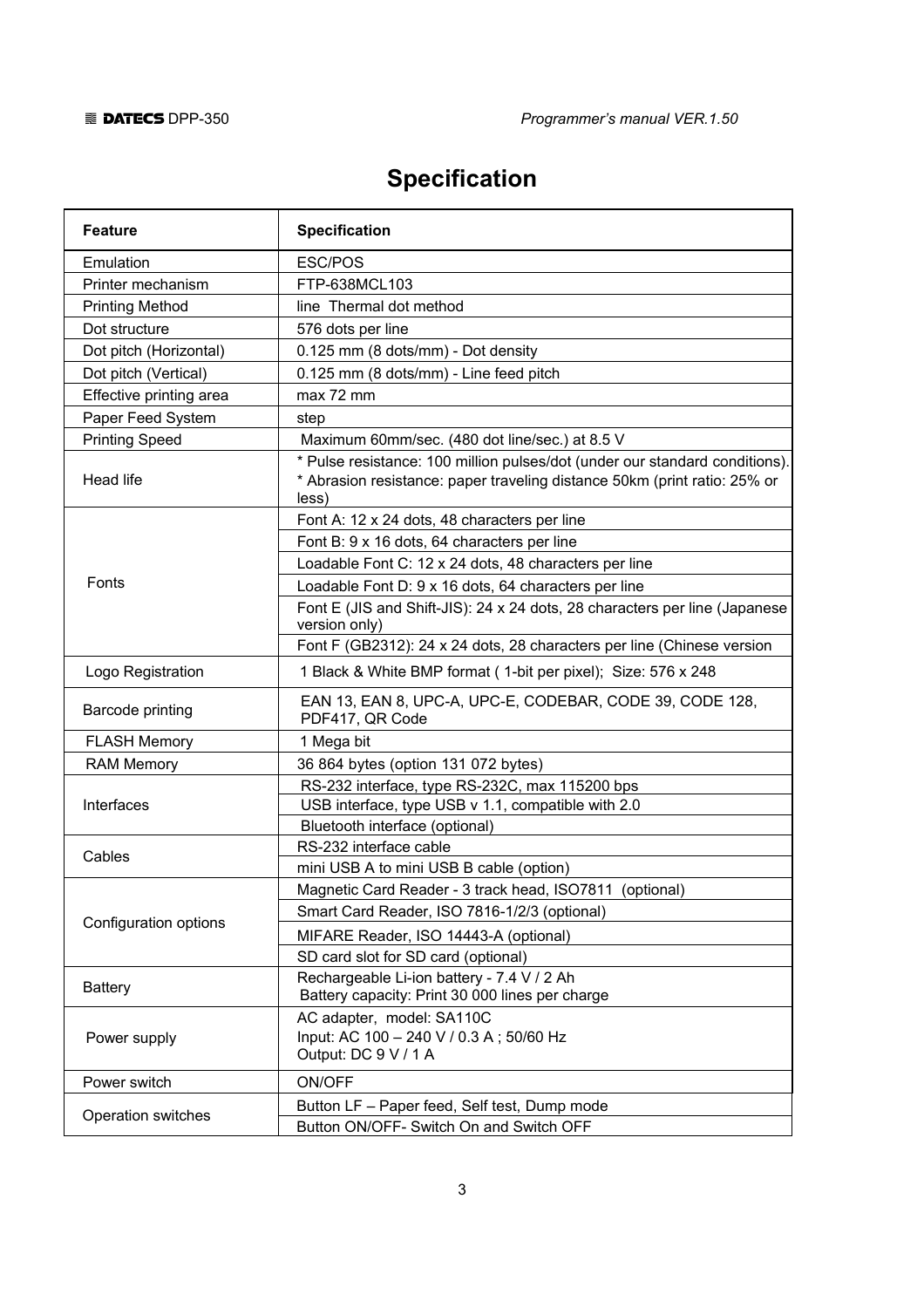#### **图 DATECS** DPP-350 **Programmer's manual VER.1.50**

|                          | Width, mm                              | 80 or 58 / 60                                                                            |
|--------------------------|----------------------------------------|------------------------------------------------------------------------------------------|
| <b>Recommended</b>       | Diameter.                              | 50                                                                                       |
| Paper                    | Thickness.<br>ս m                      | 60 to 100 (some paper in this range may not be used because of paper<br>characteristics) |
|                          | Dimensions, $(W \times D \times H)$ mm | $108 \times 111 \times 62$                                                               |
| Weight, g                |                                        | 400 (w/o paper)<br>460 (with paper)                                                      |
| Safety standards and EMI |                                        | "Drop" test – up to 110 cm and "Waterproof"                                              |
| Operating                | Operating<br>temperatur<br>e           | $0^{\circ}$ C to + 50 $^{\circ}$ C<br>20 to 85% RH (no condensation)                     |
| environment              | Storage                                |                                                                                          |
|                          | temperature                            | $-20^{\circ}$ C to + 60 $^{\circ}$ C<br>5 to 95% RH (no condensation)                    |

# **About DPP-350**

- 1 button ON/OFF
- 2 button LF (Line Feed)
- 3 ON/OFF & Error LED indicating printer status (STATUS)
- 4 Charging LED (CHARGE)
- 5 AC/DC adapter input
- 6 Mini USB port



### 1 – RS232 port

- 2 Reader LED
- 3 Smart Card Holder
- 4 Magnetic Card Reader
- 5 Reader for contact less RFID cards
- 6 Paper Cover Lever
- 7 Paper Cover
- 8 Thermal Paper Roll



 $\frac{1}{2}$  $\overline{3}$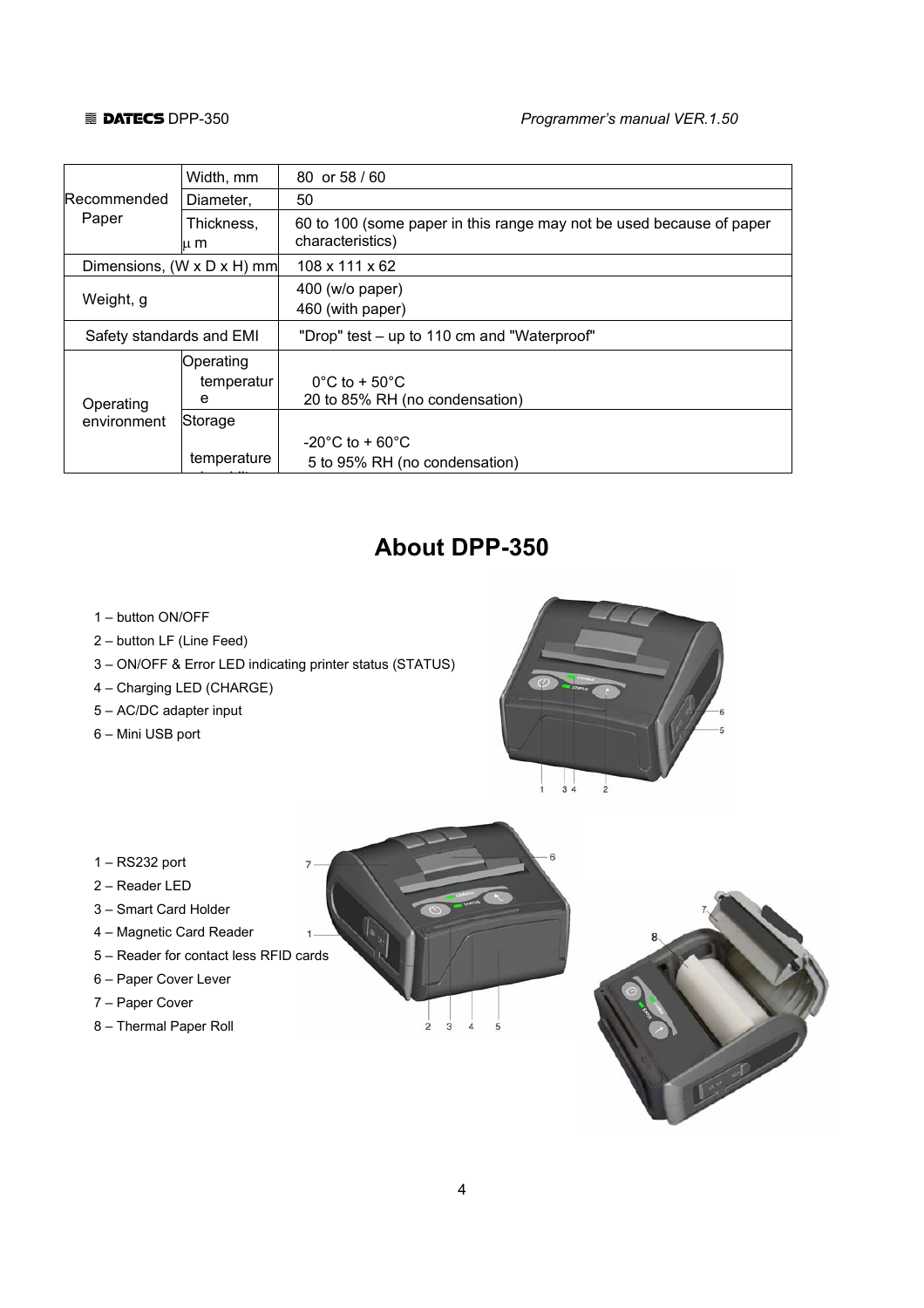| <b>Switch</b>   | <b>OFF</b>             | ON                     |
|-----------------|------------------------|------------------------|
| Sw1             | 78 mm paper/label roll | 58 mm paper/label roll |
| Sw <sub>2</sub> | Continuous paper mode  | Label/Black mark mode  |
| Sw <sub>3</sub> | Hardware protocol      | Xon/Xoff protocol      |
| Sw4             | Normal operation mode  | Protocol mode          |

# **Hardware configuration switches**

# **Diagnostic information, dump mode and firmware updating**

- Holding  $\leq$  LF> button while power on for  $\sim$  0.5 sec (first sound signal) short selftest.
- Holding <LF> button while power on for  $\sim$  2.5 sec (second sound signal) start dump mode. All input data are printed hexadecimal and as text.
- Holding  $\leq$  LF> button while power on for  $\sim$  4.5 sec (third sound signal) long selftest.
- Holding <LF> button while power on for  $\sim$  6.5 sec (forth sound signal) enter firmware updating mode for the optional card reader.
- Holding <LF> button while power on for more than 8.5 sec (fifth 4-tone sound signal) enter firmware updating mode.
- Holding <ON> button while power on for  $\sim$  4 sec (first sound signal):
	- □ If serial cable is connected (RS232 communication) temporary forcing 9600 bps serial speed.
	- □ If no serial cable connected (Bluetooth or USB communication) starting a hardware menu for fast Bluetooth pairing info reset.
- Holding <ON> button while power on for more than 6 sec enter hardware setup mode.

# **Protocol mode**

Protocol mode is active when DIP switch 4 is on. The purpose of this mode is to give full control over the optional peripherals (MC and smart card reader) and a stronger real time access to the printer. All input data are sent in packets as described below. The printer returns an answer to the packet immediately.

|                | Output packet format: Channel Command LenHi LenLo Data |
|----------------|--------------------------------------------------------|
| Answer format: | <b>Channel Status LenHi LenLo Data</b>                 |

| <b>Channel:</b> | One byte:<br>Bits $0 - 6$<br>Bit 7 | Channel number (Device type)<br>0: Send data;<br>1: Response                                                                                                                                                      |  |
|-----------------|------------------------------------|-------------------------------------------------------------------------------------------------------------------------------------------------------------------------------------------------------------------|--|
| Command:        |                                    | One byte with possible value:<br>0: Open channel (No action - all channels always open)<br>1: Close channel (No action – all channels always open)<br>2: Send data<br>3: Request data<br>>4: Application specific |  |
| <b>Status:</b>  | One byte:                          |                                                                                                                                                                                                                   |  |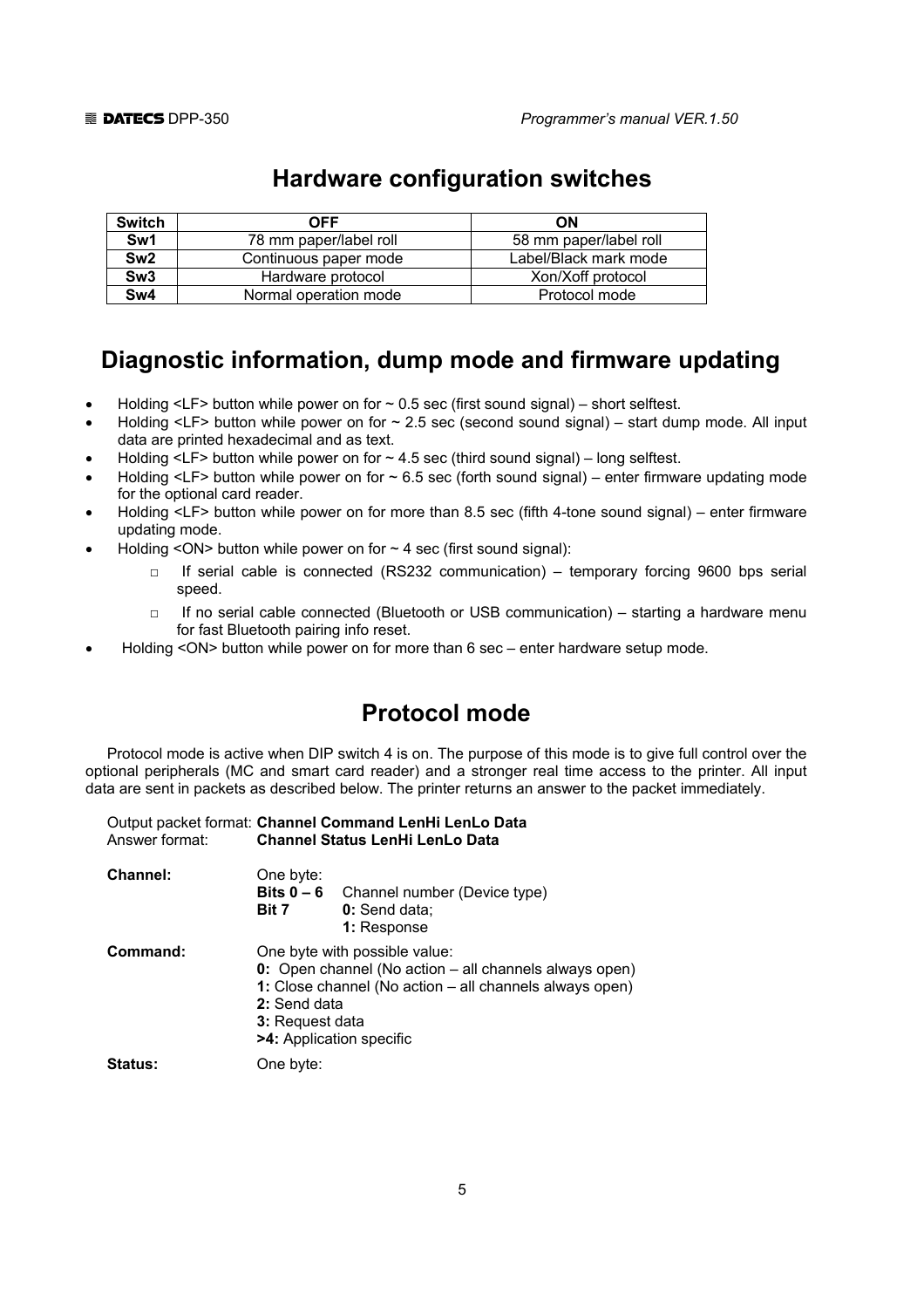| Bit 0 | No error                                  | Error occurred             |
|-------|-------------------------------------------|----------------------------|
| Bit 1 | ACK (Packet accepted)                     | NACK (Packed not accepted) |
| Bit 2 | Channel and command OK                    | Wrong channel or command   |
| Bit 3 | Battery OK                                | Low battery                |
| Bit 4 | Printing head OK<br>Printing head too hot |                            |
| Bit 5 | Paper OK<br>Out of paper                  |                            |
| Bit 6 | Not defined                               |                            |
| Bit 7 | Printer busy<br>Printer ready             |                            |

 **Bit 7** is set, if:

- There are unprinted lines in the print buffer.
- There are bytes in the print buffer.
- The printer is executing a macro.
- The printer is executing selftest.
- The button <LF> is pressed feeding paper.

| LenHi: | High byte of data length of data. 00h to 08h. |
|--------|-----------------------------------------------|
| LenLo: | Low byte of data length of data. 00h to FFh.  |
| Data:  | 256*LenHi +LenLo data bytes.                  |

The maximum packet length is 2048 bytes.

The answer differs from the command by bit 7 (MSB) in the channel number. If bit 7 is 0 then it is a command, if it is 1 then it is a response. Bit 0 in the status byte shows if there was an error accepting or processing the data block. If this bit is 1 the other bits show the type of the error.

The printer never issues a transmission by itself. It always responds as an answer to a command. The communication goes like this:

Host – command, Printer – answer; Host – command, Printer – answer; etc.

The defined channels are:

**1** Printer.

**16 (10h)** Optional card reader.

#### **Commands for the printer channel (1):**

#### **Command 2** Send data

 The data is copied into the printer's print buffer. If there's not enough space into the print buffer the packet is rejected, and a status byte with value 3 is returned in the answer.

**Command 3** Receive data

 If there is data to be transmitted from the printer to the host, it is transmitted in the data field of the packet, otherwise an empty packet is received. The application must take care to get the data fast enough from the output buffer or the data may be corrupt.

**Command 4** Get printer status. 5 data bytes returned in response:  **BufferHi BufferLo PrStatus Volt Temperature** 

| <b>BufferHi</b>    | High byte of the count of free bytes in input buffer. |
|--------------------|-------------------------------------------------------|
| <b>BufferLo</b>    | Low byte of the count of free bytes in input buffer.  |
| <b>PrStatus</b>    | Printer status. The following bits defined:           |
| Bit 0              | <b>Battery low</b>                                    |
| Bit 1              | Too hot                                               |
| Bit 2              | No paper                                              |
| <b>Volt</b>        | The battery voltage in units 0.1V                     |
| <b>Temperature</b> | The head temperature in degrees Celsius.              |
|                    |                                                       |

If free bytes in input buffer are more than 65535 (FFFFh), then FFFFh is returned.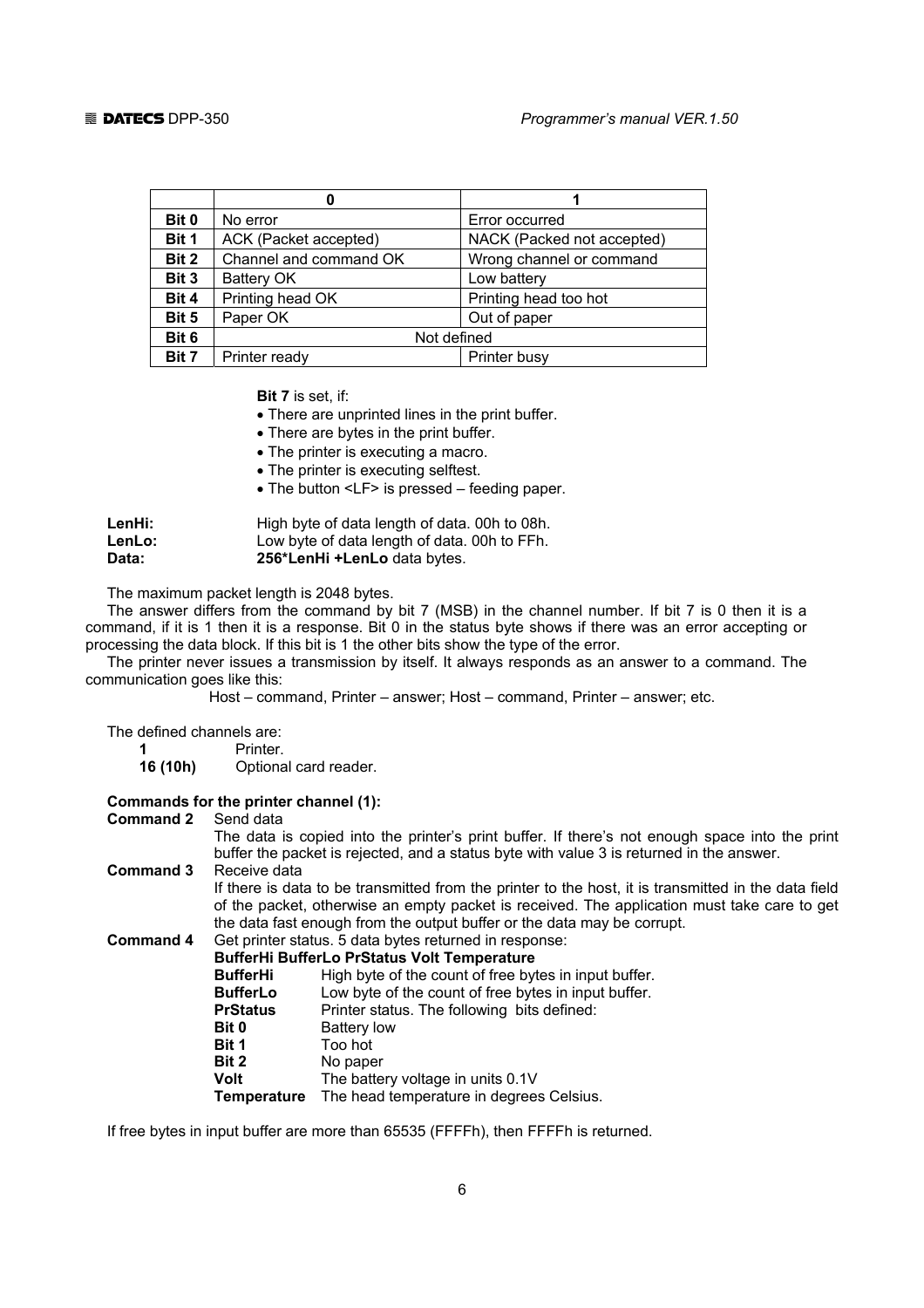Using channel 16 is the only way for full control over the optional card reader.

#### *Communication example (all bytes hexadecimal):*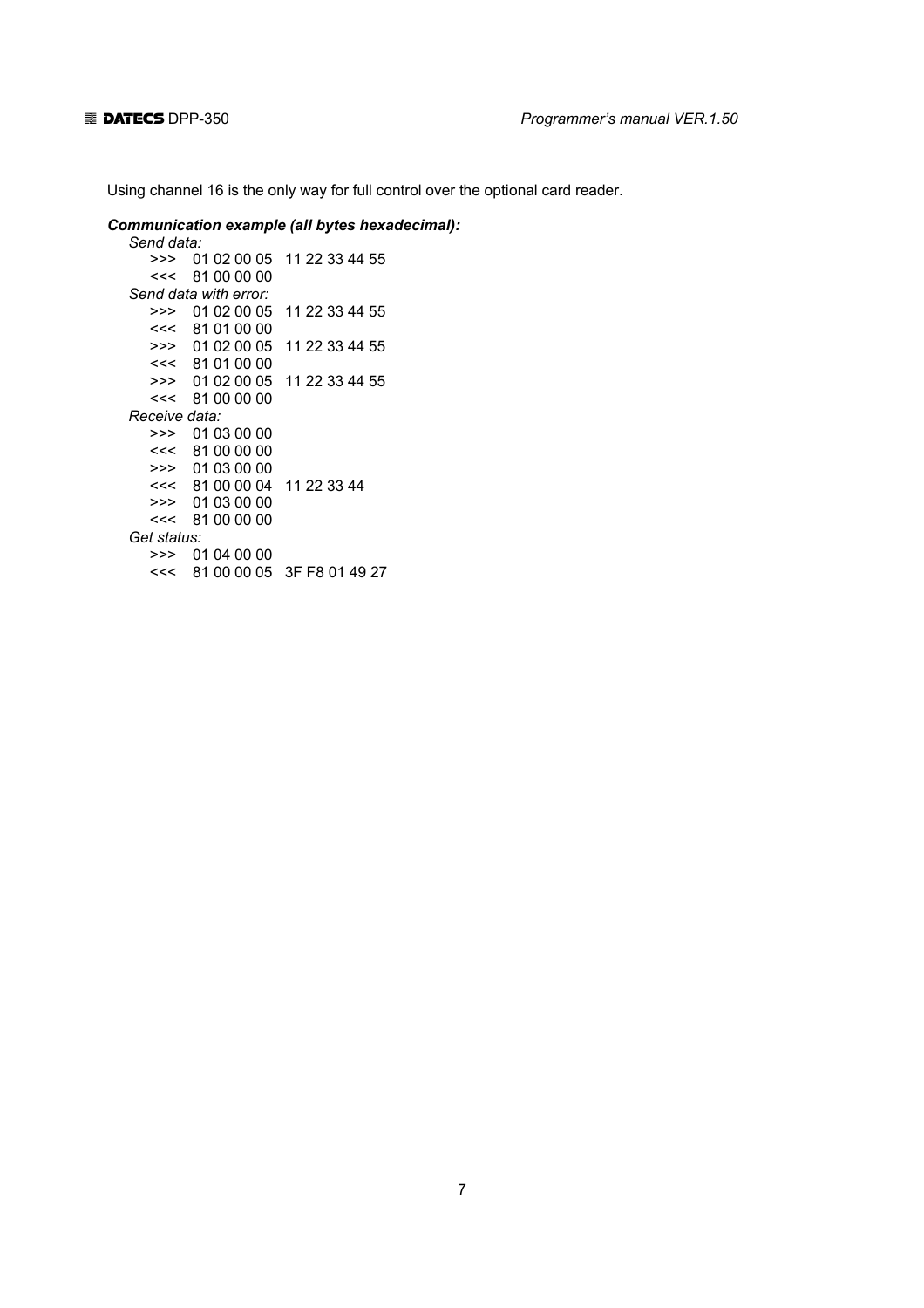# **Page mode**

Starting from version 1.40, the printer supports page mode. For this mode is needed larger RAM, so it is possible, that some of the older printers will not support it. You can check this using command **ESC Z** (bit 29.6 will be set if page mode is supported).

New 13 commands are added in page mode, most of the old command work differently.

In standard mode the device prints the data after receiving new line command (LF or CR depending on memory switches) or when the line is wider than the defined print area.

In page mode the result of incoming commands is forwarded to a reserved memory area (page). The page place and size is defined using command **ESC W**. Command **GS T** selects the print direction in this page. At the end the collected information is printed using one of the commands, provided for this. Commands **ESC FF** and **GS FF** print only the currently defined page, but command **ESC Z** prints the area between the first and last line containing at least one black point.

All commands except **GS L** and **GS W** work in page mode. The centering and right alignment (command **ESC a**) is working in the currently defined page width.

## **Ruled lines**

Starting with version 1.48 new commands added to make printing tables in standard and page mode easier.

The printer has two line buffers with size the maximum printing width (paper width in standard mode or the selected page width in page mode). When ruled lines are active, then every horizontal line of the text line is combined with the selected ruled line buffer. Bit '1' in the ruled line buffer is a black dot in OR mode and inverts the color of the dot in XOR mode. Two commands allow the ruled line buffers to be printed without combining with a text line.

When pressing the **FEED** button, no ruled lines buffer is applied.

All ruled lines commands start with symbol **DC3** (ASCII code 13h). Please see command **DC2 =** , too .

#### *Warning!*

The ruled lines print position depends not on **GS L** and **GS W** (left margin and line width) and is always at the beginning of the line (or at the beginning of the printable area in page mode). The printed text and graphic change their position according these commands.

When printing 180 degrees rotated lines (command **ESC { 1**) ruled lines buffers are not rotated!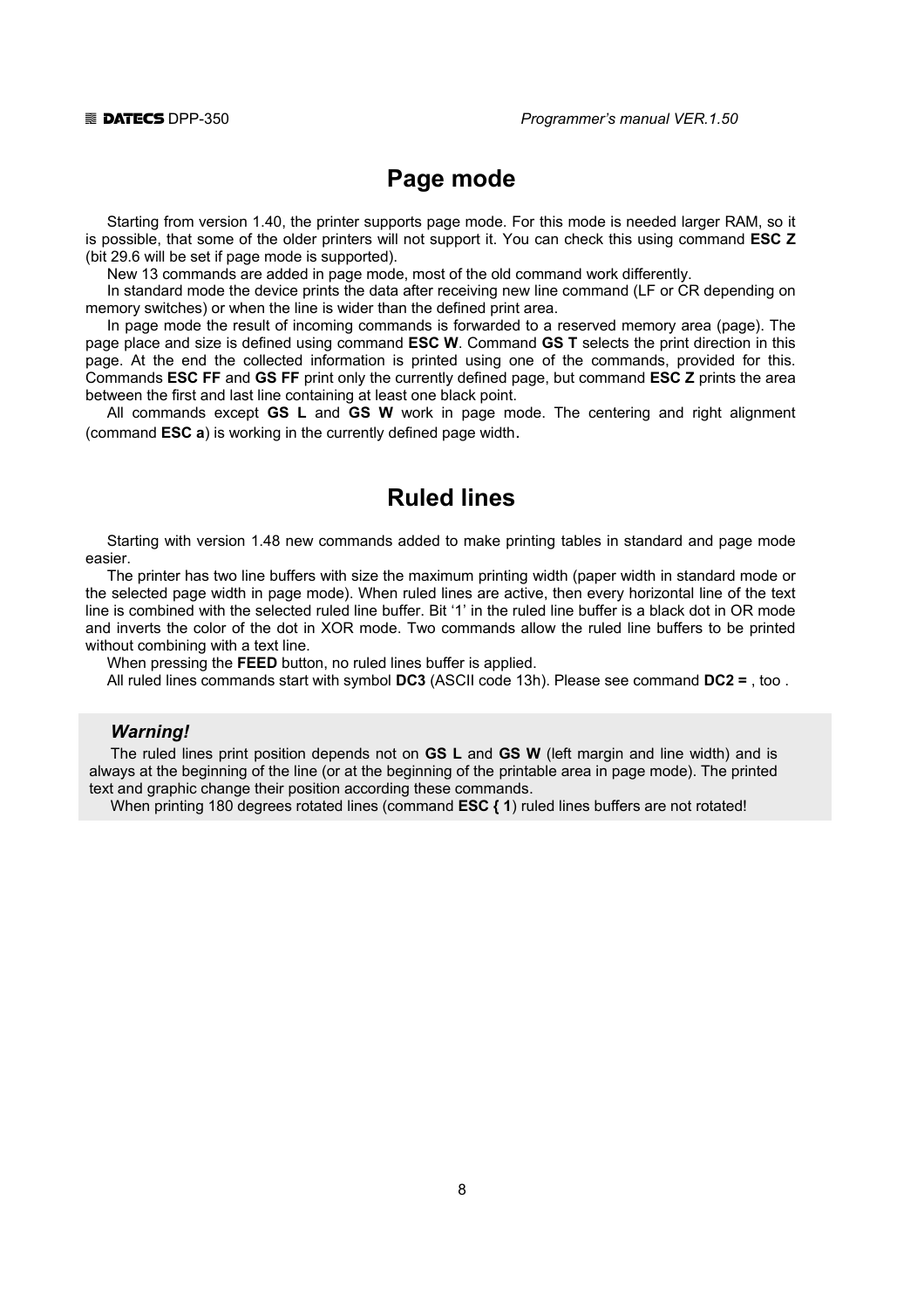# **List of commands**

| 1               | <b>BEL</b>       | Sounds the buzzer                                                  |
|-----------------|------------------|--------------------------------------------------------------------|
| 2               | HТ               | Horizontal Tab command                                             |
| 3               | LF               | Printing a line and Paper Feeding command                          |
| 4               | <b>FF</b>        | Printing and paper feeding to the black mark position              |
| 5               | <b>CR</b>        | The operation of the command depends on the state of the           |
|                 |                  | configuration flags 2, 3 and 4                                     |
| 6               | $DC2 =$          | Image LSB/MSB select                                               |
| $\overline{7}$  | DC3(             | DC3 (Ruled line) commands sequence start                           |
| 8               | $DC3 +$          | Sets the ruled line ON                                             |
| 9               | <b>DC3 -</b>     | Sets the ruled line off                                            |
| 10              | DC3 A            | Selects ruled line A                                               |
| 11              | DC3 B            | Selects ruled line B                                               |
| 12              | DC3 C            | Clears selected ruled line buffer                                  |
| 13              | DC3 D            | Sets a single dot in selected ruled line buffer                    |
| 14              | DC3F             | Ruled line pattern set                                             |
| 15              | DC3L             | Ruled line line set                                                |
| 16              | DC3 M            | Selects ruled line combine mode                                    |
| 17              | DC3 P            | Ruled line 1 dot line print                                        |
| 18              | DC3 p            | Ruled line n dots line print                                       |
| 19              | DC3 v            | Ruled line image write                                             |
| 20              | <b>CAN</b>       | Canceling print data in page mode                                  |
| 21              | <b>ESC FF</b>    | Printing data in page mode                                         |
| 22              | <b>ESC RS</b>    | Sounds the buzzer                                                  |
| 23              | <b>ESC SP</b>    | Setting character spacing                                          |
| 24              | ESC#             | Setting EURO symbol position                                       |
| 25              | ESC \$           | Specifying the absolute horizontal position of printing            |
| 26              | ESC %            | Selecting/Canceling the printing of downloaded user character sets |
| 27              | ESC&             | Selecting user character set                                       |
| 28              | ESC!             | Specifying printing mode of text data                              |
| 29              | ESC*             | Printing graphical data                                            |
| 30              | ESC+             | Switchs OFF the printer                                            |
| 31              | ESC-             | Selecting/Canceling underlining                                    |
| 32              | ESC.             | Printing self test/diagnostic information                          |
| 33              | ESC <sub>2</sub> | Specifying 1/6-inch line feed rate                                 |
| $\overline{34}$ | ESC <sub>3</sub> | Specifying line feed rate n/203 inches                             |
| 35              | $\textsf{esc}$ < | Changes print direction to opposite                                |
| 36              | $\mathsf{ESC} =$ | Data input control                                                 |
| 37              | ESC >            | Selecting print direction                                          |
| 38              | ESC ?            | Reading magnetic stripe card                                       |
| 39              | ESC@             | Initializing the printer                                           |
| 40              | <b>ESC CAL</b>   | Black mark mode sensor calibration                                 |
| 41              | <b>ESCD</b>      | Setting horizontal tab position                                    |
| 42              | <b>ESCE</b>      | Specifying/Canceling highlighting                                  |
| 43              | <b>ESCF</b>      | Filling or inverting the page area in page mode                    |
| 44              | <b>ESC G</b>     | Specifying/Canceling highlighting                                  |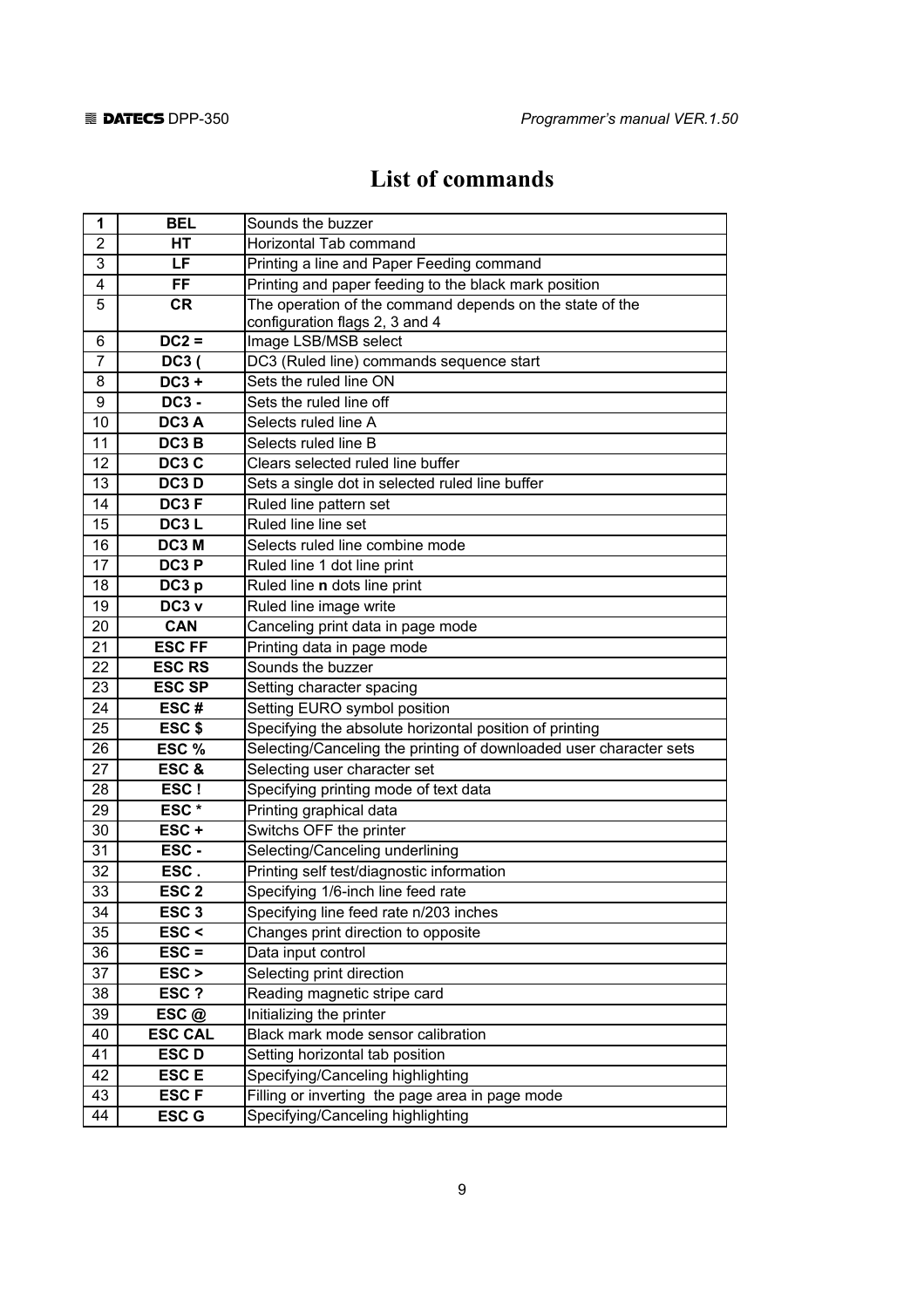| 45 | ESC <sub>I</sub>  | Specifying/Canceling Italic print                                     |
|----|-------------------|-----------------------------------------------------------------------|
| 46 | ESC J             | Printing and Paper feed n/203 inches                                  |
| 47 | ESC <sub>L</sub>  | Selecting page mode                                                   |
| 48 | <b>ESCN</b>       | Reading programmed serial number                                      |
| 49 | <b>ESCR</b>       | Selecting country                                                     |
| 50 | <b>ESCS</b>       | Specifying speed (bps) of the serial port                             |
| 51 | <b>ESCT</b>       | Printing short self test                                              |
| 52 | ESC <sub>U</sub>  | Selecting/Canceling underlined printing                               |
| 53 | <b>ESCV</b>       | Selecting/Canceling printing 90°- right turned characters             |
| 54 | <b>ESCW</b>       | Defining the print area in page mode                                  |
| 55 | <b>ESC X</b>      | Specifying max printing speed                                         |
| 56 | <b>ESCY</b>       | Selecting intensity level                                             |
| 57 | ESC <sub>Z</sub>  | Returning diagnostic information                                      |
| 58 | ESC \             | Specifying relative horizontal position                               |
| 59 | ESC ]             | Loading the default settings stored in Flash memory                   |
| 60 | ESC <sup>^</sup>  | Saving current settings in Flash memory                               |
| 61 | <b>ESC</b>        | Loading factory settings                                              |
| 62 | ESC <sup>-</sup>  | Reading the Battery Voltage and Thermal head temperature              |
| 63 | ESC a             | Aligning the characters                                               |
| 64 | ESC b             | Increasing text line height                                           |
| 65 | ESC <sub>c5</sub> | Enabling/Disabling the functioning of the button LF                   |
| 66 | ESC <sub>d</sub>  | Printing and feeding paper by n- lines                                |
| 67 | ESC i             | Feeding paper backwards                                               |
| 68 | ESC o             | Temporarily feeding paper forward                                     |
| 69 | <b>ESC pair=</b>  | Enabling/Disabling PAIRING info saving in Bluetooth mode              |
| 70 | ESC pwd=          | Programming a new Bluetooth password (PIN)                            |
| 71 | ESC <sub>r</sub>  | Full command for sounding buzzer                                      |
| 72 | ESC <sub>s</sub>  | Reading printer settings                                              |
| 73 | ESC <sub>u</sub>  | Selecting code table                                                  |
| 74 | ESC <sub>v</sub>  | Transmitting the printer status                                       |
| 75 | ESC x             | Setting the time interval for automatically switching Off the printer |
| 76 | ESC <sub>y</sub>  | Setting USB response strings                                          |
| 77 | ESC {             | Enabling/Canceling printing of 180° turned characters                 |
| 78 | <b>GSFF</b>       | Printing in page mode and returning to standard mode                  |
| 79 | GS\$              | Specifying the absolute vertical position in page mode                |
| 80 | GS)               | Setting printer flags (memory switches)                               |
| 81 | GS*               | Defining a Downloaded Bit Image (logo)                                |
| 82 | GS/               | Printing a Downloaded Bit Image                                       |
| 83 | GS:               | Starting/ending macro definitions                                     |
| 84 | GS <sub>B</sub>   | Enabling/Disabling inverse printing (white on black)                  |
| 85 | GS C              | Read the Real Time Clock                                              |
| 86 | GS <sub>H</sub>   | Selecting printing position of HRI Code                               |
| 87 | <b>GSL</b>        | Setting the left margin                                               |
| 88 | GS Q              | Printing 2-D barcodes                                                 |
| 89 | GS <sub>R</sub>   | Filling or inverting a rectangle in page mode                         |
|    |                   |                                                                       |
| 90 | GS <sub>S</sub>   | Selecting 2-D barcode cell size                                       |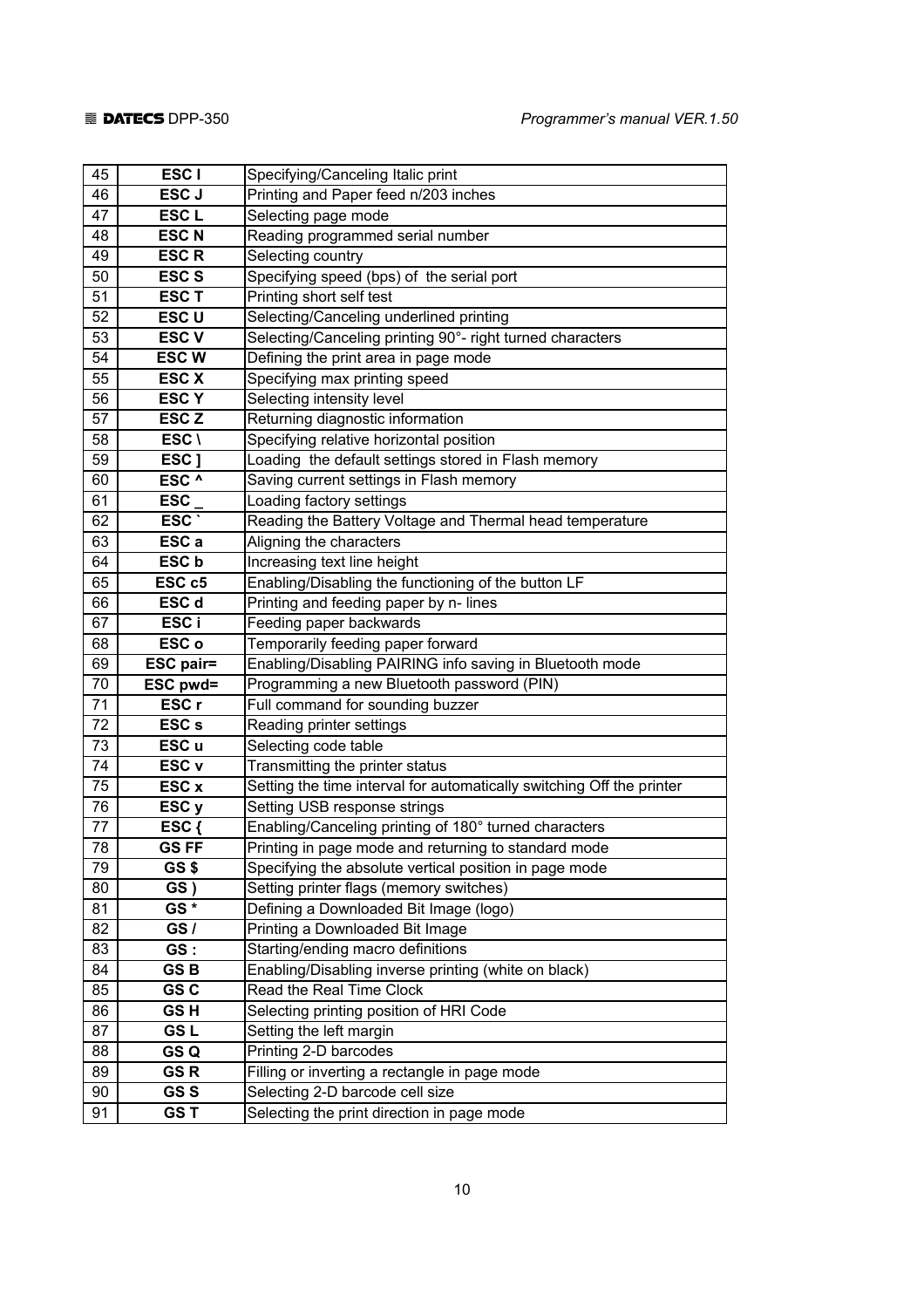| 92  | <b>GSU</b>      | Selecting standard mode                                        |
|-----|-----------------|----------------------------------------------------------------|
| 93  | <b>GSW</b>      | Setting the print area width                                   |
| 94  | <b>GSX</b>      | Drawing a rectangular box with selected thickness in page mode |
| 95  | GS Z            | Printing the non blank page area only in page mode             |
| 96  | GS \            | Specifying the relative vertical position in page mode         |
| 97  | GS <sup>^</sup> | Executing macro                                                |
| 98  | GS c            | Setting the Real Time Clock                                    |
| 99  | GS f            | Setting the font of HRI characters of the barcode              |
| 100 | GS h            | Setting the height of the barcode                              |
| 101 | GS k            | Printing a barcode                                             |
| 102 | GS p            | Settings for 2D barcode PDF417                                 |
| 103 | GS q            | Selecting the height of the module of 2D barcode PDF417        |
| 104 | GS w            | Selecting the horizontal size (Scale factor) of the barcode    |
| 105 | GS x            | Direct text print in page mode                                 |

#### **Asian Languages Support**

| 106              | FS!         | Specifying printing mode of two-byte text data            |
|------------------|-------------|-----------------------------------------------------------|
| 107              | FS &        | Selecting two-byte text mode (JIS or GB2312)              |
| 108              | FS -        | Selecting/Canceling underline mode for two-byte text mode |
| 109              | FS.         | Canceling two-byte text mode                              |
| $\overline{110}$ | <b>FS C</b> | Selecting Shift-JIS mode (Japanese version only)          |
| 111              | <b>FSS</b>  | Specifying character spacing for two-byte text mode       |
| 112              | <b>FSW</b>  | Selecting double size characters for two-byte text mode   |

### **Command Details**

#### **1.** Sounds the Buzzer (**BEL**)

#### Code: **[07h]**

By executing this command the buzzer will beep

#### **2.** Horizontal Tab command (**HT**)

#### Code: **[09h]**

 Shifts the printing position to the next horizontal tab position. The horizontal tab position is set by ESC D. By default the horizontal tab position is at each 8th character (in 9th, 17th, 25th column) from FONT A.

#### **3.** Printing a line and Paper Feeding command (**LF**)

### Code: **[0Ah]**

Prints data stored in input buffer and feeds paper with one line (the height of a line that has been set).

### **4.** Printing and Paper Feeding to the black mark position (**FF**)

#### Code: **[0Ch]**

 This command prints the data in the printer buffer and searches for black mark. It is ignored if black mark mode is not specified.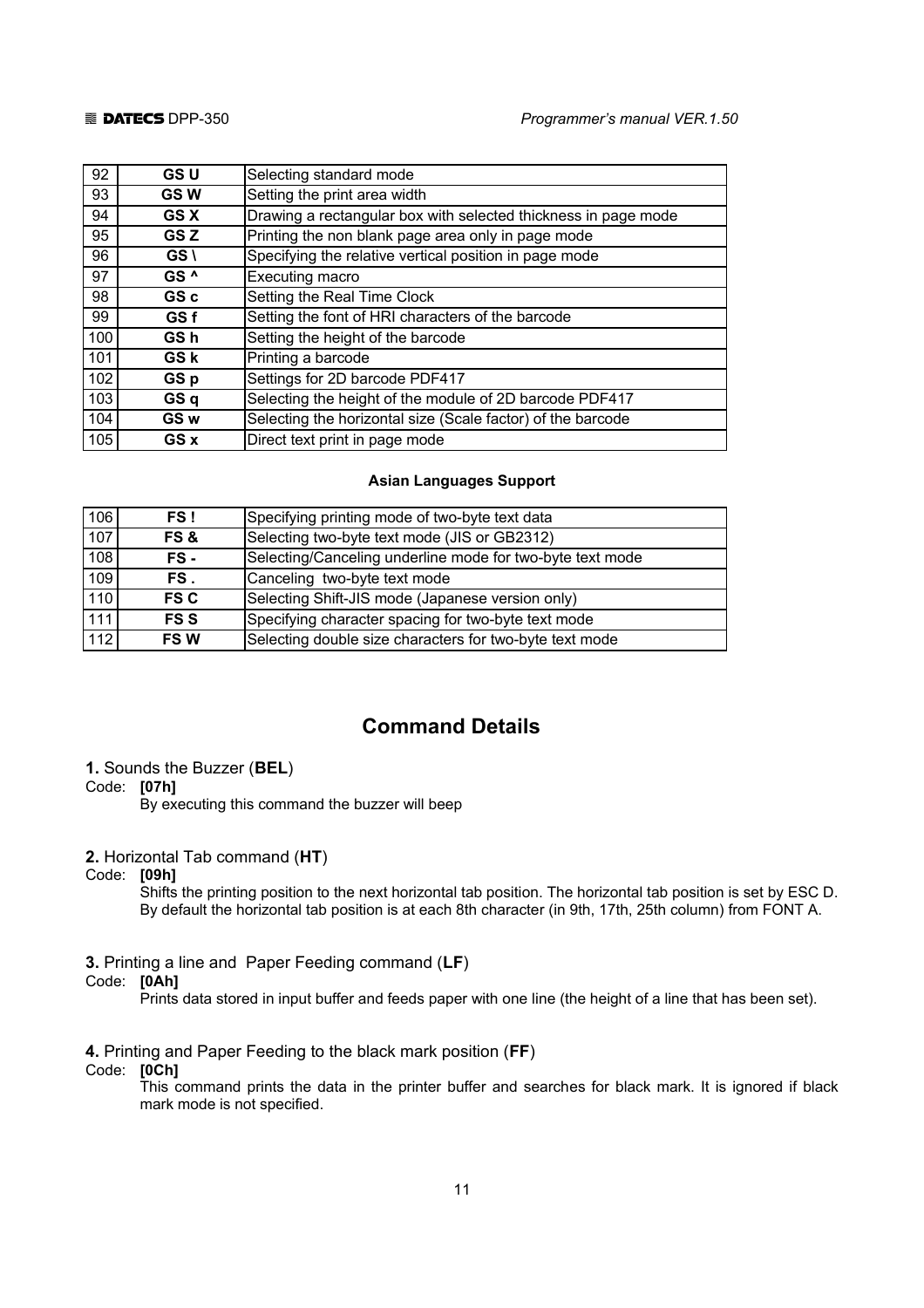### *Note for Black Mark Function*

#### **Error detection at black mark mode**

Paper end is not checked during printing and also black mark is not checked.

After receiving FF command, printer checks black mark and paper end. Once black is detected and white is detected again within 6 mm paper feed, it is determined as black mark. If the white is not detected within 6 mm paper feed, it is determined as paper end.

After receiving FF command, if printer cannot detect black mark by feeding paper for 360 mm, printer recognizes it as black mark detecting error. And the result is same as detecting paper end.

To release the error, it is necessary to put correct paper and press LF switch long.

#### LF switch operation in black mark mode Press short: Feed one line Press longer than 1 sec.: Feed paper to find next black mark. (Same as sending FF command)

#### - **Remarks for programming**

As it is possible to print on black mark, if user does not want to print on the black mark, it have to be taken care by user side program

#### - **Remarks on handling**

If the paper cover is open in black mark mode, there is a possibility to recognize it as detecting black mark.

#### **5.** The operation of the command depends on the state of the configuration flags 2, 3 and 4 (**CR**) Code: **[0Dh]**

 This command is ignored or its action is the same as LF depending on the state of memory switches 2, 3 and 4, set using last command **GS )**.

#### **6.** Image LSB/MSB select (**DC2 =**)

#### Code: **[12h] + [3Dh] + n**

 The command selects whether the left edge of print image is the LSB or MSB for commands **GS \***, **DC3 F** and **DC3 v**. **n** is from 0 to FFh, but only least significant bit checked:

 **0**: LSB is the left edge.

 **1**: MSB is the left edge.

Default is 1.

*The command is supported in firmware version 1.48 or higher.* 

#### **7.** DC3 (Ruled line) commands sequence start (**DC3 (** )

#### Code: **[13h] + [28h]**

 Following this command the printer receives DC3 commands without DC3 symbol at the beginning. The symbol '**)**' ends the sequence. All commands, which are not DC3 commands, are ignored.

*The command is supported in firmware version 1.48 or higher*.

#### **8.** Sets the ruled line ON (**DC3 +**)

#### Code: **[13h] + [2Bh]**

 After receiving this command every printed line is combined with the selected ruled line buffer. This happens when commands **LF**, **ESC J**, **ESC d**, **DC3 P**, **DC3 p** are executed. Depending on last command **DC3 M** executed the ruled line buffer is combined with the text using OR (if there is a bit '1' in ruled line buffer, a black dot is printed) or XOR (if there is a bit '1' in ruled line buffer, then the corresponding dot is inverted).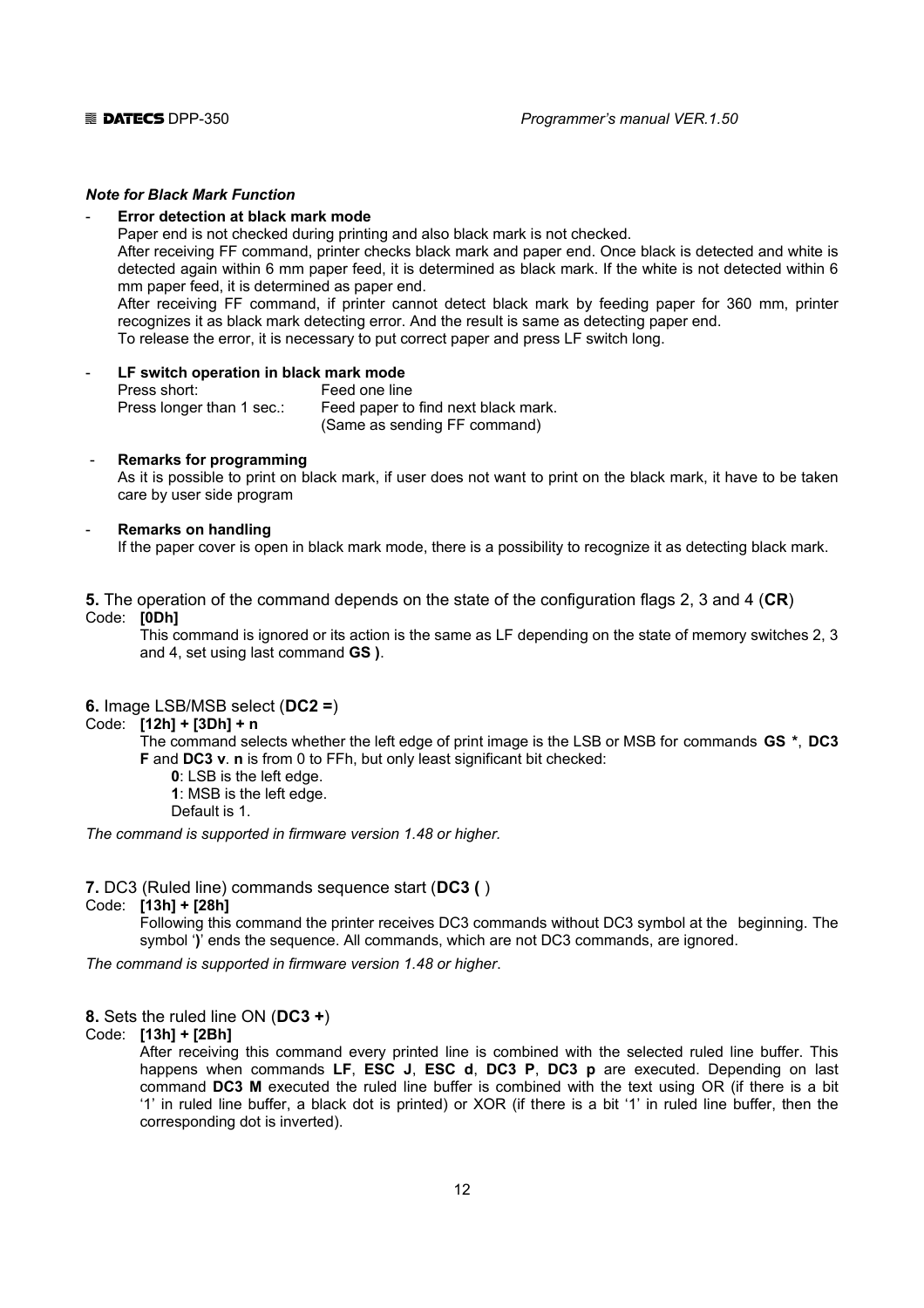All **DC3** command except **DC3 P** and **DC3 p** are executed when ruled line mode is off, too. Su the ruled line buffers can be cleared or set before this command.

The command **DC3 –** sets ruled lines off.

In page mode nothing is printed outside the selected using **ESC W** region.

The command does not clear rule line buffers.

By default ruled lines are disabled.

*The command is supported in firmware version 1.48 or higher.* 

#### **9.** Sets the ruled line OFF (**DC3 -**)

Code: **[13h] + [2Dh]**

The command disables ruled line mode.

 All **DC3** command except **DC3 P** and **DC3 p** are executed when ruled line mode is off, too. Su the ruled line buffers can be cleared or set after this command.

The command **DC3 +** sets ruled lines on.

The command does not clear rule line buffers.

By default ruled lines are disabled.

*The command is supported in firmware version 1.48 or higher.* 

### **10.** Selects ruled line buffer **A** (**DC3 A**)

#### Code: **[13h] + [41h]**

Makes ruled line buffer **A** active.

 All **DC3** commands for clearing or setting data use the active ruled line buffer. When ruled line is enabled, then printing a line and commands **DC3 P** and **DC3 p** use this buffer. By default buffer **А** is selected.

*The command is supported in firmware version 1.48 or higher*.

#### **11.** Selects ruled line buffer **B** (**DC3 B**)

Code: **[13h] + [42h]**

Makes ruled line buffer **B** active.

 All **DC3** commands for clearing or setting data use the active ruled line buffer. When ruled line is enabled, then printing a line and commands **DC3 P** and **DC3 p** use this buffer. By default buffer **B** is selected.

*The command is supported in firmware version 1.48 or higher.* 

**12.** Clears selected ruled line buffer (**DC3 C**)

#### Code: **[13h] + [43h]**

 Clears selected ruled line buffer (Sets all bits to 0). After power on or command **ESC @** both buffers are clear. Entering or leaving ruled line mode (**DC3 +** and **DC3 -**) does not clear ruled line buffers.

*The command is supported in firmware version 1.48 or higher.* 

**13.** Sets a single dot in selected ruled line buffer (**DC3 D**)

Code: **[13h] + [44h] + nL + nH**

Set to '**1**' one bit of the active ruled line buffer.

The dot coordinates are **nL+256\*nH**. Coordinates outside the printable area are ignored.

*The command is supported in firmware version 1.48 or higher.*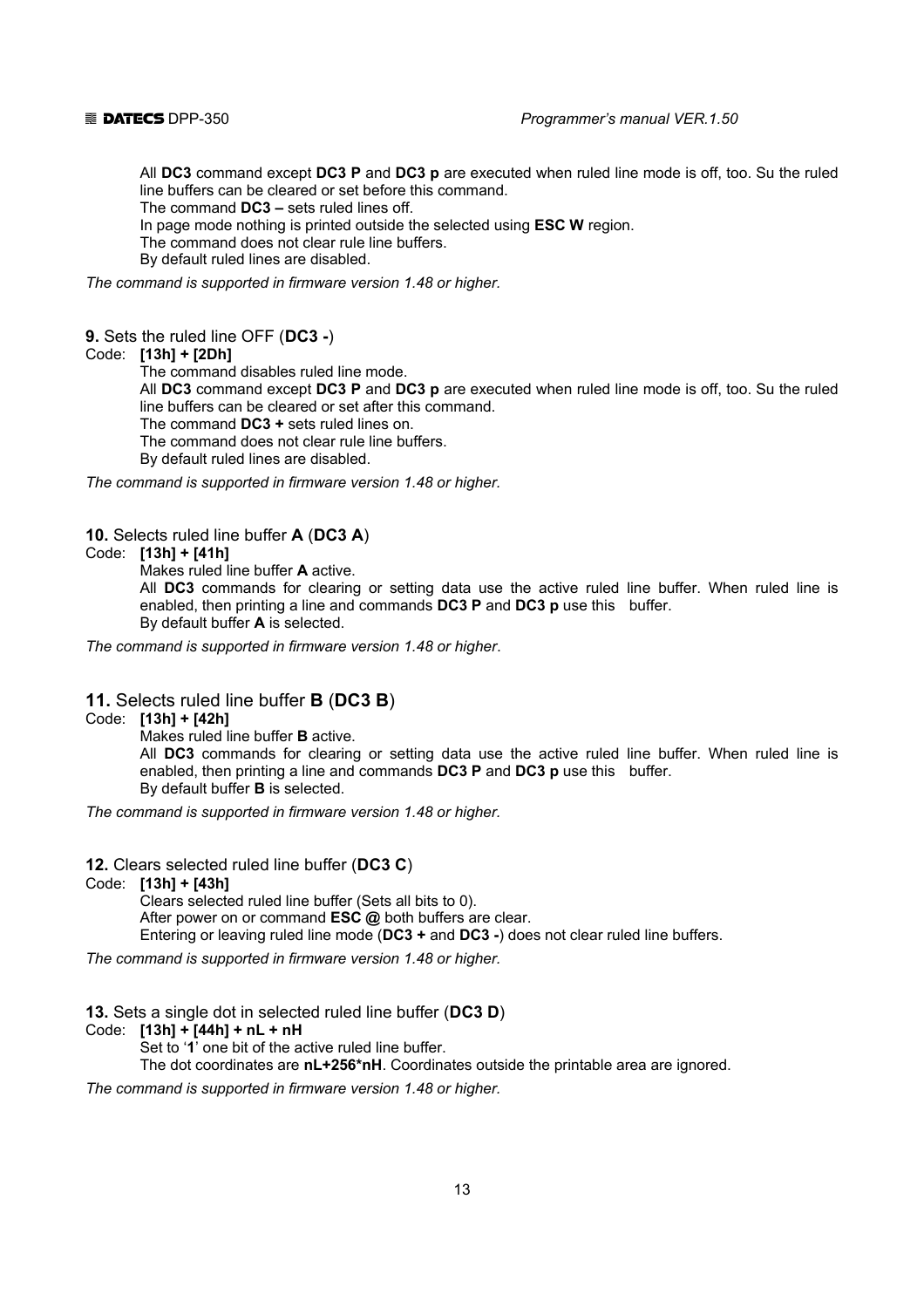#### **14.** Ruled line pattern set (**DC3 F**)

#### Code: **[13h] + [46h] + n1 + n2**

 The command fills the selected ruled line buffer with the data sequence **n1**, **n2**. Permitted values: 0-FFh. Every byte sets 8 dots, last executed command **DC2 =** determines whether the MSB is the left or the right side.

The existing data in the buffer are replaced with the new data.

Dots outside the printable area are ignored.

*The command is supported in firmware version 1.48 or higher.* 

#### **15.** Ruled line line set (**DC3 L**)

Code: **[13h] + [4Ch] + mL + mH + nL + nH**

The command sets to '**1**' the bits between to specified coordinates in the selected ruled line buffer.

 The coordinates are **mL+256\*mH** and **nL+256\*nH**. The part of the line outside the printable area is ignored.

*The command is supported in firmware version 1.48 or higher.* 

### **16.** Selects ruled line combine mode (**DC3 M**)

#### Code: **[13h] + [4Dh] + n**

 The command selects the logical operation between the selected ruled line buffer and the print buffer when ruled line is enabled. **n** is from 1 to FFh, but only the LSB is used:

- **0**: OR operation bit '1' in ruled line buffer sets a black dot on paper.
- **1**: XOR operation bit '1' in ruled line buffer inverts the dot.

For commands **DC3 P**, **DC3 p** and when printing an empty line the logical operation doesn't matter.

 Logical operation XOR is useful to invert the whole height of a text line (white letters on black background).

By default OR mode is selected (value **0**).

*The command is supported in firmware version 1.48 or higher*.

#### **17.** Ruled line one dot line print (**DC3 P**)

#### Code: **[13h] + [50h]**

The active ruled line buffer is printed as a single line (0.125 mm high).

If ruled line is off, then the paper is moved one line (0.125 mm) without printing.

If there are graphic or text data in the line, they are ignored (erased).

The same effect will have command **ESC 3 [01h]** without text or graphic data in the line.

#### **Warning!**

Because of the characteristics of thermal printing it is possible, that the quality of single horizontal lines on the paper is not

*The command is supported in firmware version 1.48 or higher.* 

### **18.** Ruled line **n** dot line print (**DC3 p**)

Code: **[13h] + [70h] + nL + nH** 

The selected ruled line buffer is repeated on **nL+256\*nH** lines.

If ruled line is off, then the paper is moved **nL+256\*nH** dots without printing.

If there are graphic or text data in the line, they are ignored (erased).

 The same effect will have command **ESC 3 n** without text or graphic data in the line (the difference is, that the possible line height is up to 255 dots).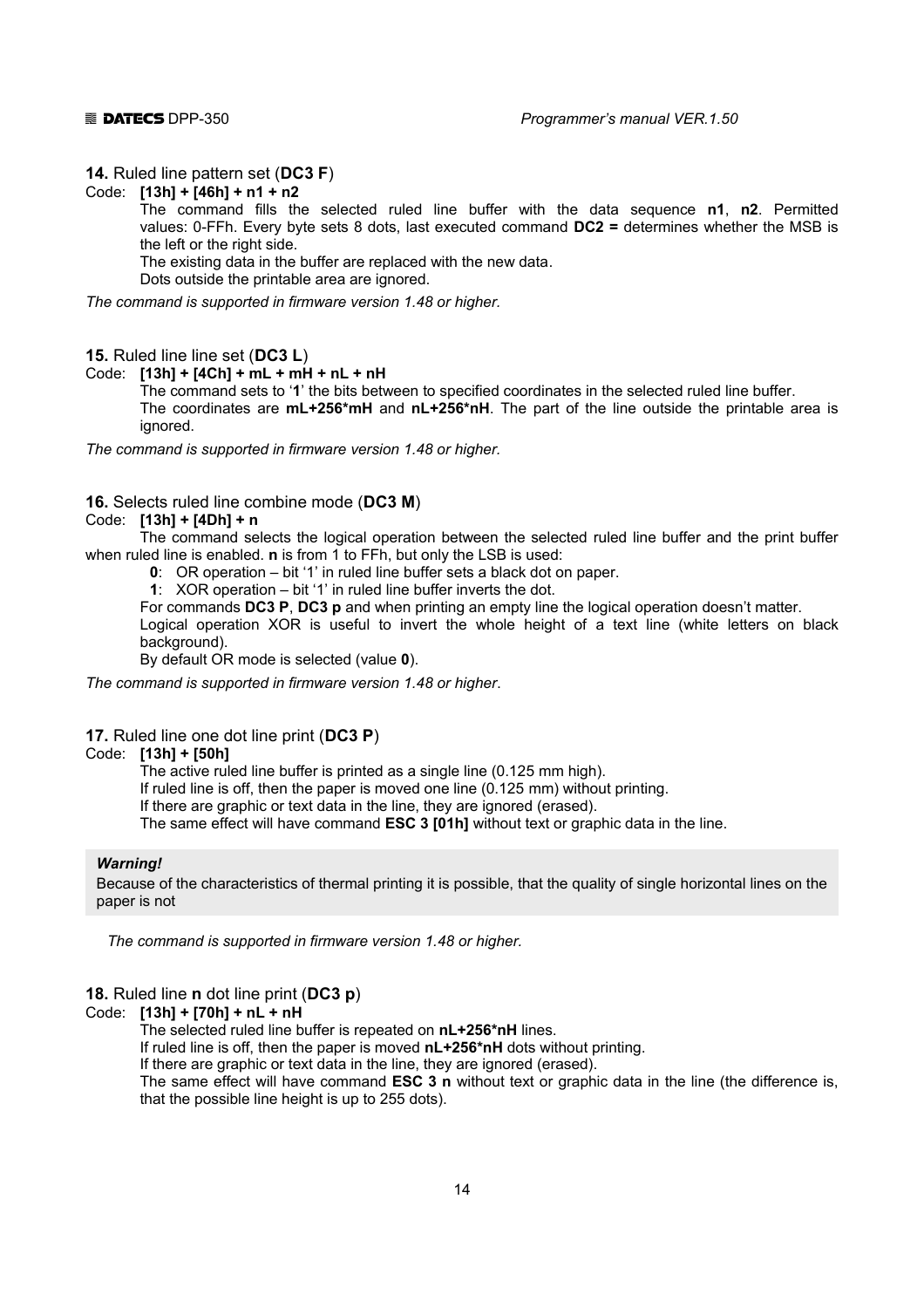#### *Warning!*

Because of the characteristics of thermal printing it is possible, that the quality of single horizontal lines on the paper is not good.

*The command is supported in firmware version 1.48 or higher.* 

#### **19.** Ruled line image write (**DC3 v**)

Code:  $[13h] + [76h] + nL + nH + D_1 + ...$ 

 The command fills the selected ruled line buffer with **nL+256\*nH** data bytes. Possible values of data bytes: 0-FFh. Every byte defines 8 dots, last executed **DC2 =** determines whether MSB is left or right side.

Selected ruled line buffer is erased and new data are written.

Dots outside the printable area are ignored.

*The command is supported in firmware version 1.48 or higher.* 

#### **20.** Canceling print data in page mode (**CAN**)

Code: **[18h]**

 The command clears the currently selected page area and sets current print position to coordinates (0, 0) in the current page (depending on the currently selected print direction with command **GS T**). The command is not valid in standard mode.

*The command is supported in firmware version 1.42 or higher.* 

### **21.** Printing data in page mode (**ESC FF**)

#### Code: **[1Bh] + [0Ch]**

 The command executes a batch printout of the data, mapped in the currently selected page. The printer continues to work in page mode and data is not destroyed, so the command may be executed many times.

The command is not valid in standard mode.

*The command is supported in firmware version 1.42 or higher.* 

#### **22.** Sounds the buzzer (**ESC RS**)

#### Code: **[1Bh] + [1Eh]**

By executing this command the buzzer will beep.

#### **23.** Setting character spacing (**ESC SP**)

Code: **[1Вh] + [20h] + n** 

 $[0 \leq n \leq 40h]$ 

 The rightward space amount is set in dot unit (1/203 inch unit). The initial value is **n**=0. When the font size is doubled the space between characters is also doubled. Possible values are from 0 to 63 dots.

#### **24.** Setting EURO symbol position (ESC #)

#### Code: **[1Bh] + [23h] + n**

0 <= **n** <= FF The ASCII code of EURO symbol

 This command forces the EURO symbol to appear at the selected ASCII code. So when a code table without EURO symbol is selected, the user can use this symbol at the desired place. The original character with this ASCII code becomes inaccessible until redefinition using the same command.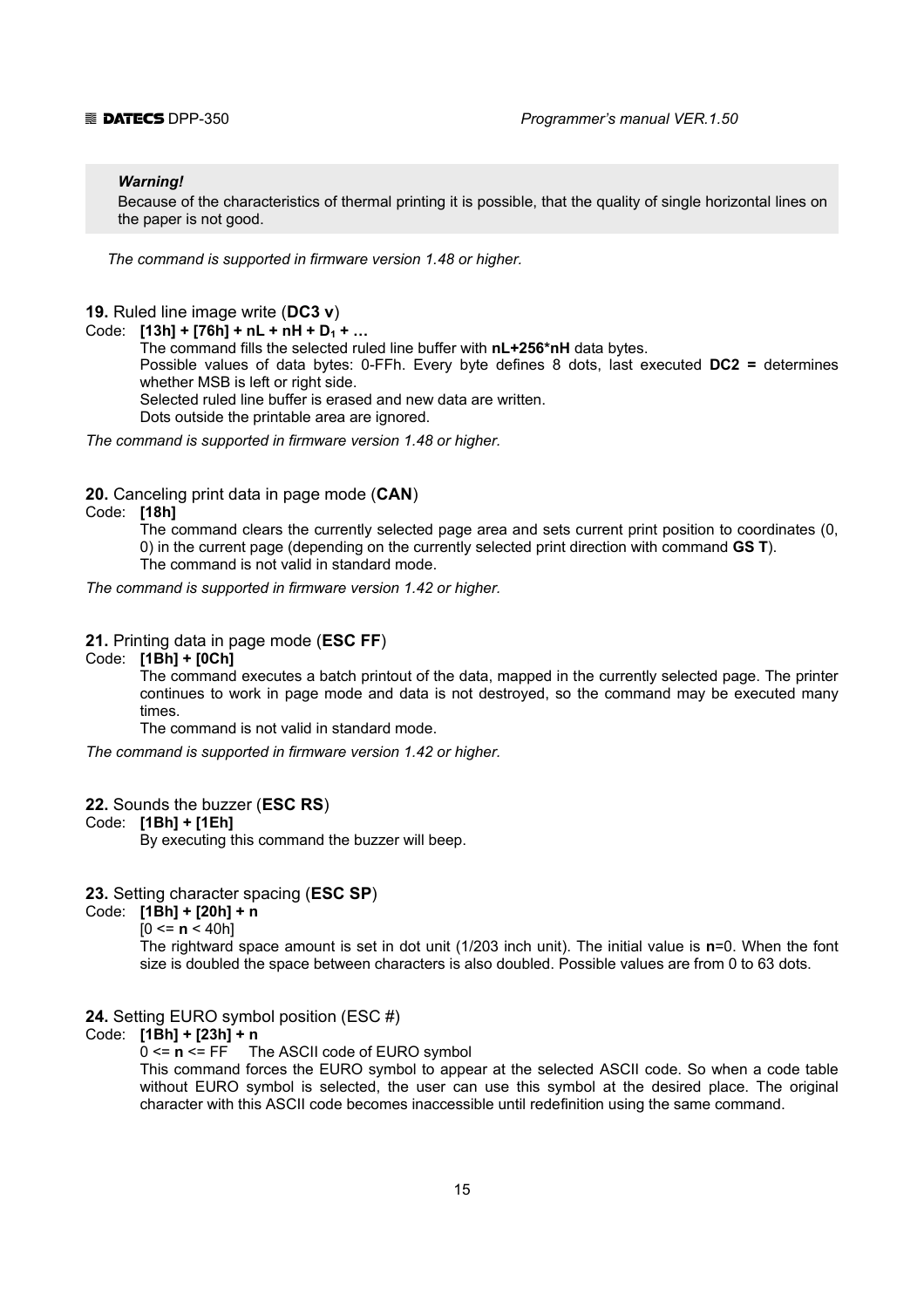ASCII codes from 00H to 1FH disable EURO substitution and the selected code table is printed unchanged.

Default value is 00H (EURO substitution disabled).

#### **25.** Specifying the absolute horizontal position of printing (**ESC \$**)

#### Code: **[1Bh] + [24h] + n1 + n2**

0 <= **n1** <= FF Horizontal shifting in dots (least significant byte LSB)

0 <= **n2** <= 02 Horizontal shifting in dots (most significant byte MSB)

The shifting is **n1 + 256\*n2** dots. Specifying beyond the line end is ignored.

**26.** Selecting/Canceling the printing of downloaded user character sets (**ESC %**)

#### Code: **[1Bh] + [25h] + n**

**n** can be from 0 to 255, but only the Least significant bit (LSB) is important:

 **0** canceling selection of user characters (default characters set is chosen)

 **1** loaded user character set is chosen

 Character set is defined by the command ESC &. The chosen character set is kept even if printer is switched off.

#### **27.** Selecting user character set (**ESC &**)

Code:  $[1Bh] + [26h] + a + n + m + D1_1 + ... + D_{(m-n+1)k}$ 20h <= **n** <= **m** FFh

 **a** is the number of the sub-command and can be:

- **0** or '**0**': Copies internal character set A over user character set A. All parameters after the number of the command are omitted.
- **1** or '**1**': Copies internal character set B over user character set B. All parameters after the number of the command are omitted.
- **2** or '**2**': Defines a sequence of characters for Font A (12x24)
- **3** or '**3**': Defines a sequence of characters for Font B (9x16)
- **4** or '**4**': Defines a sequence of characters for Font B (9x16)

 **n** is the ASCII code of the first, **m** ASCII code of the last of the (**m-n+1**) consecutive characters. When only one symbol is defined **m**=**n**.

With **D**<sub>ii</sub> are described the data for the characters. Each character from Font A is defined with 48 bytes. Each character from Font B is defined with 16 bytes for subcommand 3 (the 9-th horizontal bit is always white) and with 32 bytes for subcommand 4 (2 bytes for each horizontal row, only the most significant bit of the second byte is used).

 The data for character set (font) A is composed from left to right and from top to bottom with two bytes for each horizontal line. From the second byte only the first nibble (the most significant 4 bits) is valid. Each bit defines one dot, 1 is for black, starting from the most significant bit.

Downloaded characters are valid even after switching off the printer.

**28.** Specifying printing mode of text data (**ESC !**)

#### Code: **[1Вh] + [21h] + n**

Data is given in binary code.

Each bit of **n** indicates the following:

| <b>Bit</b> | <b>Function</b>       | Value 0   | Value 1 |
|------------|-----------------------|-----------|---------|
|            | <b>Character Font</b> | (12x24)   | B(9x16) |
|            |                       | Undefined |         |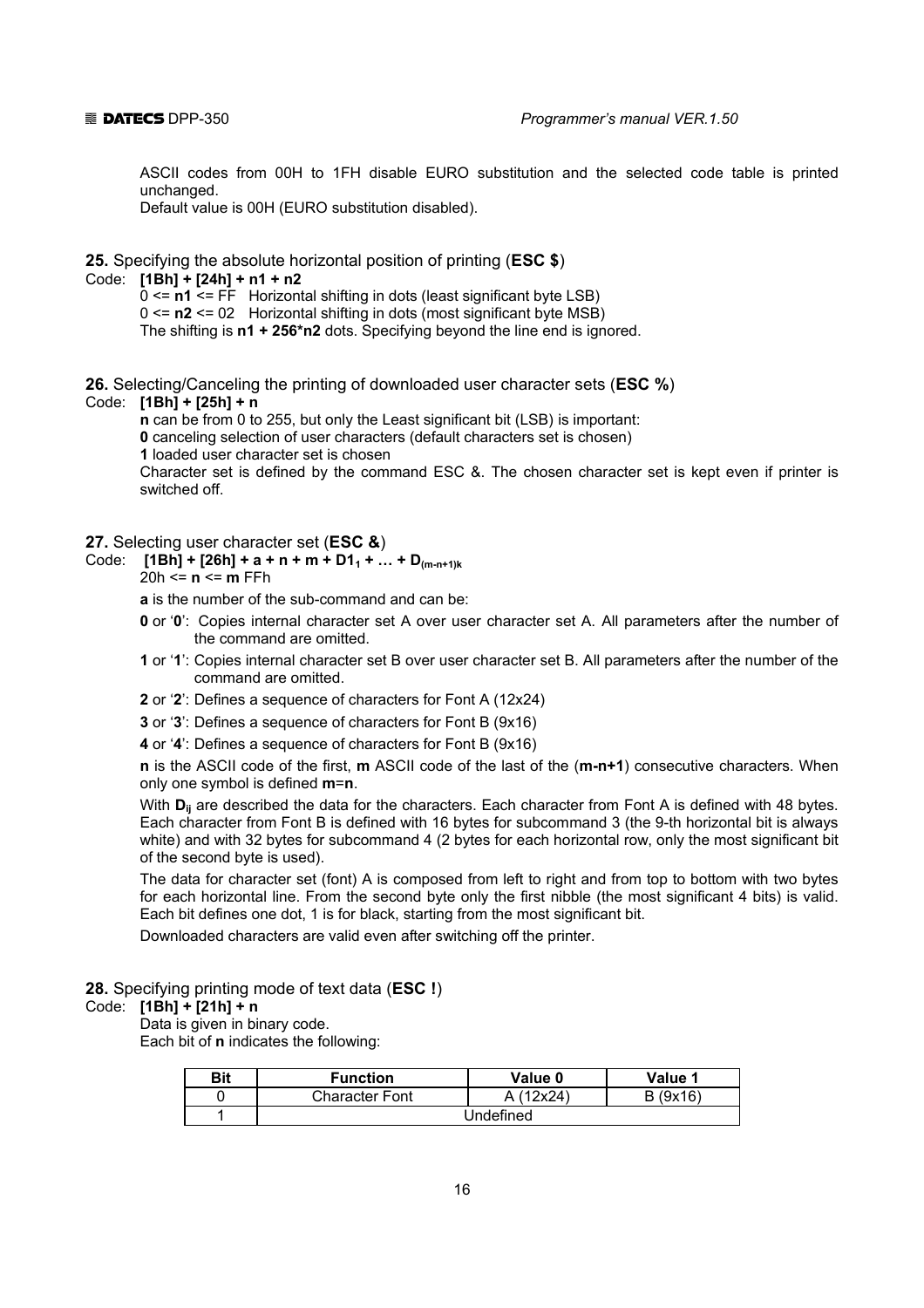|   |               | Undefined |           |
|---|---------------|-----------|-----------|
| ◠ | Highlighting  | Canceled  | Specified |
|   | Double Height | Canceled  | Specified |
| 5 | Double Width  | Canceled  | Specified |
| 6 |               | Undefined |           |
|   | Underline     | Canceled  | Specified |

 An underline is attached to the full character width, which, however, is not attached to the part having been skipped by the horizontal tab. Neither is it attached to 90°-right-turned characters.

The underline width is as having been specified by (ESC -). (The default setting is 1 dot width.)

 Highlighting is valid for character font A (12x24) and font B (9x16). It is not recommended to be used for font B because text is not readable. If at same time are given double height and/or double width and to 90°-right-turning of character, then the sequense of execution is as follows:

- characters is doubled in the direction indicated

- character is turned at 90°-right-angle

#### **29.** Printing graphical data (**ESC \***)

### Code:  $[1Bh] + [2Ah] + m + n1 + n2 + D<sub>1</sub> + ... + D<sub>k</sub>$

**m** (0,1,20h или 21h) Graphics mode (see table below).

0 <= **n1** <= FFh specifies the number of dots in horizontal line (LSB).

0 <= **n2** <= 09h specifies the number of dots in horizontal line (MSB).

 **Di** (**i** from **1** to **k**) bit image data.

The number of dots in horizontal direction is **n1+n2\*256**.

 Number of data bytes **k** is **n1 + 256\*n2** for modes 0 and 1, and **(n1+256\*n2)\*3** for 20h and 21h. The bits subject to printing are taken as "1" and those not as "0".

 Bit image data is sent starting from the top to bottom and from the left to right (vertical columns scanning). In modes m=0 and 1 only one byte per column is sent and in mode m=20h, 21h - 3 bytes for each column are sent.

|            |                       |             | <b>Vertical Direction</b> | <b>Horizontal Direction</b> |                 |  |
|------------|-----------------------|-------------|---------------------------|-----------------------------|-----------------|--|
| m          | Mode                  | <b>Dots</b> | <b>Dot</b>                | <b>Dot</b>                  | Max. dots 58/78 |  |
|            |                       |             | density                   | density                     | mm              |  |
| 0          | 8-dot single density  |             | 67 DPI                    | 101 DPI                     | 204 / 288       |  |
|            | 8-dot double density  | 8           | 67 DPI                    | 203 DPI                     | 408 / 576       |  |
| <b>20h</b> | 24-dot single density | 24          | 203 DPI                   | 101 DPI                     | 204 / 288       |  |
| 21h        | 24-dot double density | 24          | 203 DPI                   | 203 DPI                     | 408/576         |  |

 When the values set in **m** or **n2** are out of the above range, the data is processed as normal printing data.

 If some part of the graphic or the entire graphic is outside the printable area, then graphics data are accepted, but only the needed part of them are printed.

 In page mode and rotated by 90 degrees page the max. dot count is larger than the numbers in the table above.

This command has one more version with 3 new modes:

#### Code:  $[1Bh] + [2Ah] + m + n + {a + [00h]} + D_1 + ... + D_k$

 Designates a bit image of **n\*8** dots horizontal and by **24** or **a** dots vertical. Depending on **m** there is compression of data. All 3 modes are with high dot density (203x203 dpi).  **m** can be:

**10h** Not compressed data with height 24 lines. Byte **a** and byte **00h** are not sent.

- **11h** Compressed data with height 24 lines. Byte **a** and byte **00h** are not sent.
- **12h** Compressed data with height **a** lines (**a**<=24).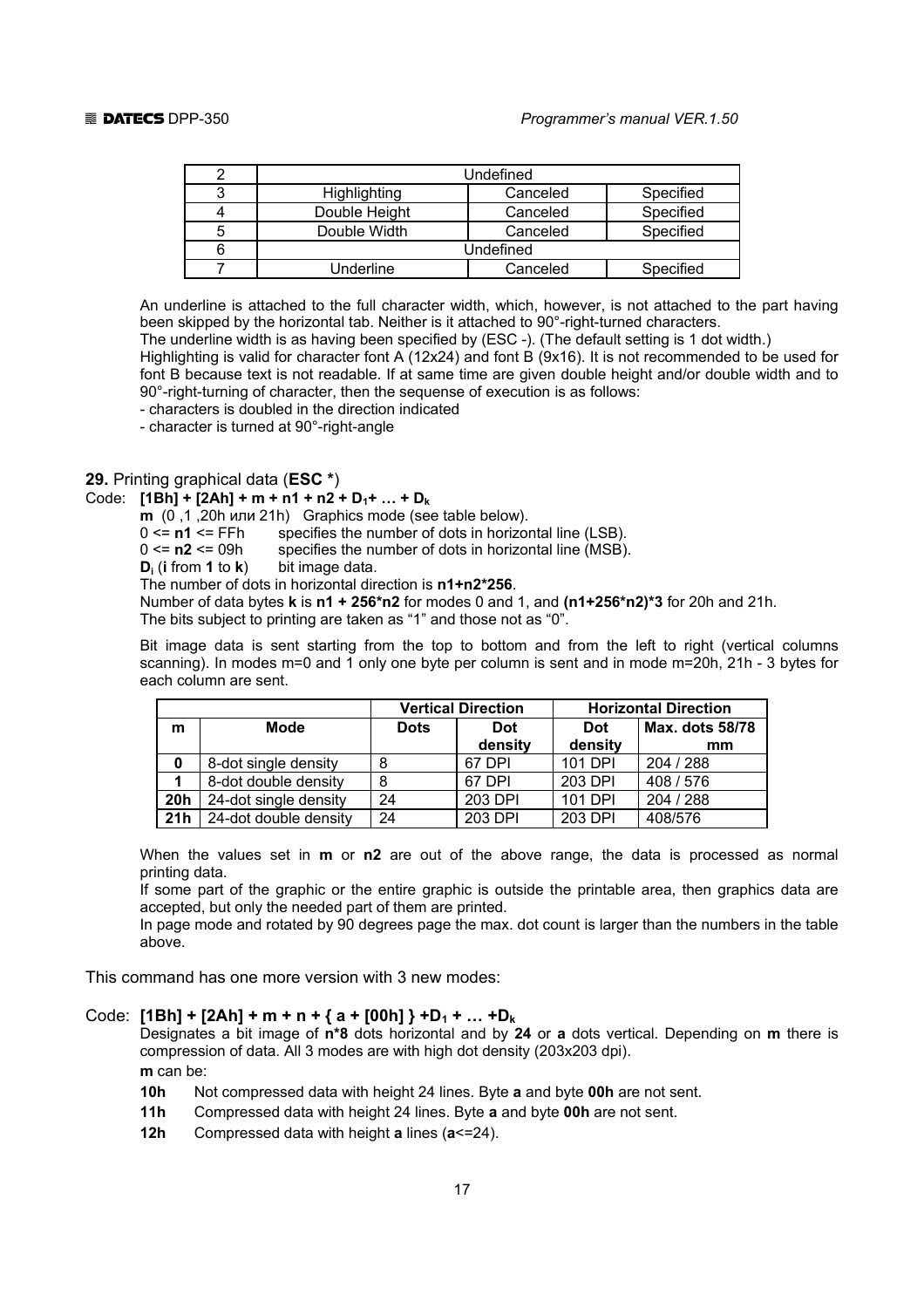0 <= **n** <= FFh defines horizontal size.

 **Di** are the bit image data. Their number is **n\*24** bytes for mode 10h. The compressed data in mode 11h must give same number of bytes, but after the decompression. The number of data bytes for mode 12h must be **a\*n** (after decompression).

 Decompression in modes 11h and 12h is similar to the one used in PCX monochrome graphic mode. If the 2 most significant bits of the consecutive byte are 1, so the next define a counter of iterations from 0 to 63, and the next byte contains the data that has to be repeated. If at least one of the most significant bytes is 0, the byte contains data which is directly used. If the data for the printer contains a byte with two most significant bits 1, it has to be sent as 2 bytes with counter 1.

 Data for both modes is sent horizontally, from right to left and from top to bottom. Each byte contains 8 points, the "1"-s are black starting from the most significant bit.

*A new mode for printing vertical lines added in version* **1.39**.

#### Code: **[1Bh] + [2Ah] + [18h] + L + n + R**

 **L** Offset (white dots) before the vertical line. From 0 to 255.

- **n** Vertical line thickness in dots. From 0 to 255.
- **R** Offset (white dots) after the vertical line. From 0 to 255.

 The command prints a vertical black line with thickness **n** and height – the whole height of the line (including the space between the lines set with commands **ESC 2**, **ESC 3** or **ESC J**). The printer adds **L** dots to the current X coordinate, draws the line and adds **R** dots to the X coordinate after the line. The purpose of the command is to draw tables independent of the type or of the font of the printed symbols between the vertical lines.

*Starting from version* **1.40** *two new modes for printing graphics are added.*

- Code: **[1Bh] + [2Ah] + [13h] + n1 + n2 + a +D<sub>1</sub> + ... +D<sub>k</sub>**
- or  $[1Bh] + [2Ah] + [14h] + n1 + n2 + a + D_1 + ... + D_k$ 
	- **n1** Lower part of bytes count in horizontal direction. From 0 to 255.
	- **n2** Higher part of bytes count in horizontal direction. From 0 to 1.
	- **a** Vertical size of the image in dots. From 1 to 24.

 For command **ESC \* [13h]** data for a bit image with size (**n1+256\*n2)\*8** dots horizontally and **a** dots vertically are sent, with data compression (exactly as in command **ECS \* [12h]**). The graphics mode is single density (203x203 dots/inch).

Data bytes count is **a\*(n1+256\*n2)** after decompression.

For command **ESC \* [14h]** data are without compression like **ESC \* [10h]** command.

 The commands are added to make printing of graphics in page mode easier – in page mode with page height more than 2040 dots and print direction 90 or 270 degrees it is not possible to fill the whole page height using only one of the older commands for compressed graphics (**ESC \* [11h]** and **ESC \* [12h]**).

#### **30.** Switch's OFF the printer (**ESC +**)

#### Code: **[1Вh] + [2Bh]**

This command switches OFF the printer as by setting the power switch to OFF.

#### **31.** Selecting/Cancelling Underline (**ESC -**)

#### Code: **[1Bh] + [2Dh] + n**

 An underline is attached to the full character width. It is, however, not attached to the part having been kipped by horizontal tab command.

An underline is not attached to a 90°- right-turned characters.

The following values of **n** are possible:

 **0** or **30h** Canceling an underline.

 **1** or **31h** Specifying an underline for 1-dot width.

 **2** or **32h** Specifying an underline for 2-dots width.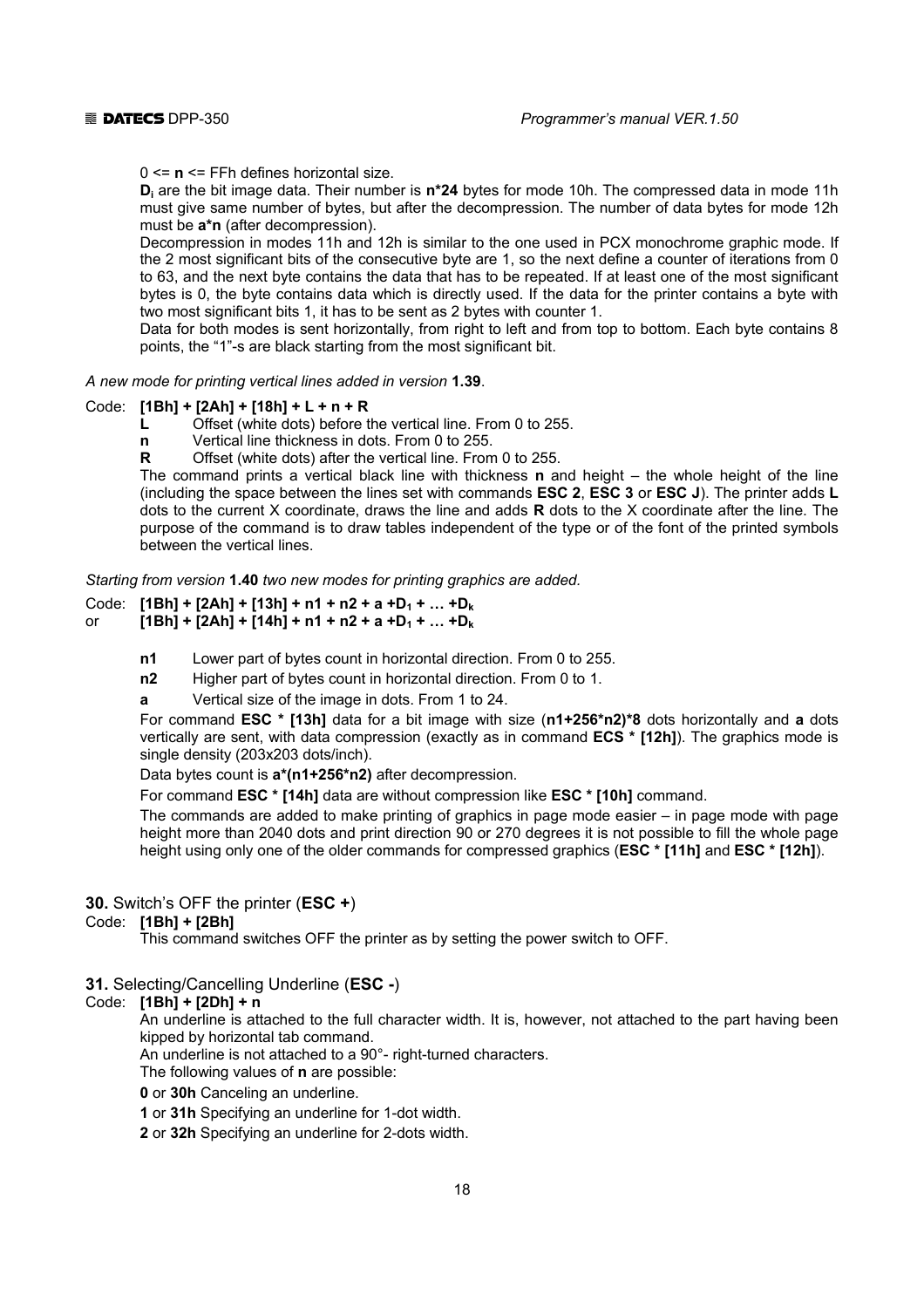#### *Note:*

This command only selects the underline thickness. For specifying/canceling the Underline mode command ESC ! **([1Bh] + [21h]**) must be used.

#### **32.** Printing Self Test/diagnostic information (**ESC .**)

### Code: **[1Вh] + [2Еh]**

 Prints test page and self-diagnostic information. The self-diagnostic information includes print density, print head temperature, battery voltage, baud rate in case of work via RS232 and others.

- **33.** Specifying 1/6-inch line feed rate (**ESC 2**)
- Code: **[1B] + [32h]**

 If in the line there are symbols that will not fit in the defined size, the line automatically is set to be of the necessary height so they fit.

#### **34.** Specifying line feed rate n/203 inches (**ESC 3**)

- Code: **[1Bh] + [33h] + n**
	- **n** is from 0 to 255.

Default value is **n**=22h (1/6 inches).

#### **35.** Changes print direction tо opposite (**ESC <**)

#### Code: **[1Bh] + [3Ch]**

 The command changes current print direction. It is needed when using Hebrew and Arabic code tables, but is working for all code tables.

 Default print direction is from right to left for code tables 19, 21, 22, 23, 24 and from left to right for all others.

*The command is supported starting from version 1.42.* 

#### **36.** Data input control (**ESC =**)

#### Code: **[1Bh] + [3Dh] + n**

 **n** can be from 0 to 255, but only the LSB is of significance.

Value **0**: Printer is not selected.

Value **1**: Printer is selected.

 When the printer is not selected, it does not accept data (abandons all the received data) and the only command that it executes is ESC = n with least significant bit 1. By default the printer is selected.

#### **37.** Select print direction (**ESC >**)

### Kod: **[1Bh] + [3Eh] + n**

Possible values for **n**:

 **0** or '**0**': Default direction for the selected code table.

 **1** or '**1**': Left to right direction forced.

**2** or '2': Right to left direction forced.

 The command sets the print direction. It is needed when using Hebrew and Arabic code tables, but is working for all code tables.

 Default print direction is from right to left for code tables 19, 21, 22, 23, 24 and from left to right for all others.

Commands **ESC <** and **ESC >** work together. The sequence, which selects the direction, is as follows:

• The print direction is set according to the currently selected code table.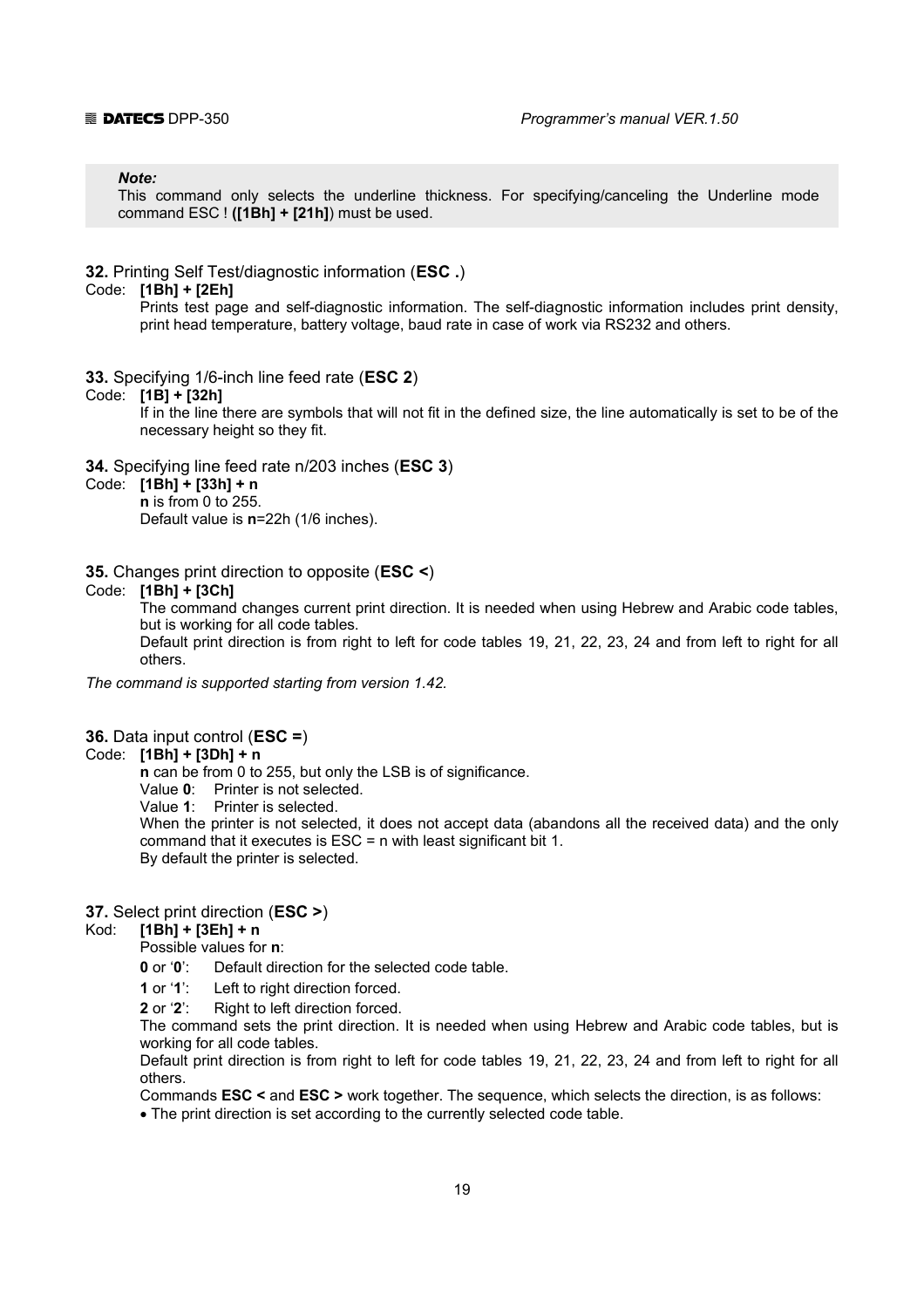- If command **ESC >** with argument > 0 was executed since last **ESC u** command, then this is the print direction.
- If command **ESC <** was executed after this, the print direction is changed to the opposite.

*The command is supported starting from version 1.42.* 

#### **38.** Reading magnetic stripe card (**ESC ?**)

#### Code: **[1Bh] + [3Fh] + n**

 The tracks that are read are returned in ascending order and depending on that which of them have been demanded. The returned data end with ASCII code 00h.

The bits of the argument **n** have the following meaning:

- **0** Read track 1
- **1** Read track 2
- **2** Read track 3
- **3** Not used
- **4** Not used
- **5** Not used
- **6** If it is 1, magnetic stripe card data are returned in raw format (as a bit sequence)
- **7** If it is 1, the reading is with time-out 60 seconds, else it is 10 seconds.

#### *Response data format when bit 6 = 1*

 Always all 3 tracks data are returned (independent of the value of the least significant bits of **n**). Data format:

#### **n1m1D1in2m2D2in3m3D3i[00h]**

where:

- **n<sub>1</sub>** Two characters track 1 bytes count.
- **m<sub>1</sub>** Two characters valid bit count in last data byte of track 1.
- **D<sub>1i</sub>** 2<sup>\*</sup>n1 characters, containing track 1 data. Data are regarded as bit sequence. If total bit count is not a multiple of 8, then valid are  $m_1$  most significant bits of last byte only.

 **n1**, **m1** and **D1i** are returned as text, hexadecimal, i. e. every byte of data is returned as two characters in the range '**0**' – '**9**' or '**A**' – '**F**'.

 The format of track 2 and 3 is the same. The response ends with ASCII code **00h**. If no magnetic stripe card is read (a timeout has occurred), only **00h** is returned.

#### *Warning!*

Data are returned as they are read from the magnetic stripe card. They will not be the same when sliding the card in left and right direction. The application software must "know" and interpret correctly the bits read before using them!

#### **39.** Initializing the printer (**ESC @**)

#### Code: **[1Bh] + [40h]**

 Clears data stored in the print buffer and brings various settings to the initial state (Default state). Data (items) in serial buffer are not cleared.

#### **40.** Black mark mode sensor calibration (**ESC CAL**)

#### Code: **[1Bh] + [43h] + [41h] + [4Ch] + n**

 Selects the ADC value, which the printer uses to distinguish the black marks on paper or labels. The command is used in black mark mode only.

Possible values for **n**:

**01h** Returns one byte, which is the current ADC threshold value.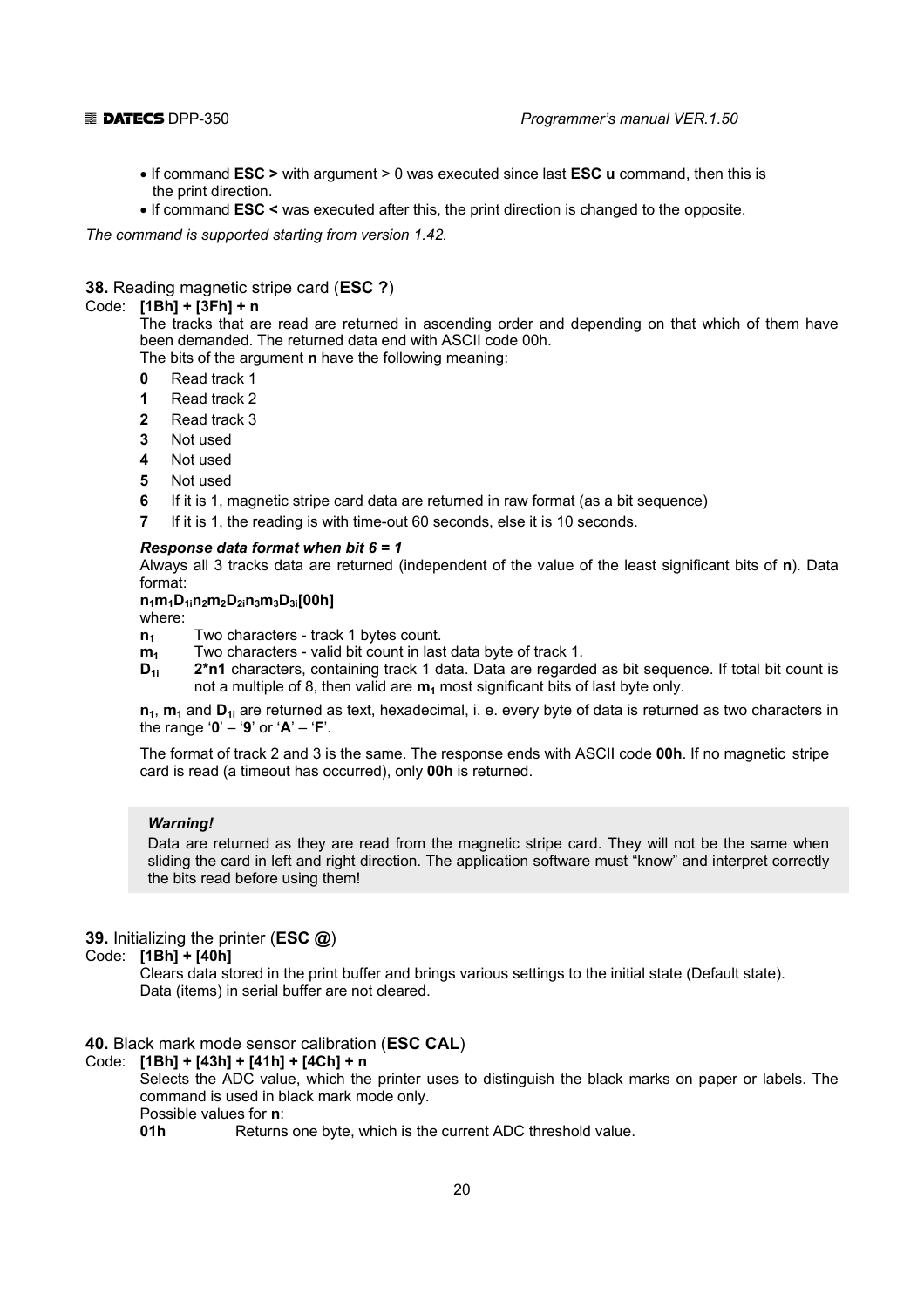- **02h** After receiving this command the printer moves approximately 20 cm of paper and Searches minimum and maximum of paper sensor values. Two bytes data are returned – Minimum value and maximum value. **03h** After receiving this command the printer moves approximately 20 cm of paper and
- Searches minimum and maximum of paper sensor values. Then a reasonable value of the AD Threshold is calculated and stored in flash memory. One byte data is returned, which is the new ADC threshold value.
- **20h** to **C0h** The byte is used as ADC threshold value and is stored in flash memory. One byte data is returned, which is the new ADC threshold value. The factory setting of ADC threshold value is 68h.

#### *Note:*

Use this command carefully and only if the printer has problems in black mark / label recognition.

#### **41.** Setting horizontal tab position (**ESC D**)

#### Code:  $[1Bh] + [44h] + n_1 + ... + n_k + [00h]$

**n**<sub>i</sub> is from 0 to 255.

 **ni** indicates the number of the column from the beginning to the horizontal tab position, minus 1. For example, to set the position at 9th column, n=8 is to be specified.

The tab position is set at position where it is "character width multiplied by  $n_i$ " from the line beginning. The character width, at this time, includes the rightward space amount. In double wide characters, it is made double of the ordinary case.

Tab positions can be specified are maximum 32.

**ESC D [00h]** clears all the set tab positions. Following clearing, horizontal tab command is ignored.

#### **42.** Specifying / Canceling highlighting (**ESC Е**)

#### Code: **[1Bh] + [45h] + n**

 **n** can be from 0 to 255, but only the least significant bit is of significance.

Value 0: Canceling highlighting

Value 1: Highlighting is specified

This is effective for character font A (12x24) and font B (9x16).

#### *Note:*

It is not recommended to be used for font **B** because text is not readable.

#### **43.** Filling or inverting the page area in page mode (**ESC F**)

Code: **1Bh] + [46h] + n**

Allowed values for **n**:

 **0** or '**0**': The area is cleared (white)

 **1** or '**1**': The area is filled (black)

 **2** or '**2**': The area is inverted.

 The command fills the selected with **ESC W** page with the desired color or inverts it. The command is not valid in standard mode.

*The command is supported in firmware version 1.42 or higher.*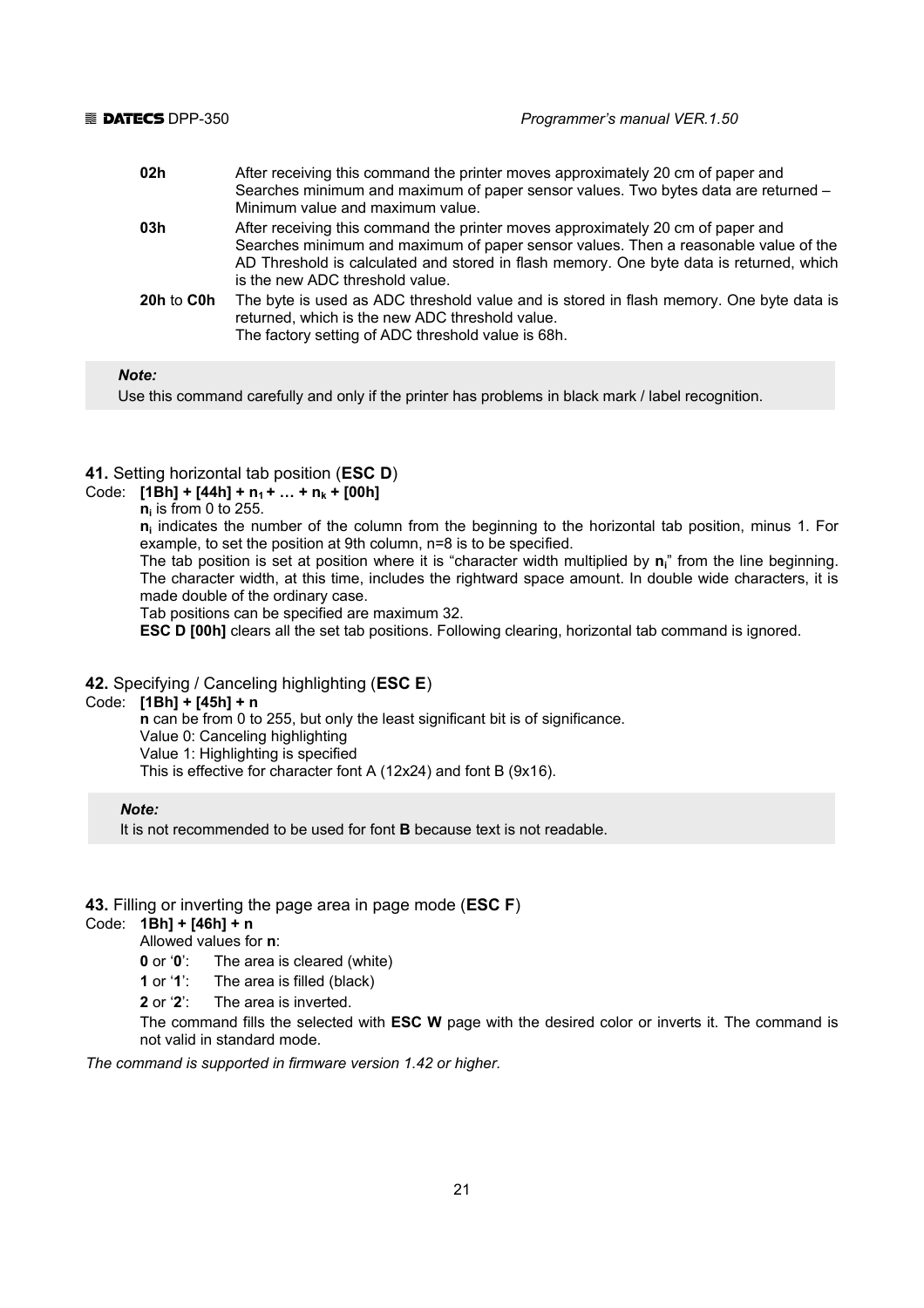**44.** Specifying / Canceling highlighting (**ESC G**)

Code: **[1Bh] + [47h] + n** 

Same as command **ESC E**.

**45.** Specifying / Canceling Italic Print (**ESC I**)

#### Code: **[1Bh] + [49h] + n**

 **n** can be from 0 to 255, but only the least significant bit is of significance. Value 0: Normal Print

Value 1: Italic Print

#### **46.** Printing and Paper Feed **n**/203 inches (**ESC J**)

#### Code: **[1Bh] + [4Аh] + n**

 **n** can be from 0 to 255.

Prints data in the print buffer and feeds paper by n/203 inch.

- This function is temporary and does not affect the feed operation thereafter.
- The beginning of the line is to be considered as the next printing start position.

#### **47.** Selecting page mode (**ESC L**)

#### Code: **[1Bh] + [4Ch]**

 The command switches from standard mode to page mode. In this mode the printing is not immediately, but is accumulated in a reserved for this purpose memory area. The resulting image is printed using one of the commands **ESC FF**, **GS FF** or **GS Z**.

 The page area is the maximum (576 x 2432 dots for wide paper or 408x 2432 dots foe narrow paper) or the result of the last executed command **ESC W**.

The print direction is the default (left to right) or the result of the last executed command **GS T**.

The current print position is (0, 0) depending on the selected print direction.

The command is not valid in page mode.

*The command is supported in firmware version 1.42 or higher*.

#### **48.** Reading programmed serial number (**ESC N**)

#### Code: **[Bh] + [4Eh]**

 The command returns the programmed serial number of the printer as an ASCIIZ string. Number length is 13 characters. If no serial number is programmed, then only one symbol is returned - **00h**.

#### *Note:*

*The command is present in firmware versions 1.09 or newer.* 

#### **49.** Selecting Country (**ESC R**)

Code: **[1Bh] + [52h] + n** 

 **n** can be from 0 o 13 and has the following meaning:

| N | <b>Character Set</b> |    |        |    |    |    |    | <b>Changed characters</b> |    |    |             |   |                       |
|---|----------------------|----|--------|----|----|----|----|---------------------------|----|----|-------------|---|-----------------------|
|   |                      | 23 | 24     | 40 | 5Β | 5C | 5D | 5E                        | 60 | 7В | $7^{\circ}$ |   | 7Ε                    |
|   |                      |    |        |    | h  |    |    |                           |    |    |             |   |                       |
|   | U.S.A.               |    | œ<br>Œ | @  |    |    |    | Λ                         |    |    |             |   | $\tilde{\phantom{a}}$ |
|   | France               |    | œ<br>J | а  |    | С. |    | Λ                         |    | e  |             | e |                       |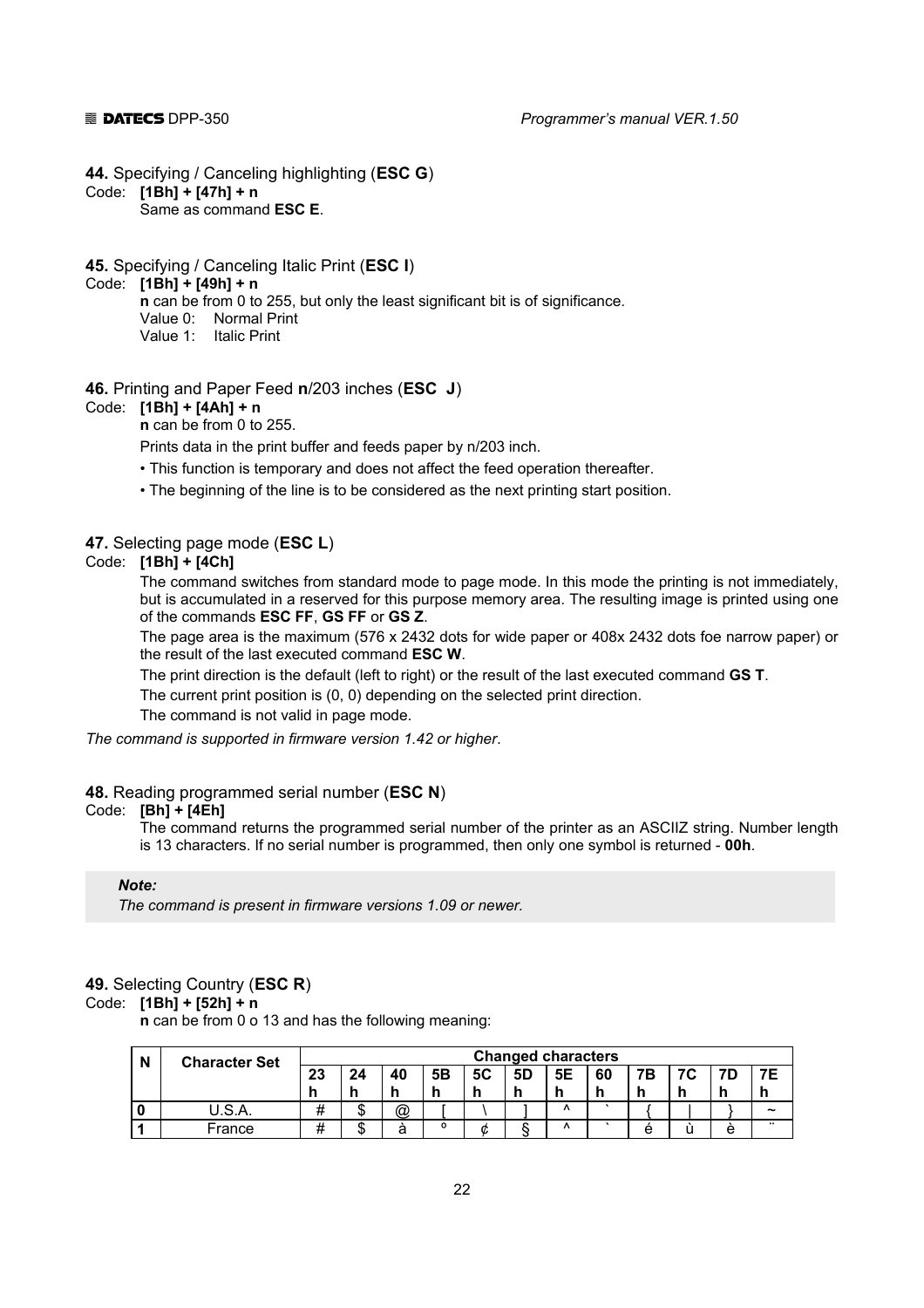#### **<u>■ DATECS** DPP-350 *Programmer's manual VER.1.50*</u>

| າ  | Germany       | #  | \$ | §                    | A       | Ο     |   | Λ         |         | ä                    | Ö | ü | ß                     |
|----|---------------|----|----|----------------------|---------|-------|---|-----------|---------|----------------------|---|---|-----------------------|
| 3  | U.K.          | £  | \$ | @                    |         |       |   | Λ         | $\cdot$ |                      |   |   | $\tilde{\phantom{a}}$ |
| 4  | Denmark I     | #  | \$ | $^{\textregistered}$ | Æ       | Ø     | A | $\Lambda$ | $\cdot$ | æ                    | ø | å | $\tilde{\phantom{a}}$ |
| 5  | Sweden        | #  | \$ | ,<br>Ė               | Ä       | <br>Ő | A |           | é       | ä                    | Ö | å | ü                     |
| 6  | Italy         | #  | \$ | @                    | $\circ$ |       | é | $\Lambda$ | ù       | à                    | ò | è |                       |
|    | Spain I       | Pt | \$ | @                    |         | Ñ     | c | Λ         | $\cdot$ | $\ddot{\phantom{0}}$ | ñ |   | $\tilde{\phantom{a}}$ |
| 8  | Japan         | #  | \$ | @                    |         | ¥     |   | $\lambda$ | $\cdot$ |                      |   |   | $\tilde{\phantom{a}}$ |
| 9  | Norway        | #  | ¤  | É                    | Æ       | Ø     | A | <br>Ū     | é       | æ                    | Ø | å | ü                     |
| 10 | Denmark II    | #  | \$ | Ė                    | Æ       | Ø     | A | <br>Ū     | é       | æ                    | ø | å | ü                     |
| 11 | Spain II      | #  | \$ | á                    |         | Ñ     | c | é         | $\cdot$ |                      | ñ | ó | ú                     |
| 12 | Latin America | #  | \$ | á                    |         | Ñ     | c | ,<br>ė    | ü       |                      | ñ | Ò | ú                     |
| 13 | Korea         | #  | \$ | @                    |         | w     |   | $\lambda$ | $\cdot$ |                      |   |   | ~                     |

**50.** Specifying speed (bps) of the serial port (**ESC S**)

#### Code: **[1Bh] + [53h] + n**

Sets new communication speed for the serial interface.

The command is valid only when the printer is connected through a serial cable. Possible values of parameter **n**:

- **0** or '**0**': 1200 bps  **1** or '**1**': 2400 bps  **2** or '**2**': 4800 bps  **3** or '**3**': 9600 bps  **4** or '**4**': 19200 bps  **5** or '**5**': 57600 bps
- **6** or '**6**': 115200 bps
- **7** or '**7**': 38400 bps

 The last setting is valid after switching OFF and ON the printer. Default value is 6 (115200 bps).

### **51.** Printing short self test (**ESC T**)

#### Code: **[1Bh] + [54h]**

 Prints current printer parameters, including intensity, temperature of the print head, battery voltage, speed in case of serial connection, etc.

#### **52.** Selecting / Canceling underlined printing (**ESC U**).

#### Code: **[1Bh] + [55h] + n**

Possible values for **n**:

- **0** or **'0'** Canceling underlined characters
- **1** or **'1'** Specifying underlined characters

#### *Note:*

No underlines are attached to 90°-right- turned characters.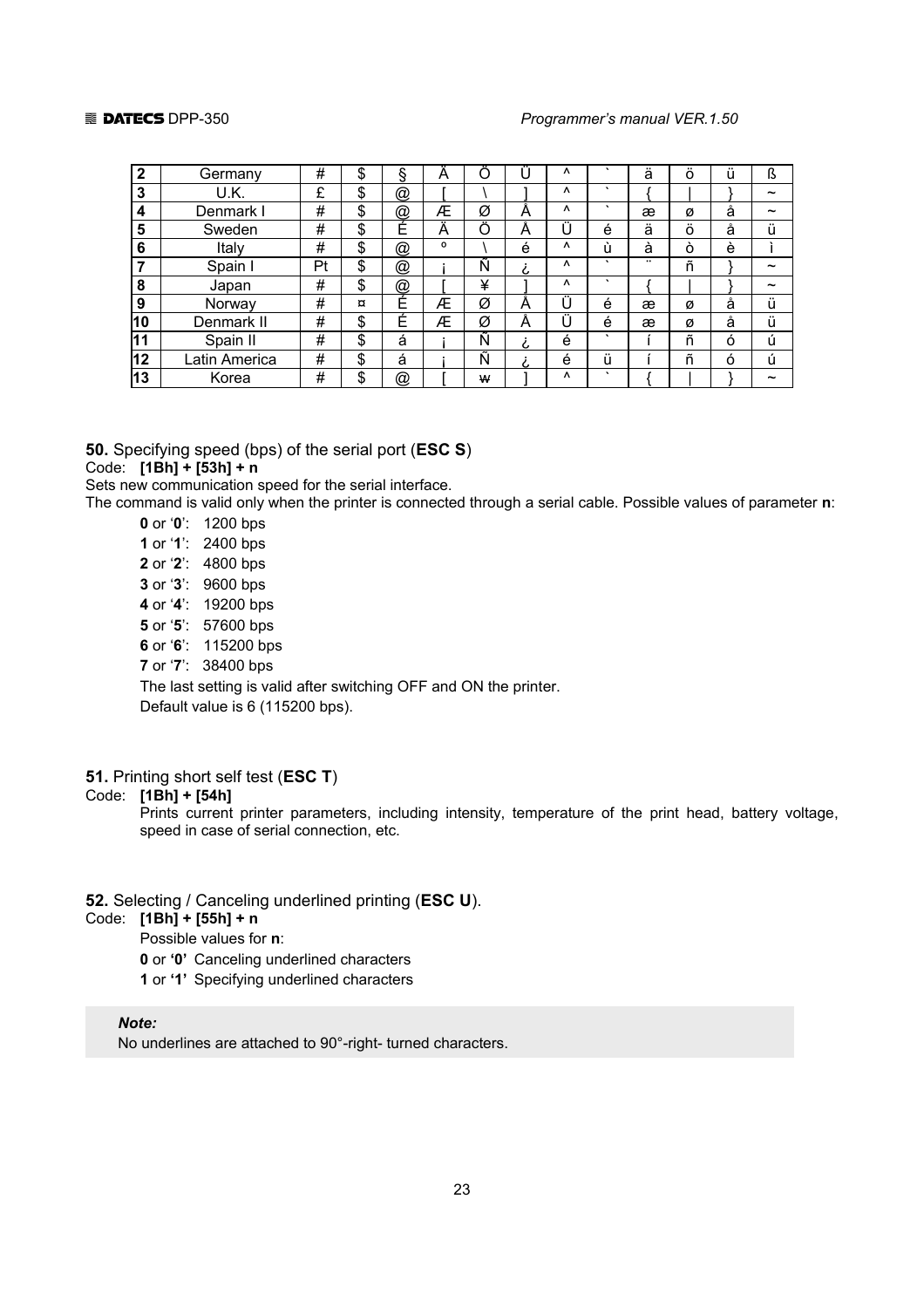**53.** Selecting / Canceling printing 90° - right turned characters (**ESC V**) Code: **[1Bh] + [56h] + n** 

- **n** can be from 0 to 255, but only the least significant bit is of significance:
	- **0** Canceling 90°-right- turned Characters
- **1** Specifying 90°-right- turned Characters

#### *Note:*

No underlines are attached to 90°-right- turned characters.

**54.** Defining the print area in page mode (**ESC W**)

#### Code: **[1Bh] + [57h] + xL + xH + yL + yH + dxL + dxH + dyL + dyH**

**xL** and **xH** Low and high byte of the horizontal offset of the relative top left corner of the page.

 **yL** and **yH** Low and high byte of the vertical offset of the relative top left corner of the page.

 **dxL** and **dxH** Low and high byte of the width of the page.

 **dyL** and **dyH** Low and high byte of the height of the page.

 The command defines the relative position and size of the page. In page mode the new values are active immediately, in standard mode they are memorized and used after entering page mode. The print position has coordinates (**0**, **0**) depending on the currently selected print direction (command **GS T**). If the relative position is invalid, the command is not accepted. If only a part of the selected page is in the printable area (current paper width and maximal height of 2432 dots), this area is used as page area. Default page size is 576 x 2432 dots in wide paper mode or 408x 2432 dots in narrow paper mode.

*The command is supported in firmware version 1.42 or higher.* 

#### **55.** Specifying max printing speed (**ESC X**)

Code: **[1Bh] + [58h] + n** 

 **n** is between 0 and 3 or between '0' and '3':

| 0 or $\mathbf{0}$ | 60 mm/s (2.4 inch/s) |
|-------------------|----------------------|
|-------------------|----------------------|

| <b>1</b> or <b>1</b> |  | 50 mm/s (2.0 inch/s) |
|----------------------|--|----------------------|
|----------------------|--|----------------------|

 **2** or **'2'** 37 mm/s (1.5 inch/s)

 **3** or **'3'** 25 mm/s (1.0 inch/s)

Default value is 0 (60 mm/s).

#### *Note:*

The defined speed is recommended and can be achieved with not very cold printing head and comparatively little data to print in the line (less black).

#### **56.** Specifying intensity level (ESC Y)

```
Code: [1Bh] + [59h] + n
```
 **n** is between 0 and 6 or between '0' and '6': or **'0'** Intensity 60 % or **'1'** Intensity 75 % or **'2'** Intensity 90 % or **'3'** Intensity 100 % or **'4'** Intensity 120 % or **'5'** Intensity 140 %<br>**6** or **'6'** Intensity 160 % or **'6'** Intensity 160 % Default value is **3** (100%).

*Note:* 

Higher intensity can cause decrease in printing speed.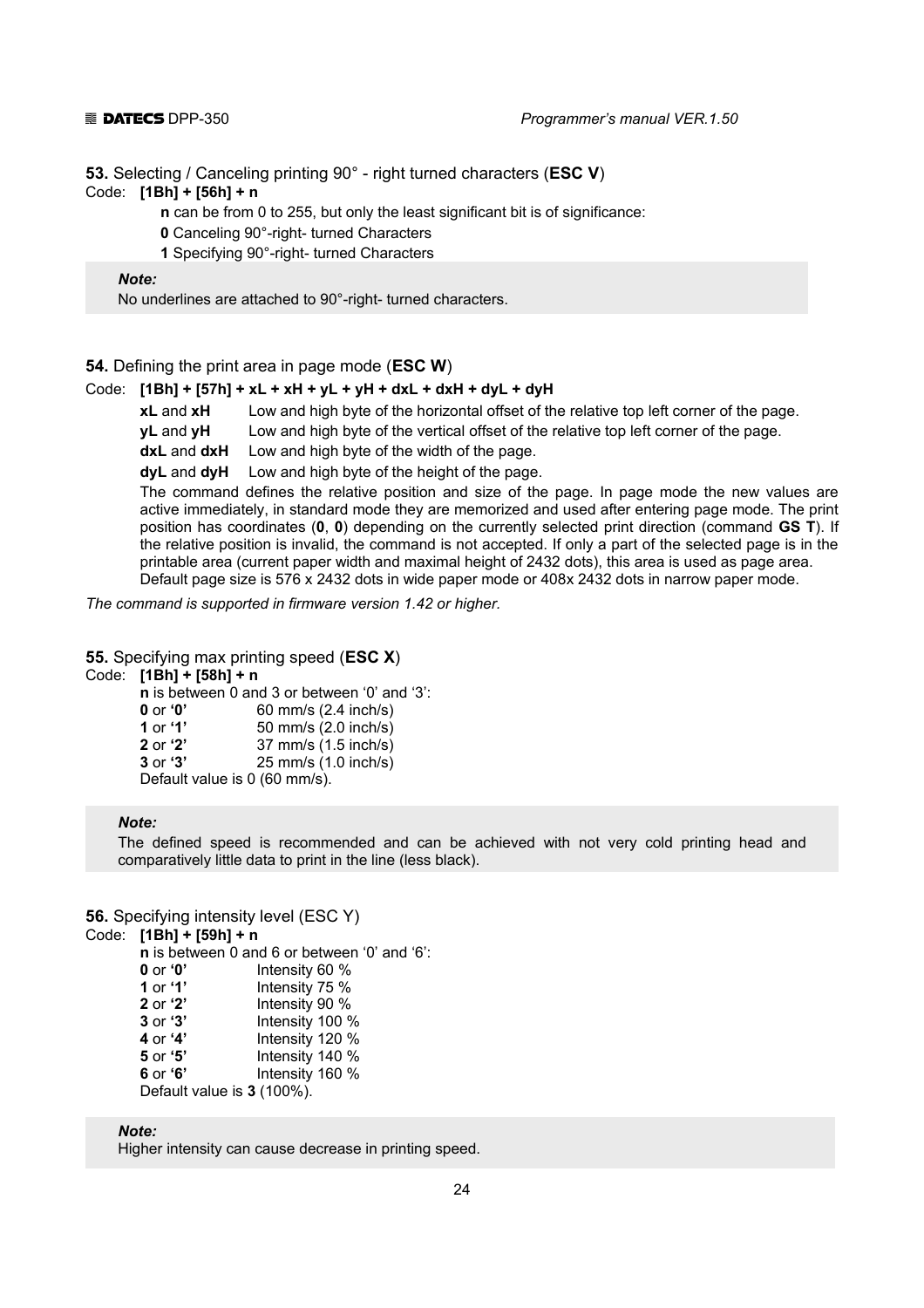**57.** Returning diagnostic information (ESC Z)

### Code: **1Bh] + [5Ah]**

- The printer will return **32** bytes of information with the following structure:
- **1-22**: Printer name up to **22** charachters.
- **23-25**: Firmware version **3** digits.
- **26-27**: Language version, described by two characters.
- **28-32**: 5 bytes with flags. When the corresponding bit is **1**, the function is supported and when **0**, the function is not supported. Bits are listed below:

| <b>Bit</b>        | <b>Meaning</b>                                                            |
|-------------------|---------------------------------------------------------------------------|
| 28.0              | Supports IrDA mode                                                        |
| 28.1              | Mag-stripe reader support                                                 |
| 28.2              | Supports reading of all 3 tracks on magnetic card                         |
| 28.3              | Katakana support, ASCII codes above 127 contain Katakana characters       |
| 28.4              | JIS and Shift-JIS support                                                 |
| 28.5              | Prints in commands ESC. and ESC T and in command ESC `returns temperature |
|                   | in <sup>o</sup> Fahrenheit                                                |
| 28.6              | <b>Bluetooth support</b>                                                  |
| 28.7              | Reserved - always is 1                                                    |
| 29.0              | Update via firmware interface                                             |
| 29.1              | Korean characters support                                                 |
| 29.2              | <b>BLACK MARK mode support</b>                                            |
| 29.3              | Barcode reader support                                                    |
| 29.4              | <b>USB</b> support                                                        |
| 29.5              | Not in use                                                                |
| 29.6              | Page mode support                                                         |
| 29.7              | Reserved - always is 1                                                    |
| 30.0              | GB2312 (Simplified Chinese) support                                       |
| $30.\overline{1}$ | BIG5 (Traditional Chinese) support                                        |
| $\overline{30.2}$ | Not in use                                                                |
| 30.3              | Not in use                                                                |
| 30.4              | Not in use                                                                |
| $\overline{30.5}$ | Not in use                                                                |
| 30.6              | Not in use                                                                |
| $\overline{30.7}$ | Reserved - always is 1                                                    |
| 31.0              | State of flag $3 -$ determined in command GS )                            |
| 31.1              | State of flag 2 - determined in command GS )                              |
| $\overline{31.2}$ | State of flag $1$ – determined in command GS ]                            |
| 31.3              | State of DIP switch 4                                                     |
| 31.4              | State of DIP switch 3                                                     |
| $\overline{31.5}$ | State of DIP switch 2                                                     |
| 31.6              | State of DIP switch 1                                                     |
| 31.7              | Reserved - always is 1                                                    |
| 32.0              | State of flag 10 - determined in command GS)                              |
| 32.1              | State of flag $9 -$ determined in command $GS$ )                          |
| 32.2              | State of flag 8 - determined in command GS                                |
| 32.3              | State of flag 7 - determined in command GS                                |
| 32.4              | State of flag 6 - determined in command GS ]                              |
| 32.5              | State of flag 5 - determined in command GS                                |
| 32.6              | State of flag 4 - determined in command GS)                               |
| 32.7              | Reserved - always is 1                                                    |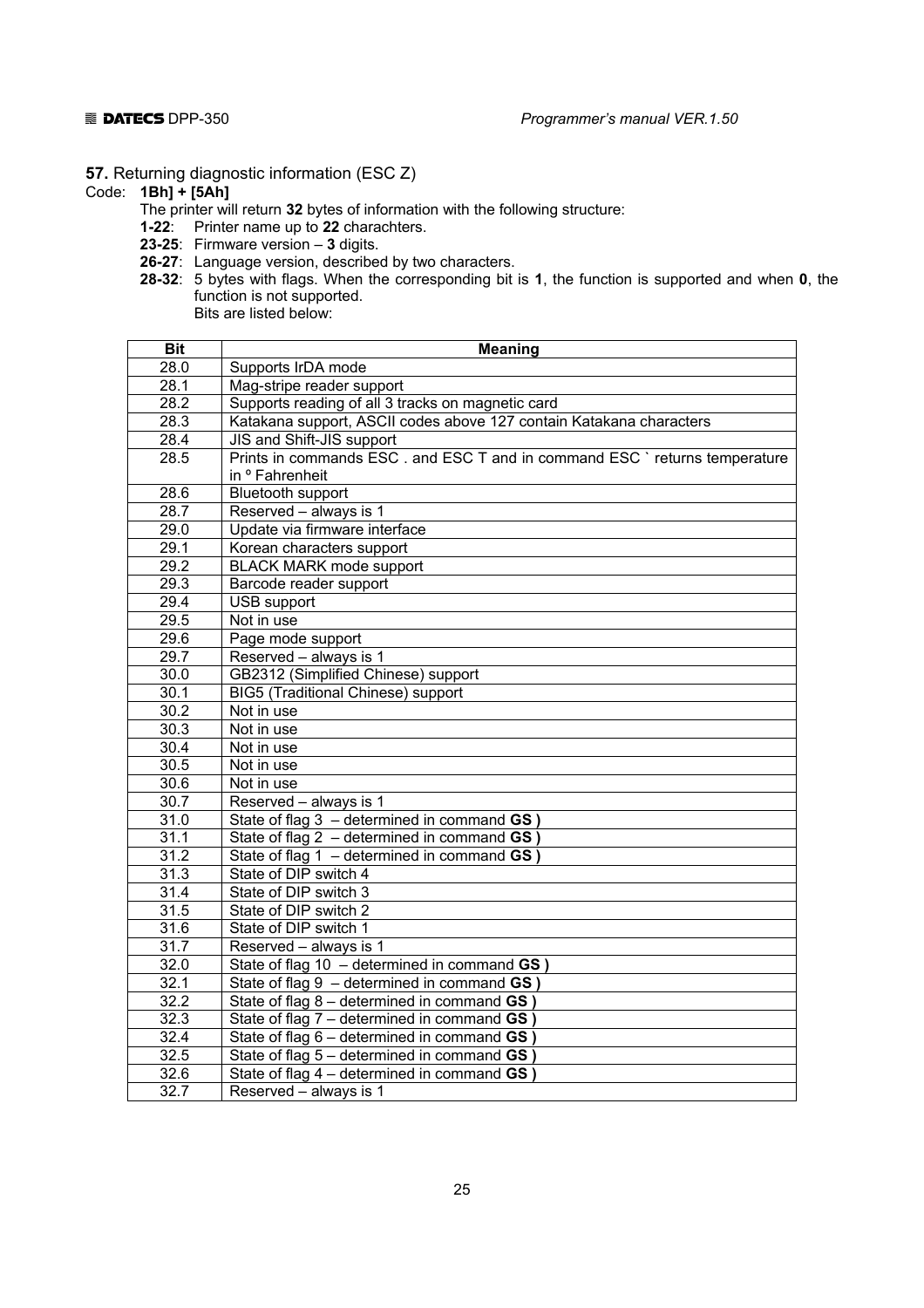**58.** Specifying relative horizontal position (**ESC \**)

#### Code: **[1Bh] + [5Сh] + n1 + n2**

0 <= **n1** <= FFh Specifying number of dots from current position in horizontal (LSB).

0 <= **n2** <= FFh Specifying number of dots from current position in horizontal (MSB).

 The printing start position is specified with **n1 + 256\*n2** dots. Specifying exceeding the top of line or the end of line is ignored.

 Specifying dots in minus (left) direction from the current one, is the complement of N with 65536  $(N=65536 - N)$ .

#### **59.** Loading the default settings stored in Flash memory (**ESC ]**)

#### Code: **[1Bh] + [5Dh]**

- The following parameters are read from flash memory and become active:
- Speed of communication in serial port
- Time for automatic turn off
- Configuration "switches"
- Max printing speed
- Print density
- Height of printing line
- Country
- Code table
- Height of barcode
- Width of barcode single line
- Font of the text (HRI characters) corresponding to the barcode
- Position of the HRI characters

#### **60.** Saving current settings in Flash memory (**ESC ^**)

#### Code: **[1Bh] + [5Eh]**

- The values of the following settings are stored in flash memory:
- Speed of communication in serial port
- Time for automatic turn off
- Configuration "switches"
- Max printing speed
- Print density
- Height of printing line
- Country
- Code table
- Height of barcode
- Width of barcode single line
- Font of the text (HRI characters) corresponding to the barcode
- Position of the HRI characters

These setting become default settings.

#### **61.** Loading factory settings (**ESC \_**)

### Code: **[1Bh] + [5Fh]**

- This command sets the printer in default state with the following settings:
- All printing attributes like underline, rotating etc. are cleared.
- Internal font A (12 x 24) is selected.
- Pitch between lines is 1/6 inch.
- Barcode height is 80 dots, and barcode width is 3.
- All downloaded fonts and bit images are cleared.
- Printing speed is set to 60 mm/s.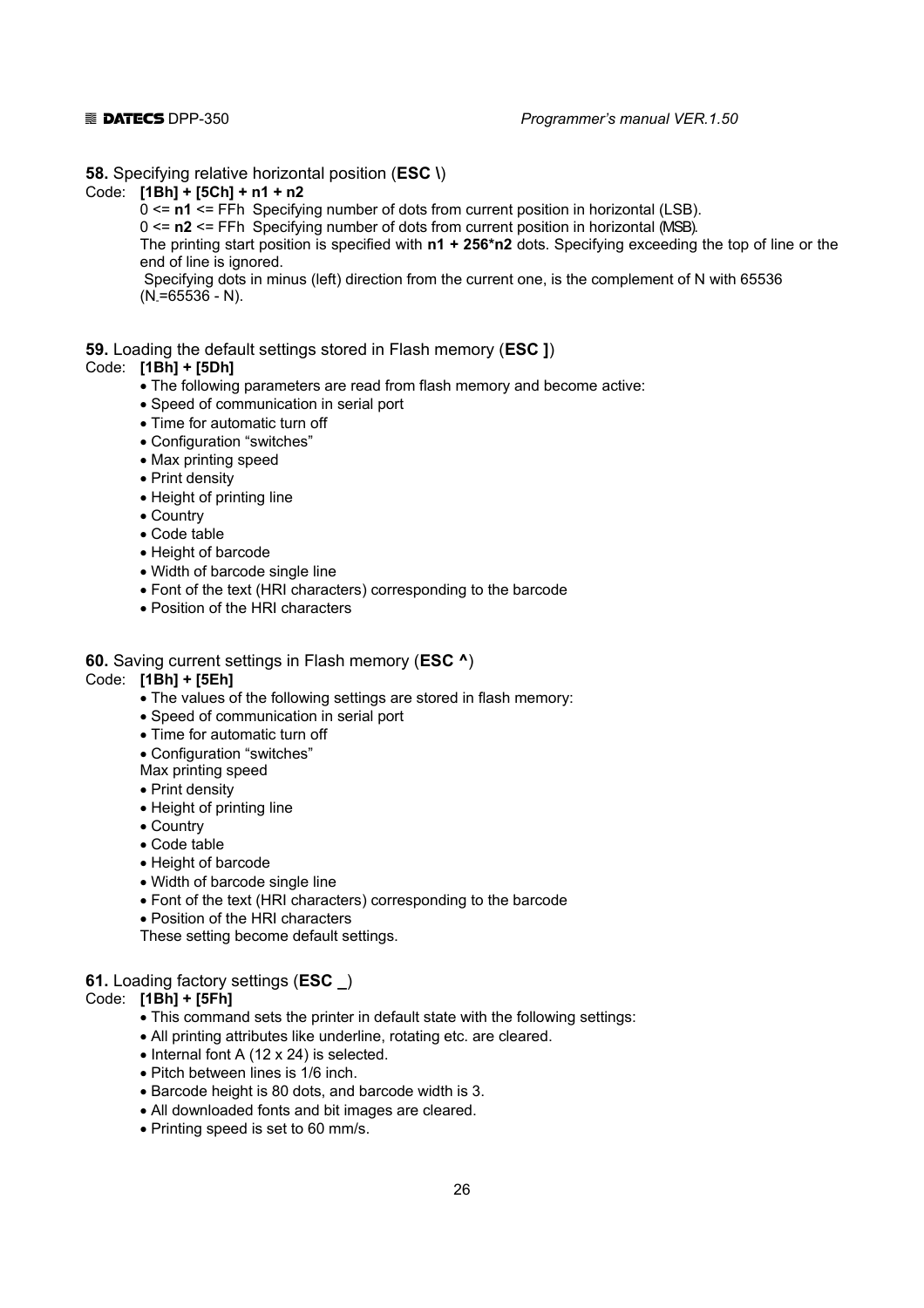- Print density is 100%.
- Communication speed is set to 115200 bps.
- Code table becomes 437 (US), and country 0 (US).

For Japanese version default values are: Code table Katakana and country Japan.

#### **62.** Returning the battery voltage and printer head temperature (**ESC `**)

#### Code: **[1Bh] + [60h]**

 Returns 2 bytes of information - the first one is battery voltage returned in the format: battery voltage x 10 + 20H and second is head temperature returned in the format: head temperature + 20H.

**63.** Aligning the characters (**ESC a**)

### Code: **[1Bh] + [61h] + n**

 **n** is between 0 and 2 or between '0' and '2':  **0** or **'0'** Left end alignment  **1** or **'1'** Centering  **2** or **'2'** Right end alignment Default value is 0. After printing of the line the alignment becomes automatically left-justified.

#### **64.** Increase text line height (**ESC b**)

### Code: **[1Bh] + [62h] + n**

The command adds **n** dots to current text line height.

 **n** is from 0 to 255.

 After receiving the every symbol for printing, the printer checks its size (depending on double height attributes, rotation e.c.t.) and sets current line height so, that the whole letter is printed. The command adds additional dots to so calculated line height.

 The maximum line height is 48 dots above base line (the line, at which the bottom of most latin letters is, for example the letter 'A'). If adding **n** to the current height is larger than maximum height (48), then 48 is set as height.

If no text or graphic data in line, the command is not executed.

 The difference between line height in commands **LF**, **ESC 2**, **ESC 3** and **ESC J** is that the height is increased above the letters. The command is useful when inverting a text line in XOR ruled lines mode. *The command is supported in firmware version 1.48 or higher.* 

#### **65.** Enabling/Disabling the functioning of the button **LF** (**ESC c5**)

#### Code: **[1Bh] + [63h] + [35h] + n**

**n** can be from 0 too 255, but only the least significant bit is of significance. Value **0**: Button LF is valid. Value **1**: Button LF is invalid. Default value is 0.

#### **66.** Printing and feeding paper by **n**-lines (**ESC d**)

#### Code: **[1Bh] + [64h] + n**

 **n** can be from 0 to 255.

Prints data inside the buffer and feeds paper by **n** lines.

 The beginning of the line is to be considered as the next printing start position. When **n=0** paper is fed with 1 line.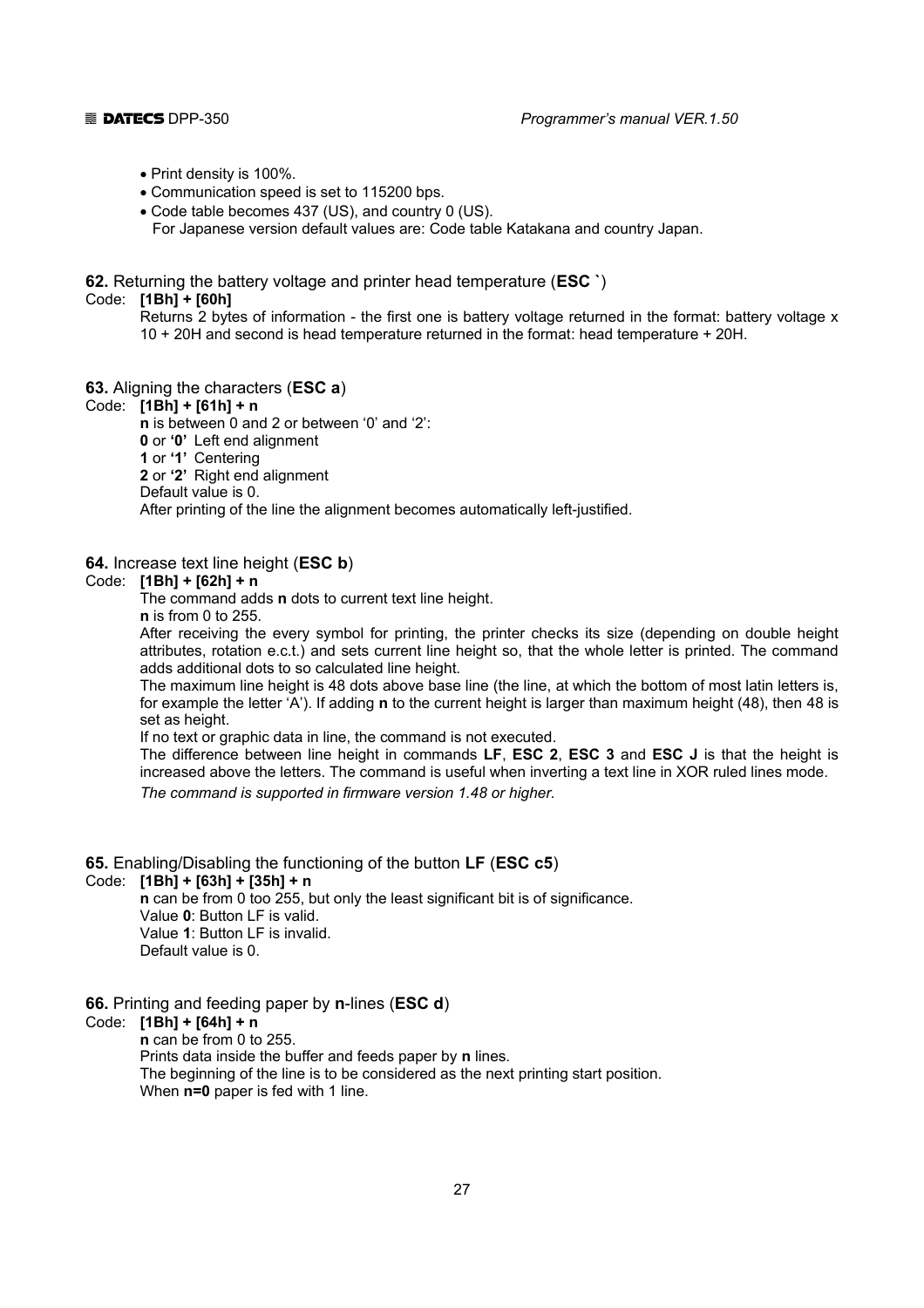#### **67.** Feeding paper backwards (**ESC i**)

#### Code: **[1Bh] + [69h]**

 If paper has been fed forward with command **ESC o**, then it returns backwards. The feed is exactly the same as it was defined in command **ESC o**, but in reverse direction. If paper has not been fed forward then this command is ignored.

**68.** Temporarily feeding paper forward (**ESC o**)

#### Code: **[1Bh] + [6Fh] + n**

 **n** can be from 0 to 255.

 This command temporarily feeds paper forward with the defined number of steps **n** (1/8 mm). At command **ESC i** or at first command for printing the paper feeds backwards.

### **69.** Disabling/enabling PAIRING info saving in Bluetooth mode (**ESC pair=**)

Code: **[1Bh] + [70h] + [61h] + [69h] + [72h] + [3Dh] + n** 

Possible values of **n**:

'**0**': Disables PAIRING info saving.

'**1**': Enables PAIRING info saving.

 After PAIRING info saving no password is required when making new **Bluetooth** connection, but only paired devices can communicate. If an old connection (pairing) was saved, it will be destroyed and first new connection will be saved in it's place.

 After executing this command with argument '**0**' the current saved information will be destroyed, but no new connection will be saved. Every time a password will be required. The printer will work with all **Bluetooth** devices.

 After the command the printer must be switched off (using **ON/OFF** button or **ESC x** command). The **Bluetooth** connection will be reinitialized the next time the printer is switched on in **Bluetooth** mode.

#### **70.** Programming a new Bluetooth password (PIN) (**ESC pwd=**)

Code: **[1Bh] + [70h] + [77h] + [64h] + [3Dh] + d + [00h]** 

This command changes the Bluetooth module PIN.

 **d** contains the new PIN. PIN length is from 0 to 16 characters, allowed are digits and capital latin letters. The string ends with 00h (ASCIIZ). If the length is 0, Bluetooth module uses no password (PIN).

 New password is active after switching the printer on next time in Bluetooth mode (without serial or USB cable). The change is unconditionally and does not require the knowledge of the old PIN.

#### *Note:*

*This command exists in firmware versions 1.20 or newer.* 

#### *Warning:*

The command destroys saved PAIRING info (like after command **ESC pair=0**).

### **71.** Full command for sounding buzzer (**ESC r**)

#### Code: **[1Bh] + [72h] + Data**

 This command is used for making (beeping) a sequence of sounds with a certain frequency and duration. The data is in format, similar to the one used for writing notes and can be of any length. The first invalid character cancels the command.

Data format: Notes of the scale: a latin letter of value from '**A**' to'**G**'.

'**C**' - Do

'**D**' - Re

'**E**' - Mi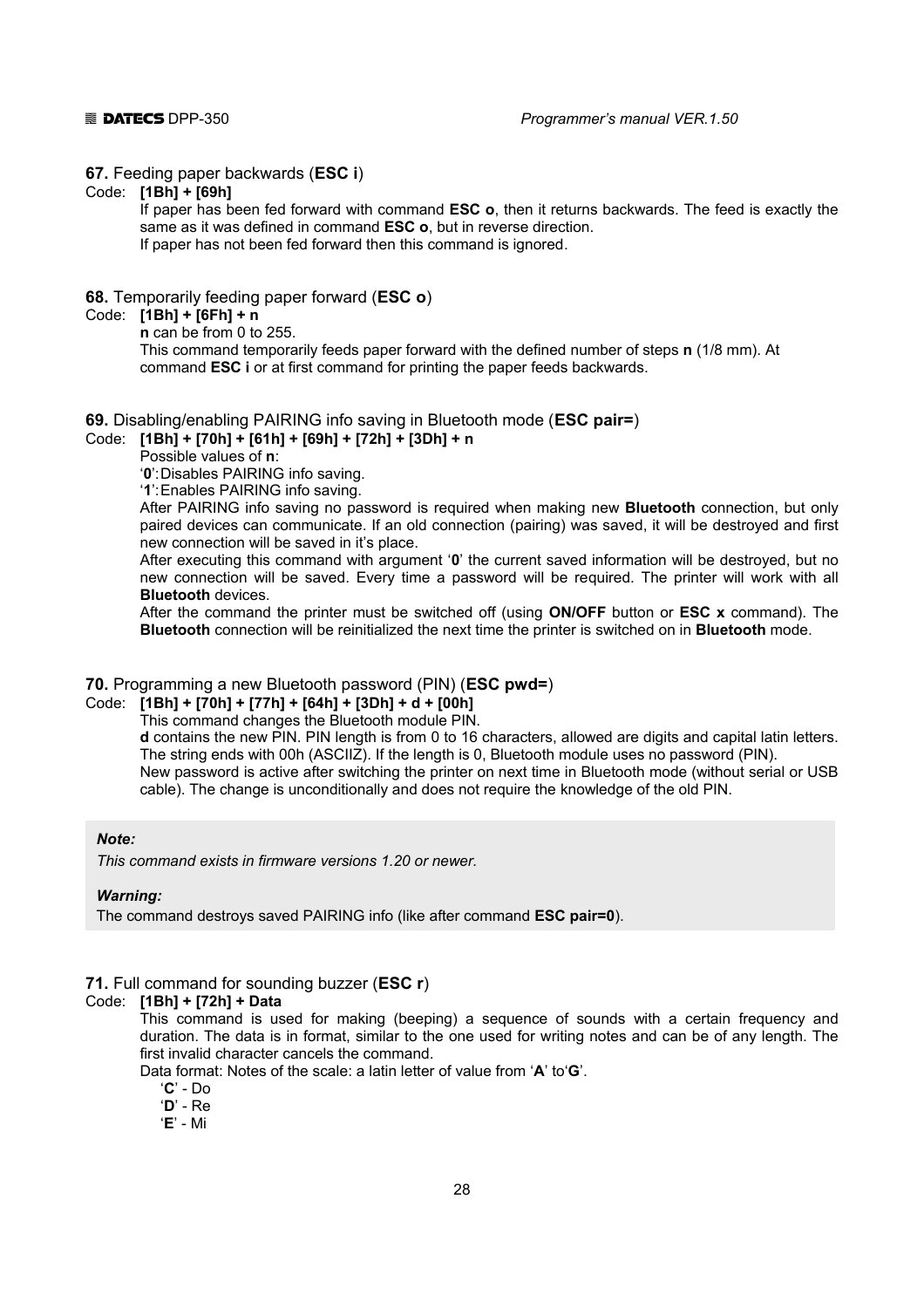- '**F**' Fa
- '**G**' Sol
- '**A**' La
- '**B**' Si

 If immediately after the note comes character '**#**', then the note is higher in pitch by a semitone (*sharp*). If immediately after the note comes character '**&**', then the note is lower in pitch by a semitone (*flat*).

• Pause: Character space (ASCII 20h).

 After a note or pause there can be one or a few bytes, which specify the duration. Valid are characters from '0' to '5', they have the following meaning:

- '**0**' basic duration of a note/pause
- '**1**' basic duration \* 2
- '**2**' basic duration \* 4
- '**3**' basic duration \* 8
- '**4**' basic duration \* 16
- '**5**' basic duration \* 32

If there are a few durations one after another they are summed up.

- Going to higher scale: character '**+**'.
- Going to lower scale: character '-'.
- Specifying tempo: character '**^**', followed by a number. The number specifies the percentage: duration of notes and intervals to basic duration. Values:

| '1'                   | 200 % |
|-----------------------|-------|
| $^{\prime}2^{\prime}$ | 175 % |
| '3'                   | 140 % |
| 'Δ'                   | 120 % |
| '5'                   | 100 % |
| Έ,                    | 80%   |
| '7'                   | 60%   |
| '8'                   | 50 %  |
| '9'                   | 40 %  |
|                       |       |

• Return to scale 1 (it is default). Character '**@**'. Tone 'La' in it is 440 Hz.

 It is recommended that the data ends with ASCII code **03h**, although any other non-printing character will also stop the command.

**72.** Reading current printer settings (**ESC s**)

#### Code: **[1Bh] + [73h] + n**

This command returns current settings or loaded data in printer. Possible values for **n**:

- **0** or '**0**': Current settings from flash memory are returned in following order:
- Hardware switches 4 digits **0** or **1**.
- Memory switches -10 digits **0** or **1**.
- Serial port speed (bauds) an integer.
- Country number (from command ESC R) an integer.
- Current character table (from command ESC u) an integer.
- Print density (from command ESC Y) an integer.
- Print speed (from command ESC X) an integer.
- Power off time (from command ESC  $x$ ) an integer (in minutes).
- EURO symbol position (from command ESC #) an integer from 0 to 255.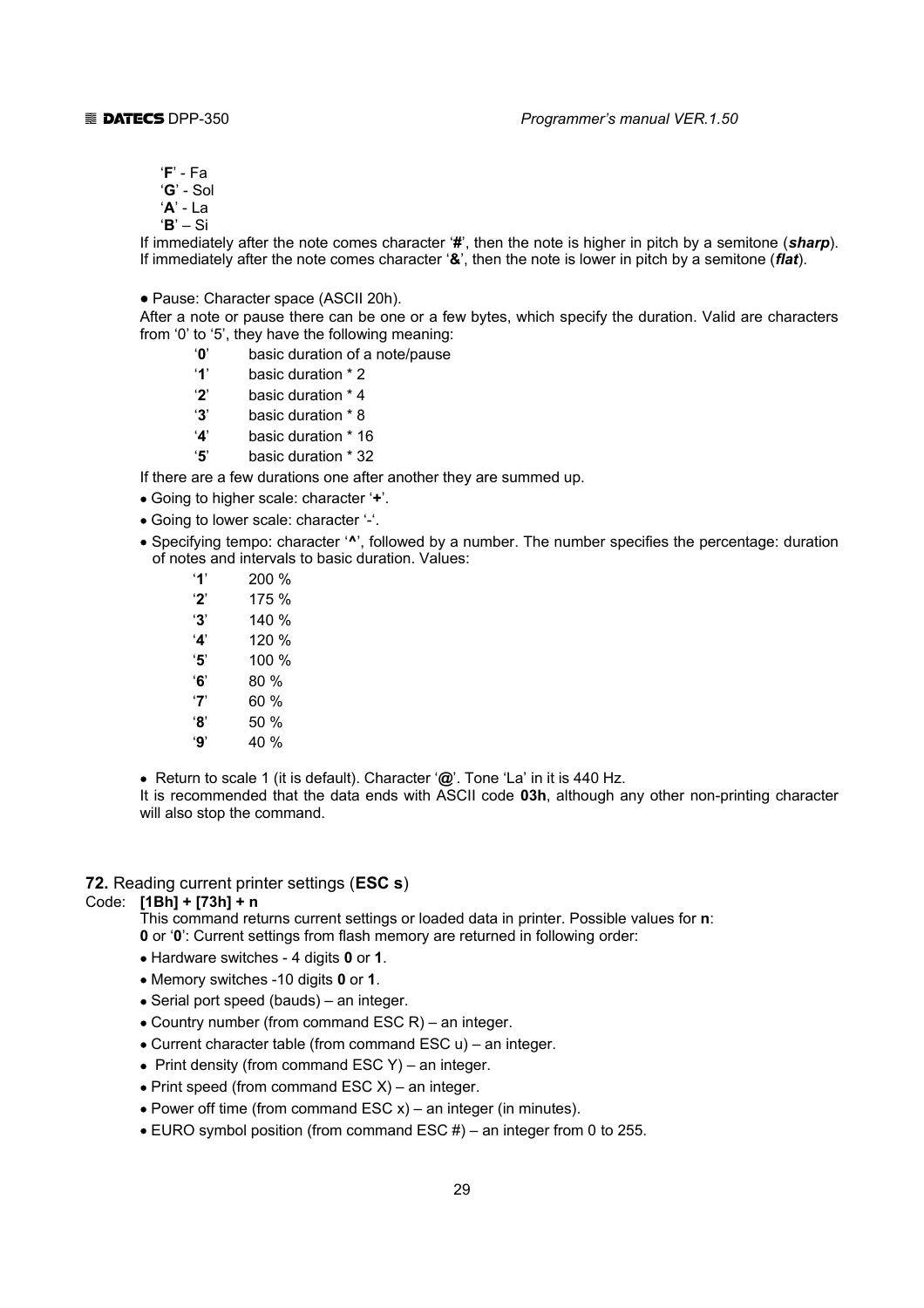Field separator is ','.

- **1** or '**1**': Current settings from printer RAM are returned. The format of data is the same as for subcommand **0**.
- **2** or '**2**': The currently loade graphic logo is returned in format:
	- **w h Di** , where:
	- **w** Graphics width in bytes (pixels\*8).
	- **h** Graphics height in pixels.
	- **Di** Graphics data **2\*w\*h** bytes in the sequence as in command **GS \***. Data are in hexadecimal format (each byte sent as two hexadecimal symbols).
- **3** or '**3**': Current USB strings from **ESC y** are returned. Format is as in command **ESC y Usb**, all fields present in increasing order.

*The command is supported in firmware version 1.42 or higher.* 

#### **73.** Selecting Code table (**ESC u**).

Code: **[1Bh] + [75h] + n** 

| Values for <b>n</b> : |                                                        |
|-----------------------|--------------------------------------------------------|
| 0                     | ENGLISH (437)                                          |
| 1                     | LATIN 1 (850)                                          |
| 2                     | PORTUGUESE (860)                                       |
| 3                     | <b>LITHUANIAN</b>                                      |
| 4                     | LATIN 2 (852)                                          |
| 5                     | <b>POLISH</b>                                          |
| 6                     | TURKISH (857)                                          |
| 7                     | <b>BALTIC (775)</b>                                    |
| 8                     | BULGARIAN (856)                                        |
| 9                     | RUSSIAN (866)                                          |
| 10                    | LATVIAN                                                |
| 11                    | <b>GREEK (737)</b>                                     |
| 12                    | HEBREW (862)                                           |
| 13                    | <b>WESTERN (1252)</b>                                  |
| 14                    | CE (1250)                                              |
| 15                    | <b>TURKISH (1254)</b>                                  |
| 16                    | <b>BALTIC (1257)</b>                                   |
| 17                    | CYRILLIC (1251)                                        |
| 18                    | <b>GREEK (1253)</b>                                    |
| 19                    | <b>HEBREW (1255)</b>                                   |
| 20                    | <b>KATAKANA</b>                                        |
| 21                    | <b>ARABIC</b>                                          |
| 22                    | <b>ARABIC (1256)</b>                                   |
| 23                    | ARABIC (1256 with Arabic digits and punctuation)       |
| 24                    | ARABIC (1256 with Farsi Arabic digits and punctuation) |
|                       |                                                        |

When the printer is switched ON it is loaded the default code table which is stored in flash-memory.

#### *Addition information about Arabic code tables:*

Arabic code tables are included in firmware version 1.42. When selected, the default print direction is from right to left (the same for code table 19 – Hebrew). The print direction can be changed using commands **ESC >** and **ESC <**.

Arabic symbols are larger than the symbols in from the other code tables (16 dots for font A and 12 dots for font B). Depending on the position of the letter in a word, Arabic letters may have up to 4 different forms – single letter, right form, middle form and left form. Code table 21 includes all forms of every letter, so the application program has to select the correct ASCII code. When using code tables 22, 23 and 24, the printer automatically selects the correct letter form dependant on its neighbours. If it is needed to print directly a form of the letter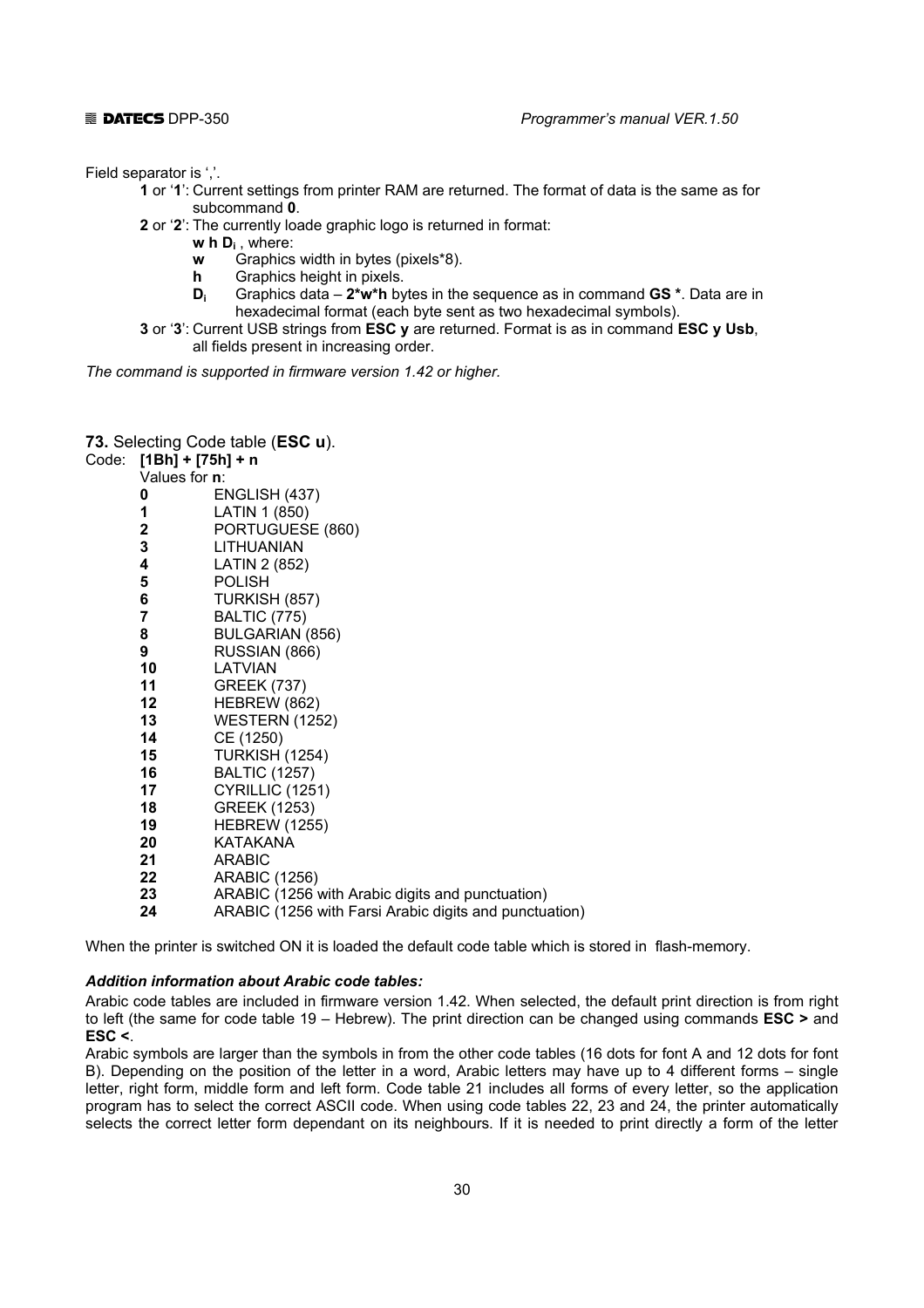when one of the pages 22, 23 or 24 is selected, the ASCII code 7Fh is sent to the printer – the first symbol after it is taken directly from code table 21.

Code table 23 differs from 22 by that the digits and some of the punctuation marks are changed with Arabic. Table 24 differs from 23 by that the Arabic digits are Farsi variant (3 of them are different).

*For Japanese and Chinese versions of the printer only:* When one of the Arabic code tables is selected, then two-byte Asian letters are not accessible – a non-Arabic code page must be selected to print them.

### **74.** Transmitting the printer status (ESC v)

#### Code: **[1Bh] + [76h]**

The printer returns one byte whose bits have the following meaning:

| <b>Bit</b>   | Value 0                                     | Value 1                         |  |  |  |  |
|--------------|---------------------------------------------|---------------------------------|--|--|--|--|
|              |                                             | Not in use                      |  |  |  |  |
|              |                                             | Not in use                      |  |  |  |  |
| $\mathbf{2}$ | There is paper and paper cover is<br>closed | No paper or paper cover is open |  |  |  |  |
| 3            | Printing head is with normal<br>temperature | Printing head is overheated     |  |  |  |  |
|              |                                             | Not in use                      |  |  |  |  |
| 5            |                                             | Not in use                      |  |  |  |  |
| หิ           | Battery Voltage is normal                   | Low battery voltage             |  |  |  |  |
|              |                                             | Not in use                      |  |  |  |  |

**75.** Setting the time interval for automatically switching Off the printer. (**ESC x**)

### Code: **[1Bh] + [78h] + n**

 Sets the time interval after which the printer will be switched Off automatically if there is no incoming data and LF button is not pressed.

 **n** is one byte with value between 1 and 60, it sets time in minutes. This time is remembered after printer is switched off.

If value 0 is programmed, then the printer will not be switched off automatically.

Default value is 10 minutes.

#### **76.** Setting USB response strings. (**ESC y**)

Code: **[1Bh] + [79h] + [55h] + [53h] + [42h] + [3Ah] + Data** 

 The command changes the USB response ID numbers and strings, used when connecting to a PC in USB slave mode.

#### Data format: **VendorID + [03h] + ProductID + [03h] + ManufacturerName + [03h] + ModelName+ [03h] + DeviceStr +[03h]**

| <b>VendorID:</b>  | 4 hexadecimal symbols.                                    |
|-------------------|-----------------------------------------------------------|
| <b>ProductID:</b> | 4 hexadecimal symbols.                                    |
|                   | ManufacturerName: Up to 48 symbols (ASCII codes 20h-7Eh). |
| ModelName:        | Up to 48 symbols (ASCII codes 20h-7Eh).                   |
| DeviceStr:        | Up to 152 symbols (ASCII codes 20h-7Eh).                  |
| [03h]             | is one byte (ASCII code 03h) - field separator.           |

All fields of the commands are obligatory. The settings will be active after next power on.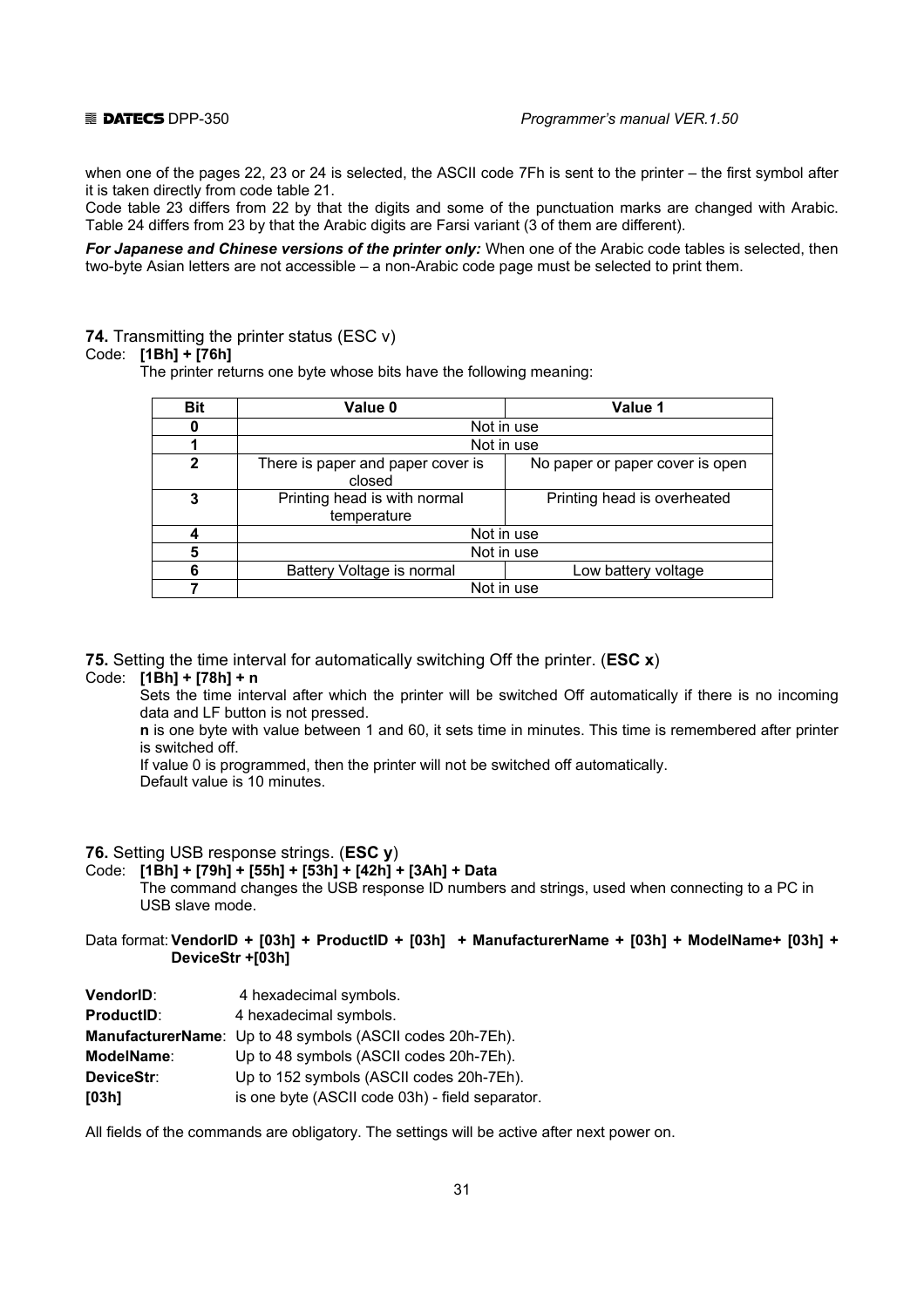Starting with version 1.41, a new form of the command with USB class support added (ESC y Usb:).

Format: **[1Bh] + [79h] + [75h] + [73h] + [62h] + [3Ah] + Data**

Format for **Data:**  $T_1 + D_1 + T_2 + D_2 + ... + [00h]$ 

- **Ti** is one byte, selecting the data type, which follows. Possible values:
- **01h USBclass** : one byte '**P**': принтер; '**S**': сериен.
- **02h VendorID**: 4 hexadecimal symbols.
- **03h ProductID** (for USB printer class): 4 hexadecimal symbols.
- **04h ProductID1** (for USB serial class): 4 hexadecimal symbols.
- **05h ManufacturerName**: Up to 48 symbols (ASCII codes 20h-7Eh)
- **06h ModelName**: Up to 48 symbols (ASCII codes 20h-7Eh)
- **07h DeviceStr**: Up to 150 symbols (ASCII codes 20h-7Eh)

Not all fields are obligatory. Missing fields don't change values.

#### *Note:*

Downloading new firmware will destroy the last USB response string (the place they are stored is part of the firmware).

### **77.** Enabling/Canceling printing of 180° turned characters (**ESC {**)

#### Code**: [1Bh] + [7Bh] + n**

**n** can be from 0 to 255, but only the least significant bit is of significance:

 **0** Cancel printing of 180° turned characters

 **1** Enable printing of 180° turned characters

Default value is 0.

#### **The whole line is turned.**

## **78.** Printing in page mode and returning to standard mode (**GS FF**)

Code: **[1Dh] + [0Ch]**

 The command prints the image in the currently defined page and leaves page mode. All the page memory is erased.

*The command is supported in firmware version 1.42 or higher.* 

#### **79.** Specifying the absolute vertical position in page mode (**GS \$**)

#### Code: **[1Dh] + [24h] + nL + nH**

 **nL** Lower byte of the new vertical position

**nH** Higher byte of the new vertical position

The command sets new vertical print position. If the position is outside the currently active page, the command is not accepted. The real new coordinates depend on the print direction (selected using **GS T**). The command is invalid in standard mode.

The horizontal position is changed with commands **ESC \$** and **ESC \** - they work both in page and standard mode.

*The command is supported in firmware version 1.42 or higher.*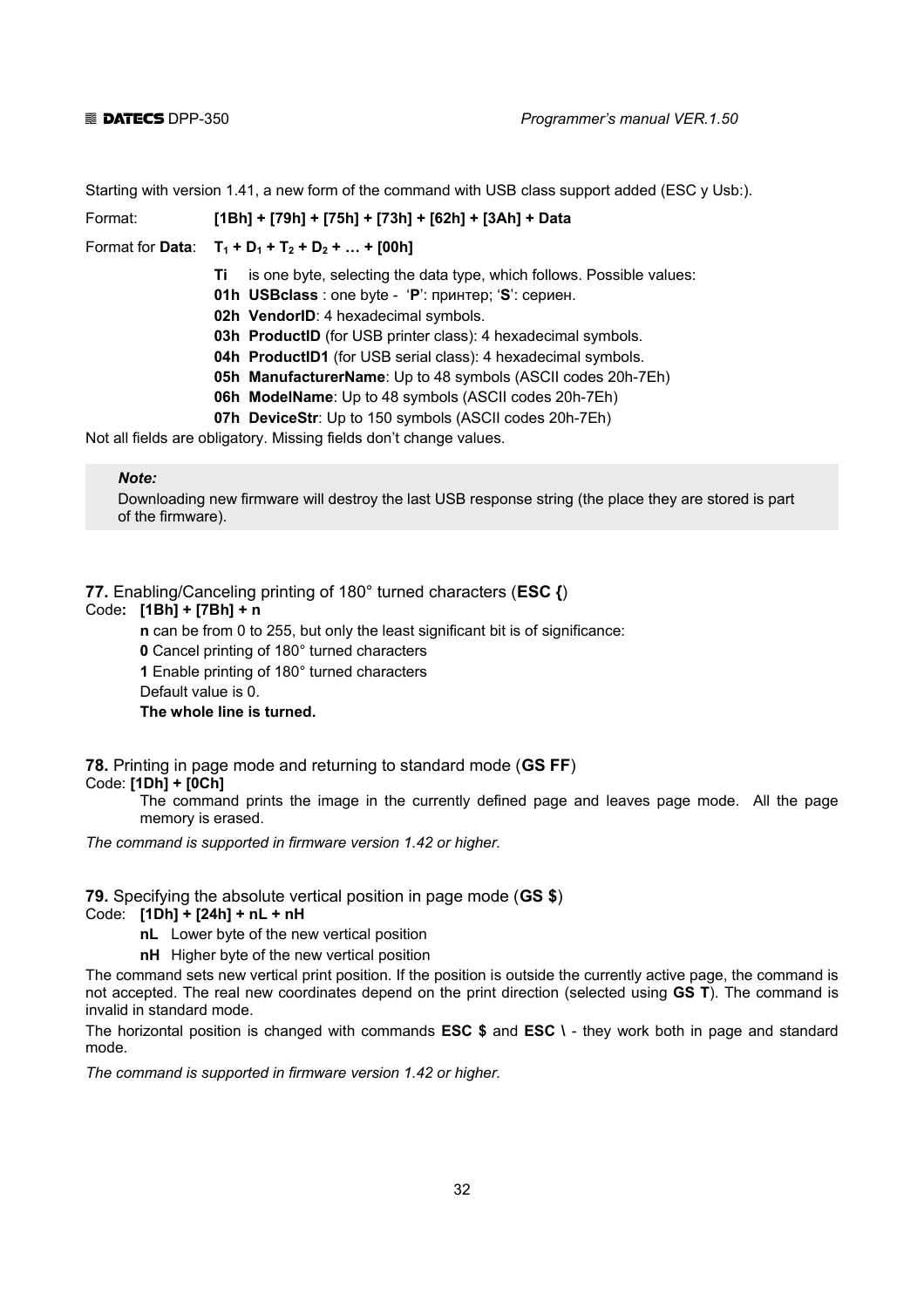#### **80.** Setting printer flags (memory switches) **( GS ))**

#### Code: **[1Dh] + [29h] + f1 + f2 + … + f10**

 This model has 10 memory switches and selecting, releasing, and changing a function is available with this command. With this command can be set 10 flags (memory switches), they are switched ON or OFF. Memory switch setting is retained even after printer power off. These flags are like virtual switches defining the state of the printer.

**f**<sub>i</sub> is the flag that we want to switch ON or OFF. All flags must be set. Possible values are:<br>'0': Flag is OFF.

 **'0'**: Flag is OFF.

**'1':** Flag is ON.<br>'.': Flag stays u

**Flag stays unchanged.** 

Meaning of different flags:

| <b>Flag</b> | <b>OFF</b>                          | <b>ON</b>                            |  |
|-------------|-------------------------------------|--------------------------------------|--|
|             | Power on/off sound disabled         | Power on/off sound enabled           |  |
| 2           | CR (ASCII code 13) is not executed  | CR is executed as LF (ASCII code 10) |  |
|             | LF (ASCII code 10) is executed      | LF (ASCII code 10) is not executed   |  |
|             | LF immediately after CR as selected | LF immediately after CR is not       |  |
|             | by flag 3                           | executed                             |  |
| 5           | Default is font A (12x24)           | Default is font B (9x16)             |  |
| 6           | "Cover open" sensor monitored       | "Cover open" sensor disabled         |  |
|             | Disable IrDA module                 | Enable IrDA module (if present)      |  |
| 8           | Bluetooth in DISCOVERABLE mode      | Bluetooth in NONDISCOVERABLE         |  |
|             |                                     | mode                                 |  |
| 9           | USB interface disabled              | USB interface enabled                |  |
| 10          | USB in mode HOST                    | USB in mode DEVICE                   |  |

#### **81.** Defining a Downloaded Bit Image (logo) (**GS \***)

#### Code:  $[1Dh] + [2Ah] + n1 + n2 + D_1 + ... + D_n$

 **n1** is between 1 and 127 and defines the horizontal size of the downloaded image.

 **n2** is between 1 and 248 and defines the vertical size of the downloaded image.

**D**<sub>i</sub> are the data for the bit image. This data consists of n<sup>+</sup>n2 bytes, from left to right and from top to bottom, but **n1** bytes in each horizontal line (**n1\*8** dots) and **n2** lines. Each bit defines a dot, 1 corresponds to black. Total number of bytes cannot be bigger than 16 kB.

The command defines a bit image that contains number of dots, defined by **n1** and **n2**. Image is stored and after the printers is switched off.

The so defined bit image is printed with command **GS /**

#### **82.** Printing a Downloaded Bit Image (logo) (**GS /**)

#### Code: **[1Dh] + [2Fh] + m**

 **m** defines the printing mode and can be:

| <b>Mode</b>              | <b>Vertical dots</b> | <b>Horizontal dots</b> |
|--------------------------|----------------------|------------------------|
| Normal                   | 203 DPI              | 203 DPI                |
| Double width             | 203 DPI              | 101 DPI                |
| Double height            | 101 DPI              | 203 DPI                |
| Double height and double | 101 DPI              | 101 DPI                |
|                          | width                |                        |

When a download bit image has not been defined, this command is ignored. A portion of a download bit image exceeding one line length is not printed.

Command ESC @ (initialization of the printer) does not clear downloaded bit image.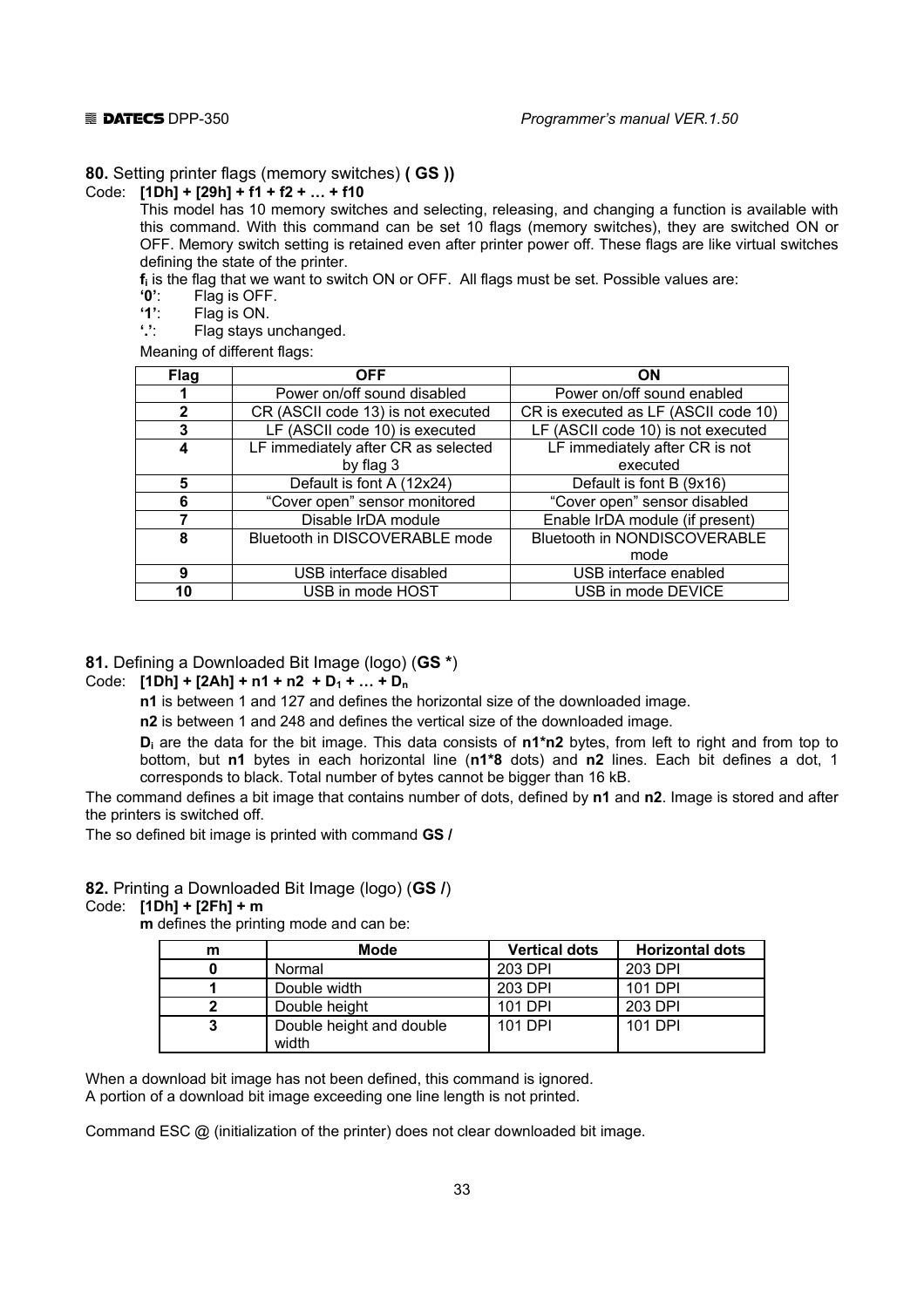**83.** Starting/Ending macro definitions (**GS :**)

Code: **[1Dh] + [3Ah]**

 Specifies starting/ending macro definition. Maximum content available for macro definition is 4094 bytes. After the last byte of data, the command is sent once again to define the end.

 Even with ESC @ (initialization of the printer) having been executed, defined content is not cleared. Therefore, it is possible to include ESC @ into the content of macro definition.

Normal printing operation is carried out even while in macro definition.

#### **84.** Enable / Disable inverse printing (white on black) (**GS B**)

#### Code: **[1Dh] + [42h] + n**

 **n** is from 0 to 255, but only LSB is checked:

- **0** Disable inverse printing
- **1** Enable inverse printing

Default value: **0**.

#### **85.** Read the Real Time Clock (**GS C**)

### Code: **[1Dh] + [43h]**

 The command returns the current value of the RTC as string. Returned data format (21 bytes):

#### **YY MM DD WW hh mm ss[00h]**

**YY** Year without the century (00-99)

- **MM** Month (01-12)
- **DD** Day (01-31)<br>WW Day of the w

Day of the week (01-07)

- **hh** Hour (00-23)
- **mm** Minutes (00-59)

 **ss** Seconds (00-59)

 Field separator is space symbol (ASCII 32h). Data are terminated with ASCII **00h**. The command exists in printer versions 1.12 or newer.

#### **86.** Selecting printing position of HRI Code (GS H)

#### Code: **[1Dh] + [48h] + n**

 Selecting printing position of HRI code when printing barcodes.  **n** is between 0 and 3 or between '0' and '3':

| Value: | <b>Printing position:</b>        |  |  |
|--------|----------------------------------|--|--|
|        | No printing                      |  |  |
|        | Above the barcode                |  |  |
|        | Below the barcode                |  |  |
|        | Both above and below the barcode |  |  |

#### **87.** Setting the left margin (**GS L**)

#### Code: **[1Dh] + [4Ch] + n1 + n2**

 This command sets the position in dots (1/203 inches), from which begins printing of each line. This command only works when it is entered at the beginning of a line. The value of the left margin is **n1+256\*n2** dots. Default value is 0.

The command is valid in standard mode only.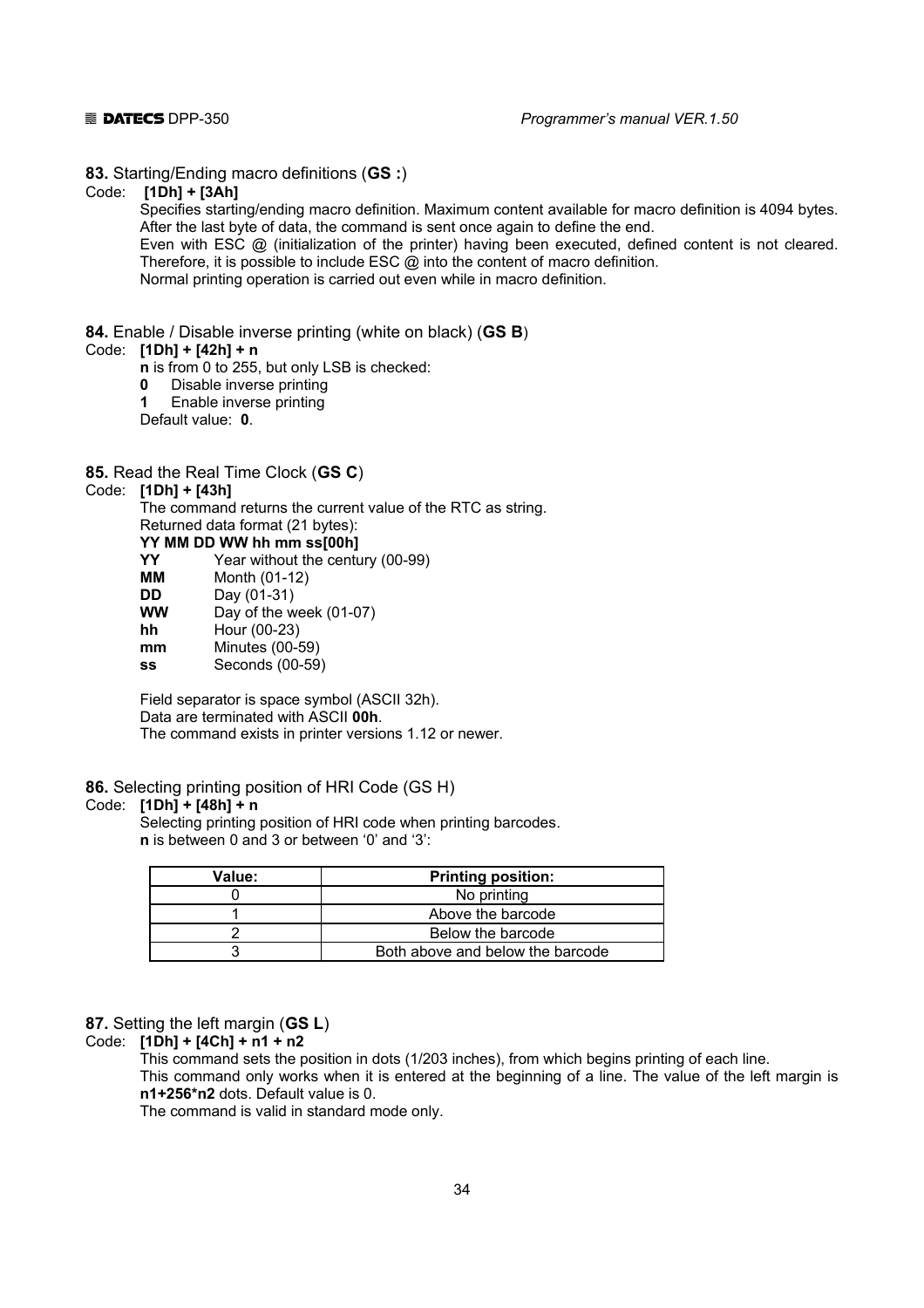**88.** Printing 2-D (two dimensional) barcodes (**GS Q**)

#### Code: **[1Dh] + [51h] + n + …**

 **n** selects the type of barcode:

 **2** or '**2**': PDF417

#### Code: **[1Dh] + [51h] + n + Type + EncMode + ECCL+Size +nl + nh +Datai**

| .<br><b>Type</b> | PDF417 type         |
|------------------|---------------------|
|                  | <b>0</b> : Standard |
|                  | 1: Truncate         |
| <b>EncMode</b>   | Encoding mode       |

**0**: Automatic most suitable encoding

**1**: Binary encoding<br>**ECCL** Error correction control Error correction control level. Possible values 0 to 9. **ECCL**=9 automatically selects correction level dependent on data length.

**Size** Specify one from the bellow table (X: bar width, Y: row height).

| 0              | $X=2, Y=4$   | 8                | $X=12, Y=4$        |
|----------------|--------------|------------------|--------------------|
| 1              | $X=2, Y=9$   | 9                | $X=12, Y=9$        |
| $\mathbf{2}$   | X=2, Y=15    |                  | 10   $X=12, Y=15$  |
| 3              | X=2, Y=20    | 11               | $X=12, Y=20$       |
| 4              | $X=7, Y=4$   | 12 <sup>12</sup> | $X=20, Y=4$        |
| 5              | $X=7, Y=9$   | 13               | $\vert$ X=20, Y=9  |
| 6              | X=7, Y=15    | 14               | $X=20, Y=15$       |
| $\overline{7}$ | $ X=7, Y=20$ | 15               | $\vert$ X=20, Y=20 |

 **nl, nh** Specify lower byte and upper byte of data size (1 to 384). Data<sub>i</sub> Data bytes

 **2** or '**2**': QR Code

#### Code: **[1Dh] + [51h] + n + Size + ECCL + nl + nh + Datai**

| <b>Size</b>       | Size of symbol. Possible values: 1, 4, 6, 8, 10, 12, 14    |
|-------------------|------------------------------------------------------------|
| <b>ECCL</b>       | Error correction control level:                            |
|                   | 1: $L(7%)$                                                 |
|                   | M (15%)<br>2:                                              |
|                   | Q (25%)<br>3: I                                            |
|                   | 4: $H(30%)$                                                |
| nl, nh            | Specify lower byte and upper byte of data size (1 to 448). |
| Data <sub>i</sub> | Data bytes                                                 |
|                   |                                                            |

#### **89.** Filling or inverting a rectangle in page mode (**GS R**)

#### Code: **[1Dh] + [52h] + xL + xH + yL + yH + dxL + dxH + dyL + dyH + n**

| <b>xL</b> and <b>xH</b> |               | Low and high byte of the horizontal position of the top left corner of the rectangle in the           |
|-------------------------|---------------|-------------------------------------------------------------------------------------------------------|
|                         | active page.  |                                                                                                       |
| $yL$ and $yH$           |               | Low and high byte of the vertical position of the top left corner of the rectangle in the             |
|                         | active page.  |                                                                                                       |
| dxL and dxH             |               | Low and high byte of the width of the rectangle.                                                      |
| dyL and dyH             |               | Low and high byte of the height of the rectangle.                                                     |
| N                       | Filling mode: |                                                                                                       |
|                         | 0 or $0'$     | Rectangle area is cleared (white).                                                                    |
|                         | 1 or $'1'$    | Rectangle area is filled (black).                                                                     |
|                         | $2$ or ' $2'$ | Rectangle area is inverted.                                                                           |
|                         |               | The coordinates are relative to the left corner of the page, defined using ESC W (The print direction |

doesn't matter).

If some part of the rectangle is outside the page, only the part inside the page is filled.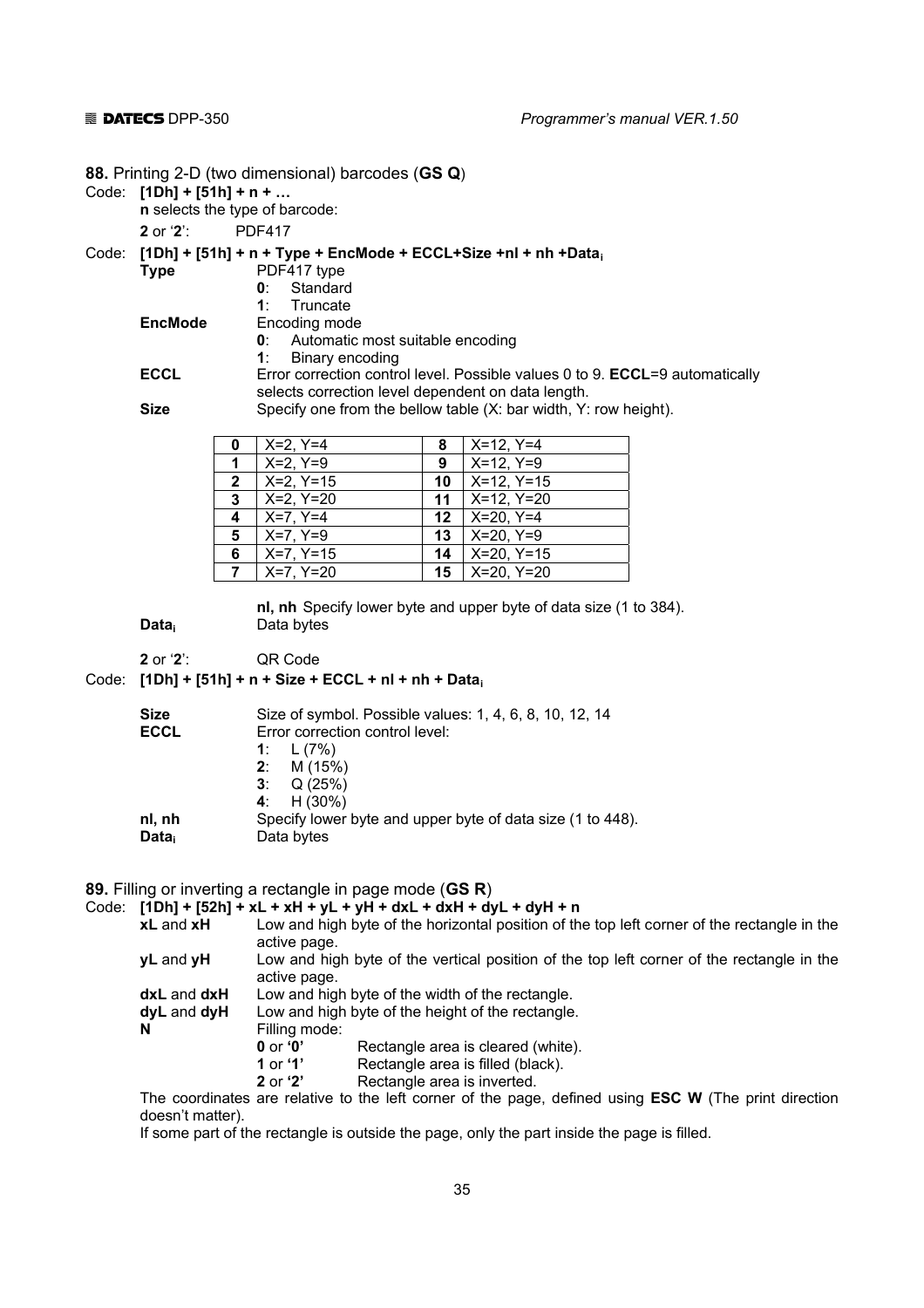The command is invalid in standard mode.

*The command is supported in firmware version 1.42 or higher.* 

**90.** Selecting 2-D barcode cell size (**GS S**) Code: **[1Dh] + [53h] + n**  This command sets the cell size for two dimensional barcode QR Code. Possible values: n=**0** or '**0**': Cell size 3. n=**1** or '**1**': Cell size 4.

**91.** Selecting the print direction in page mode (GS T)

Code: **[1Dh] + [54h] + n**

The command selects the current print direction and set starting point to (0, 0) according to this direction. Accepted values of **n**:

**0** or '0' Printing from left to right, feed to bottom. Starting point in left top corner of the page.

 **1** or '**1**' Printing from bottom to top, feed to right. Starting point in left bottom corner of the page.

 **2** or '**2**' Printing from right to left, feed to top. Starting point in right bottom corner of the page.

 **3** or '**3**' Printing from top to bottom, feed to left. Starting point in right top corner of the page.

In page mode this command changes immediately the print direction. In standard mode the new value is memorized and used after entering page mode.

*The command is supported in firmware version 1.42 or higher*.

**92.** Selecting standard mode (**GS U**)

Code: **[1Dh] + [55h]**

The command switches from page mode to standard mode.

The whole memory area of page mode is cleared.

The command is invalid in standard mode.

*The command is supported in firmware version 1.42 or higher.* 

#### **93.** Setting the print area width (**GS W**)

Code: **[1Dh] + [57h] + n1 + n2** 

This command sets the print area width in dots (1/203 inches). This command only works when it is entered at the beginning of a line. The defined value of print area width is **n1+256\*n2** dots. The default value depends on the mode 58mm /78mm paper roll and is 408 or 576.

The command is valid in standard mode only.

#### **94.** Drawing a rectangular box with selected thickness in page mode (**GS X**)

Code: **[1Dh] + [58h] + xL + xH + yL + yH + dxL + dxH + dyL + dyH + n + d xL** and **xH** Low and high byte of the horizontal position of the top left corner of the box in the active page.  **yL** and **yH** Low and high byte of the vertical position of the top left corner of the box in the active page. **dxL** and **dxH** Low and high byte of the width of the box.  **dyL** and **dyH** Low and high byte of the height of the box. **n** Filling mode:  **0** or **'0'** Area under the box is cleared (white). **1** or '**1'** Area under the box is filled (black).<br>**2** or '**2'** Area under the box is inverted. Area under the box is inverted. **d** Box thickness (from 1 to 64).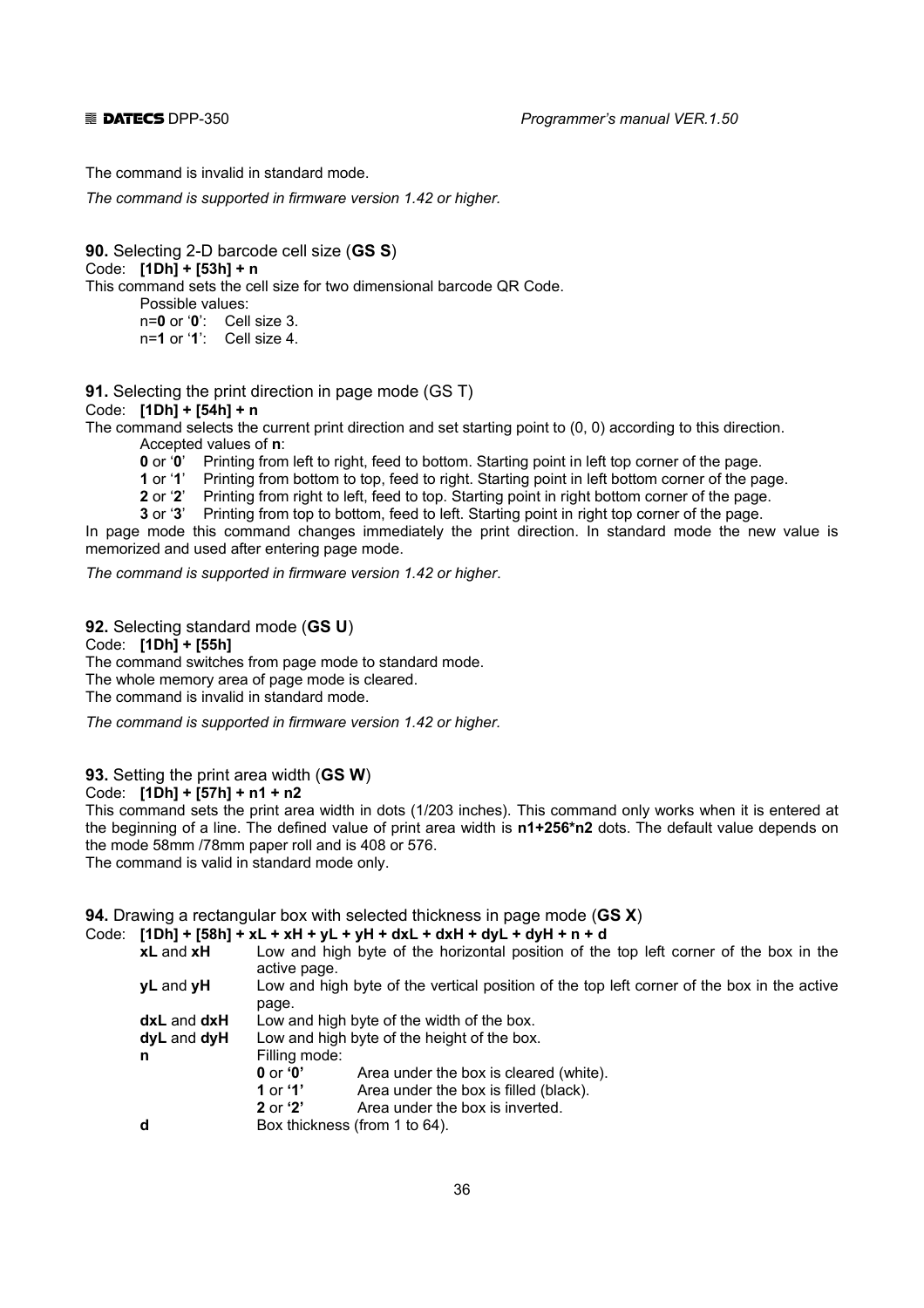

 The coordinates are relative to the left corner of the page, defined using **ESC W** (The print direction doesn't matter).

If some part of the rectangle is outside the page, only the part inside the page is filled.

The box thickness is always to the inner side of the rectangle.

The command is invalid in standard mode.

*The command is supported in firmware version 1.42 or higher.* 

#### **95.** Printing the non blank page area only in page mode (**GS Z**) Code: **[1Dh] + [5Ah]**

The command checks the whole memory of the page mode. The area from the first horizontal line wit at least 1 black dot to the last such line is printed. The printer does not leave page mode, current page start position and sizes are not changed. The printed width is 576 or 408 dots depending on the selected paper width. The command is invalid in standard mode.

*The command is supported in firmware version 1.42 or higher.* 

**96.** Specifying the relative vertical position in page mode (**GS \**)

### Code: **[1Dh] + [5Ch] + nL + nH**

- **nL** Lower byte of the new vertical position
- **nH** Higher byte of the new vertical position

The command sets new vertical print position relative to the current one. If the position is outside the currently active page, the command is not accepted. The real new coordinates depend on the print direction (selected using **GS T**). The command is invalid in standard mode.

The horizontal position is changed with commands **ESC \$** and **ESC \** - they work both in page and standard mode.

The relative vertical offset is **nL + 256\*nH** dots. Offsets in negative direction are given as complement of 65536 (**n-=65536 - n**).

*The command is supported in firmware version 1.42 or higher.* 

**97.** Executing macro (GS ^)

- Code: **[1Dh] + [5Еh] + n1 + n2 + n3**
	- **n1** is between 1 and 255: The number of times of macro execution.
	- **n2** is between 1 and 255: Waiting time on macro execution. Waiting time of n2 x 100 msec is given for every execution.
	- **n3** Macro execution mode. Possible values are:
		- **0** Continuous execution: The Macro is executed n1 times continuously at the time intervals specified by n2.
		- **1** Execution by LF switch: When LF switch is pressed, the macro is executed once.1

### **98.** Setting the Real Time Clock (**GS c**)

# Code: **[1Dh] + [63h] + YY MM DD WW hh mm[00h]**

- where:
- **YY** Year without the century (00-99)
- **MM** Month (01-12)
- **DD** Day (01-31)
- **WW** Day of the week (01-07)
- **hh** Hour (00-23)
- **mm** Minutes (00-59)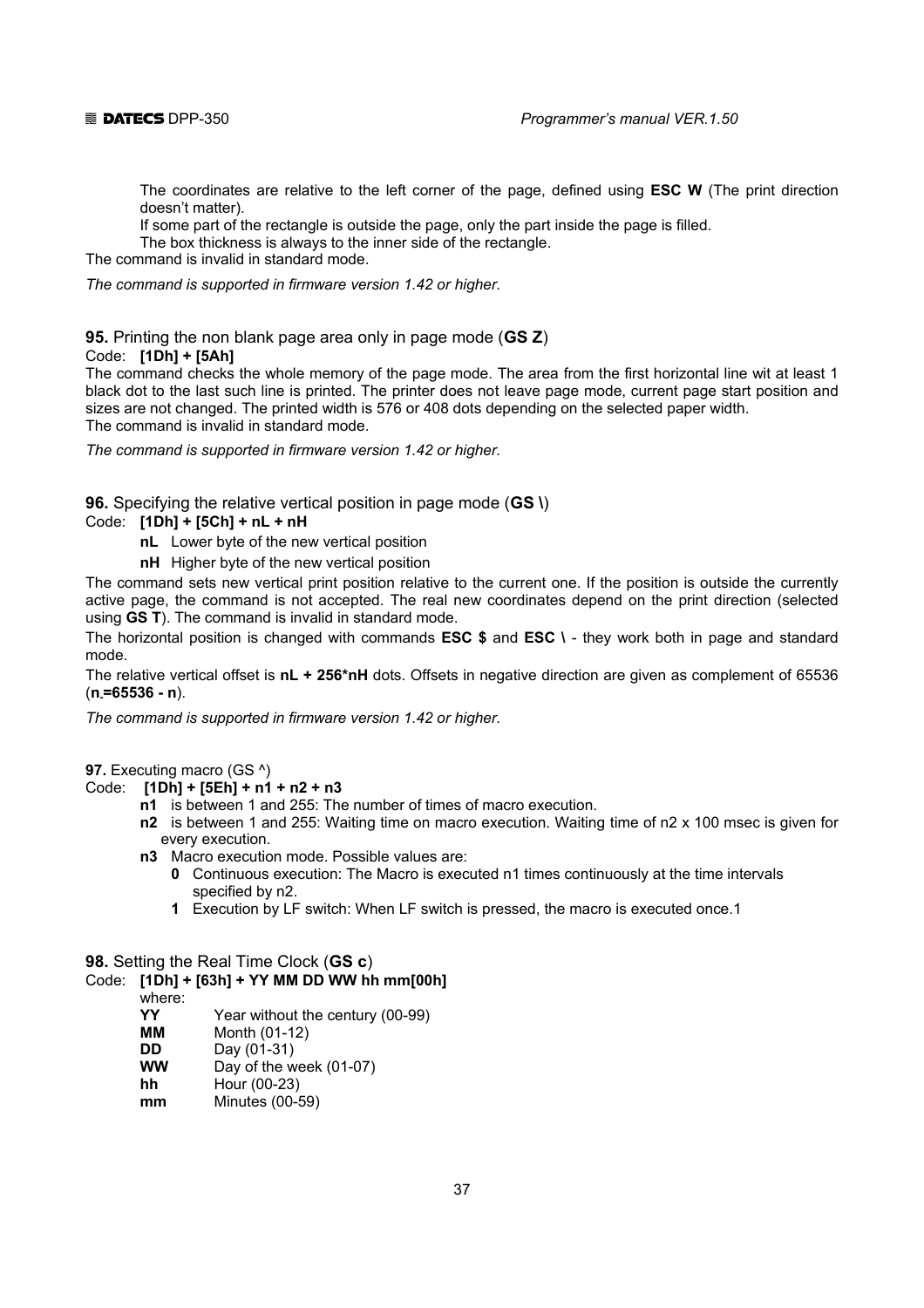Field separator is space symbol (ASCII 32h). Data are terminated with ASCII **00h**.

*The command exists in printer versions 1.12 or newer*.

*Note: The command clears the seconds!* 

**99.** Setting the font of HRI characters of the barcode (**GS f**)

Code: **[1Dh] + [66h] + n**

 **n** can be the following values:

- **0** Font A
- **1** Font B

**100.** Setting the height of the barcode (**GS h**)

#### Code: **[1Dh] + [68h] + n**

 **n** is between 1 and FFh and it defines the heights of barcode in dots (1/203 inches). Default value: n=162.

**101.** Printing a barcode (**GS k**)

- Code: **(1) [1Dh] + [6Bh] + m + D<sub>i</sub> + [00h]** or<br>**(2) [1Dh] + [6Bh] + m + n + D<sub>i</sub>** 
	- **(2) [1Dh] + [6Bh] + m + n + Di**
	- $[1Dh] + [6Bh] + m + c + n1 + n2 + D_i$

 **Di** are the data for the barcode. The number and possible characters depend on the type of barcode and are defined underneath.

**n** defines the length of the data when 65  $\leq$  m  $\leq$  73.

For 2-D barcode PDF417:

 **n1** and **n2** define the length of the data: N=n1+256\*n2. Max value 1000.

- **c** defines whether the barcode data is compressed. Possible values are 0 or 1.
- **m defines the type of barcode and can be of the following values:**

| m (1)        | Type of barcode     | Length | <b>Possible characters</b>                                      |
|--------------|---------------------|--------|-----------------------------------------------------------------|
| 0            | UPC-A               | 11     | $48 \le D_i \le 57$                                             |
|              | UPC-E               | 11     | $48 \le D_i \le 57$                                             |
| $\mathbf{2}$ | EAN13 (JAN13)       | 12     | $48 \le D_i \le 57$                                             |
| 3            | EAN 8 (JAN8)        |        | $48 \le D_i \le 57$                                             |
| 4            | CODE 39             |        | $48 \le D_i \le 57$ , 65 $\le D_i \le 90$ , 32, 36, 37, 43, 45, |
|              |                     |        | 46.47                                                           |
| 5            | <b>ITF</b>          |        | $48 \le D_i \le 57$                                             |
| 6            | <b>CODABAR (NW-</b> |        | $48 \le D_i \le 57$ , 65 $\le D_i \le 68$ , 36, 43, 45, 46, 47, |
|              |                     |        | 58                                                              |

| m(2) | <b>Type of barcode</b> | Length | <b>Possible characters</b>                                      |  |
|------|------------------------|--------|-----------------------------------------------------------------|--|
| 65   | UPC-A                  | 11     | $48 \le D_i \le 57$                                             |  |
| 66   | UPC-E                  | 11     | $48 \le D_i \le 57$                                             |  |
| 67   | EAN13 (JAN13)          | 12     | $48 \le D_i \le 57$                                             |  |
| 68   | EAN 8 (JAN8)           |        | $48 \le D_i \le 57$                                             |  |
| 69   | CODE 39                |        | $48 \le D_i \le 57$ , 65 $\le D_i \le 90$ , 32, 36, 37, 43, 45, |  |
|      |                        |        | 46, 47                                                          |  |
| 70   | ITF                    |        | $48 \le D_i \le 57$                                             |  |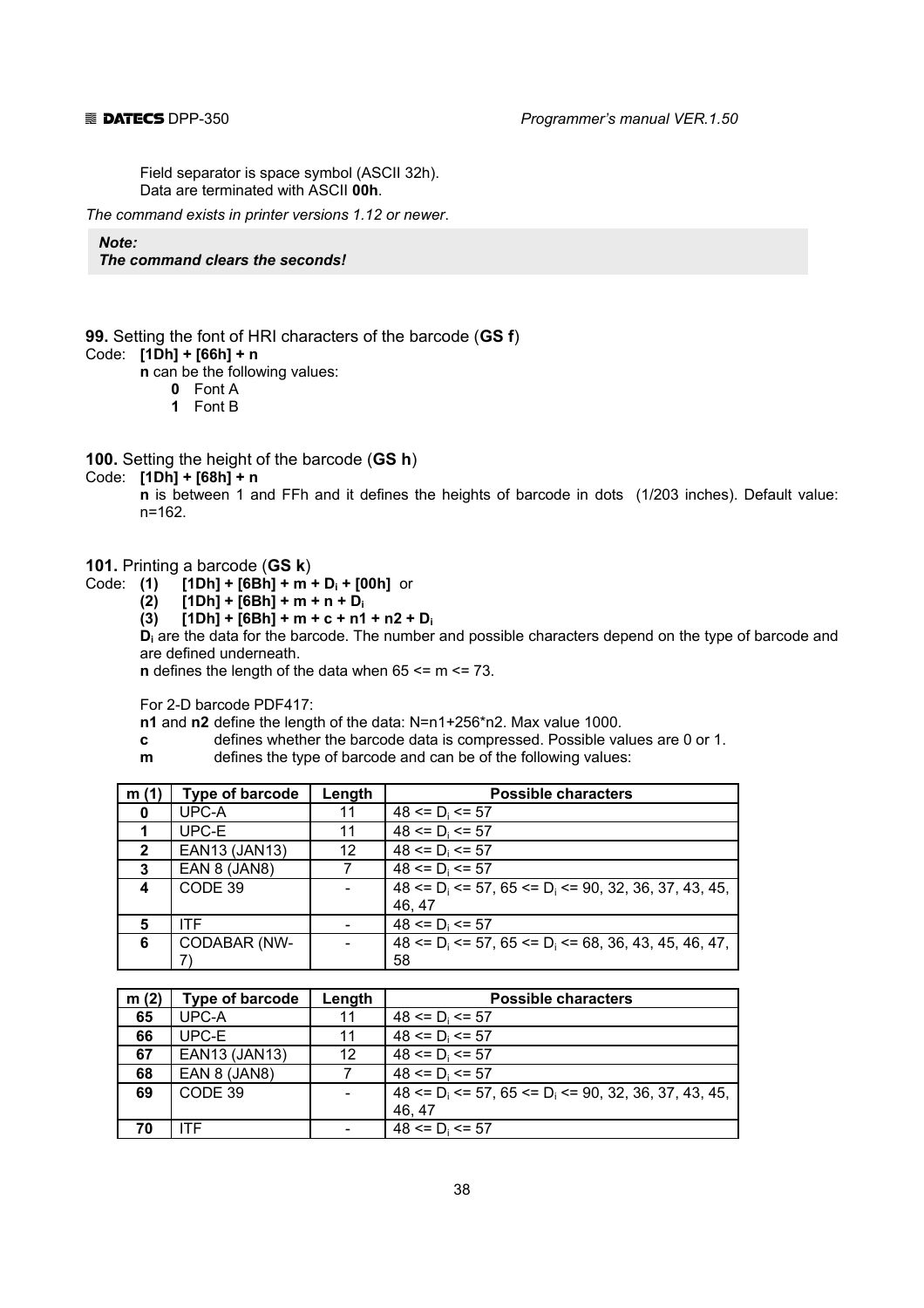| 71   | CODABAR (NW-           |        | $48 \le D_i \le 57$ , $65 \le D_i \le 68$ , $36$ , $43$ , $45$ , $46$ , $47$ , |
|------|------------------------|--------|--------------------------------------------------------------------------------|
|      |                        |        | 58                                                                             |
| 72   | CODE 93                |        | $0 \le D_i \le 127$                                                            |
| 73   | <b>CODE 128</b>        |        | $0 \le D_i \le 127$                                                            |
| 75   | CODE 128 Auto          |        | $0 \le D_i \le 127$                                                            |
| 76   | <b>EAN 128</b>         |        | $0 \le D_i \le 127$                                                            |
|      |                        |        |                                                                                |
| m(3) | <b>Type of barcode</b> | Length | <b>Possible characters</b>                                                     |
| 74   | <b>PDF417</b>          |        | $0 \le D$ i $\le 255$                                                          |

*Note:* 

If the barcode is wider than the print area for one line, the barcode is not printed.

#### *Additional information for Code 128:*

Code 128 covers the range of ASCII codes from 0 to 127 with the help of 3 code sets A, B and C, which can be used in one and the same barcode.

Code set A: consists of characters with ASCII codes from 0 to 95 and function characters FNC1, FNC2, FNC3, FNC4, SHIFT, CODEB, CODEC.

Code set B: consists of characters with ASCII codes from 32 to 127 and function characters FNC1, FNC2, FNC3, FNC4, SHIFT, CODEА, CODEC.

Code set C: is used for coding sections of the barcode which consist only of digits. Each character defines 2 digits, that are coded with ASCII code from 0 to 99. Also possible are function characters FNC1, CODEA, CODEB.

The barcode always begins with one of the characters CODEA, CODEB or CODEC, which defines the code set that will be used. If necessary the code set can be changed by inserting one of these characters in the barcode. The character following SHIFT is treated as a character of code set B if the current code set is A, and as a character of code set A if the current code set is B. If a character unacceptable for the current code set is given then barcode is not printed.

Function characters are defined with 2 bytes as follows:

| <b>Character</b> | Coding         |                    |             |  |  |  |
|------------------|----------------|--------------------|-------------|--|--|--|
|                  | <b>Decimal</b> | <b>Hexadecimal</b> | <b>Text</b> |  |  |  |
| FNC <sub>1</sub> | 123, 49        | 7B, 31             |             |  |  |  |
| FNC <sub>2</sub> | 123, 50        | 7B, 32             |             |  |  |  |
| FNC <sub>3</sub> | 123, 51        | 7B, 33             |             |  |  |  |
| FNC4             | 123, 52        | 7B, 34             | 4           |  |  |  |
| <b>CODEA</b>     | 123, 65        | 7B, 41             | Ά           |  |  |  |
| <b>CODEB</b>     | 123,66         | 7B, 42             | ſΒ          |  |  |  |
| CODEC            | 123, 67        | 7B, 43             | ſC.         |  |  |  |
| <b>SHIFT</b>     | 123, 83        | 7B, 53             | 'S          |  |  |  |
|                  | 123, 123       | 7B, 7B             |             |  |  |  |

**Code 128 Auto** uses the same code sets, but the printer test the data and automatically switches between the code sets, trying to print a minimum width barcode. **Di** contains only the real data to be printed.

**EAN 128** uses Code 128 code sets, but puts an FNC1 code in the beginning, and if human readable text is enabled, the text is separated in fields (Application identifiers). If any of the fields contains invalid data, the barcode is not printed. Code sets are switched automatically like **Code 128 Auto**.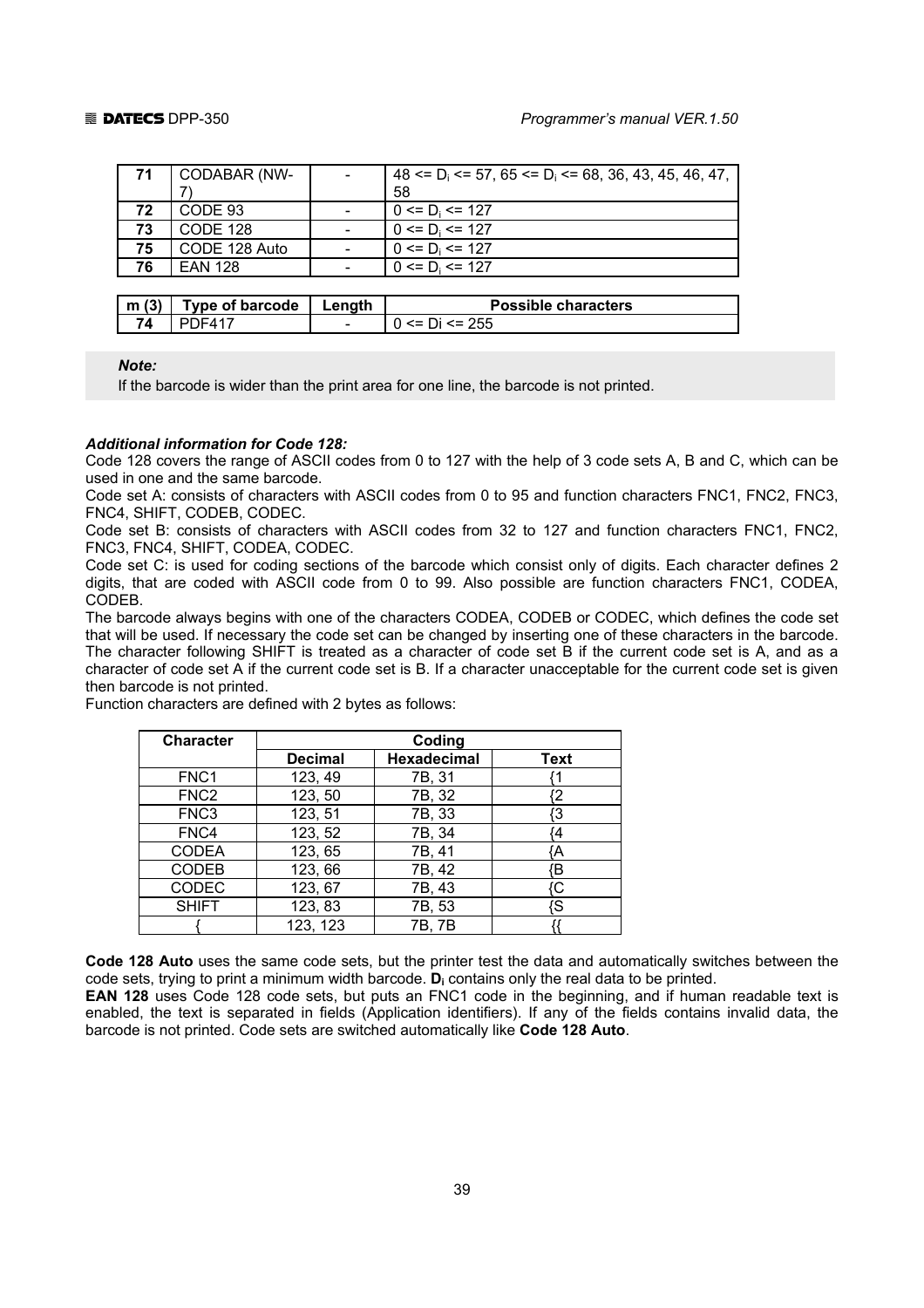#### **102.** Settings for 2D barcode PDF417 (**GS p**)

#### Code: **[1Dh] + [70h] + e + c + r**

- **e** is error correction level for barcode PDF417. At value bigger than 8 the printer chooses automatically the appropriate level depending on the quantity of the coded data, else the defined value is being used.
- **c** is the max number of columns, which the printer uses for printing the barcode.
- **r** is max number of rows, which the printer uses for printing the barcode.

**103.** Selecting the height of the module of 2D barcode PDF417 (**GS q**)

#### Code: **[1Dh] + [71h] + n**

 **n** is between 4 and 32 including and is the height of one line from the barcode. By default **n**=18.

### **104.** Selecting the horizontal size (Scale factor) of the barcode (**GS w**)

Code: **[1Dh] + [77h] + n**

 **n** is between 2 and 4 including and is the number of dots in barcode's fine element width. By default **n**=3.

#### **105.** Direct text print (text string print) in page mode (**GS x**)

#### Code: **[1Dh] + [78h] + xL + xH + yL + yH + sX + sY + Attr + Di + [00h]**

The command prints a text string in page mode. It allows larger multiplication of the symbols in comparison with the normal text printing (more than 2).

- **xL** and **xH X** coordinate of upper left corner of first letter.
- **yL** and **yH Y** coordinate of upper left corner of first letter.

**sX** Size (multiplication) in horizontal direction. 1 to 16.

 **sY** Size (multiplication) in vertical direction. 1 to 16.

**Attr** Print attributes. One byte from 0 to 255. Each bit of **Attr** indicates the following:

| <b>Bit</b> | <b>Function</b> | Value 0            | Value 1           |  |
|------------|-----------------|--------------------|-------------------|--|
|            | Font size       | A (12x24 or 24x24) | B (9x16 or 16x16) |  |
|            |                 | Not used           |                   |  |
| 2          |                 | Not used           |                   |  |
| 3          | <b>Bold</b>     | Enabled            | <b>Disabled</b>   |  |
|            | Not used        |                    |                   |  |
| 5          | Not used        |                    |                   |  |
| 6          | Not used        |                    |                   |  |
|            | Not used        |                    |                   |  |

 **Di** Data. Bytes with ASCII codes below **20h** are ignored.

 **X** and **Y** coordinates are **xL+256\*xH** and **yL+256\*yH**.

 The currently active page direction, country and code table are used. From all print attributes only BOLD is used.

 After every printed symbol **X** coordinate is automatically increased by symbol width + character space, multiplied by **sX**. If some part of the symbol is not in the selected page area, the symbol is not printed. The command is executed in page mode only.

*The command is supported in firmware version 1.48 or higher.*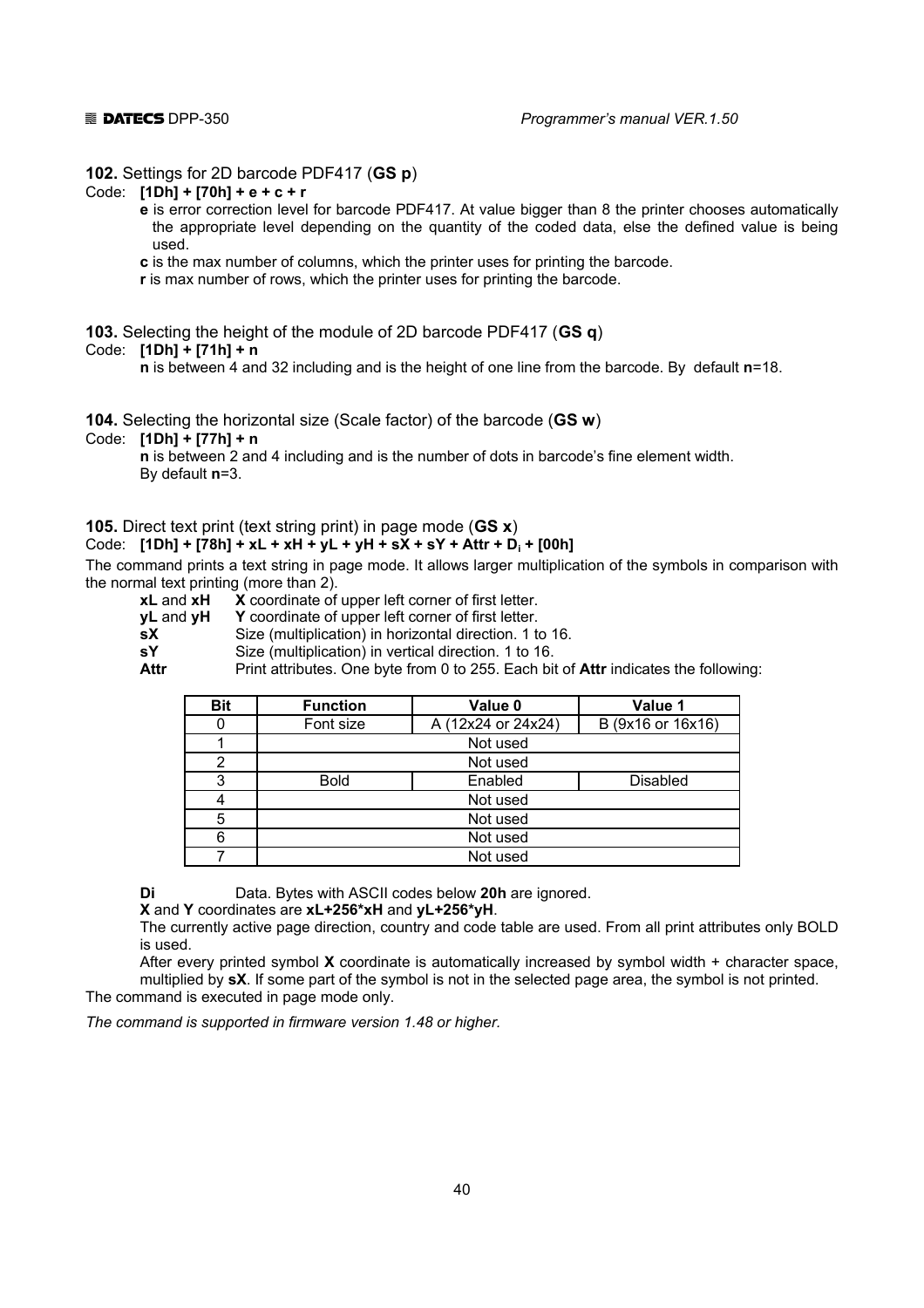**106.** Specifying printing mode of two-byte text data (**FS !**)

#### Code **[1Ch] + [21h] + n**

Data is given in binary code.

Each **n** bit indicates the following:

| <b>Bit</b> | <b>Function</b>  | Value 0  | Value 1   |
|------------|------------------|----------|-----------|
|            | Font size        | 24x24    | 16x16     |
|            | Undefined        |          |           |
| 2          | Undefined        |          |           |
| 3          | Double Height    | Canceled | Specified |
|            | Double Width     | Canceled | Specified |
| 5          | Undefined        |          |           |
| 6          | Undefined        |          |           |
|            | <b>Underline</b> | Canceled | Specified |

 An underline is attached to the full character width, which, however, is not attached to the part having been skipped by the horizontal tab. Neither is it attached to 90°-right-turned characters. The underline width is as having been specified by (FS -). (The default setting is 1 dot width.) If at the same time are given double height and/or double width and 90°-right-turning of character, then

 the sequence of execution is as follows: - character is doubled in the direction indicated

- character is turned at 90°-right-angle

# **107.** Selecting the two-byte text mode - JIS or GB2312 (**FS &**)

### Code: **[1Ch] + [26h]**

The command selects two-byte characters mode. Depending on the version of the printer, this may be:

- Japanese version: JIS character table. First byte is between 20h and 7Fh, second byte between 00h and 7Fh. If outside this range, one-byte ASCII characters are printed.

- Chinese version: GB2312 (Simplified Chinese). First and second bytes are between A0h and FFh. If outside this range, one-byte ASCII characters are printed.

**108.** Selecting/Cancelling underline for two-byte text mode (**FS -**)

#### Code: **[1Ch] + [2Dh] + n**

 An underline is attached to the full character width. It is, however, not attached to the part having been skipped by horizontal tab command.

An underline is not attached to 90°- right-turned characters.

The following values of **n** are possible:

 **0** or **30h** Canceling an underline.

 **1** or **31h** Specifying an underline of 1-dot width.

 **2** or **32h** Specifying an underline of 2-dots width.

**109.** Cancelling the two-byte text mode (**FS .**)

#### Code: **[1Ch] + [2Eh]**

The command cancels two-byte characters mode (JIS or GB2312 depending on the version).

For Japanese version only: If Shift-JIS character mode was selected before using **FS C** command, then the printer returns to Shift-JIS mode instead to one byte ASCII text mode.